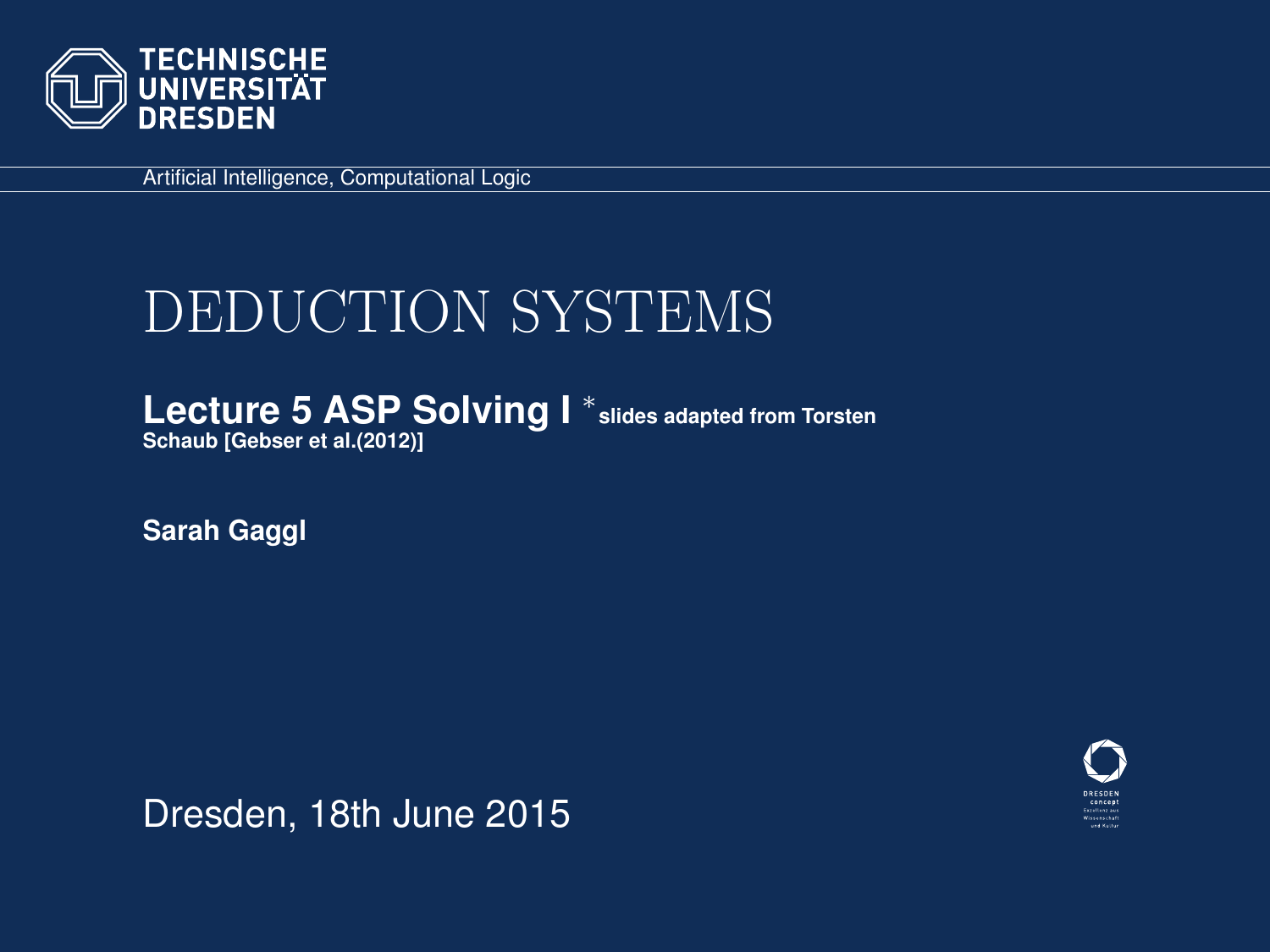# [Conflict-driven ASP Solving:](#page-1-0) Overview







3 [Boolean constraints](#page-28-0)



<span id="page-1-0"></span>[Nogoods from logic programs](#page-39-0)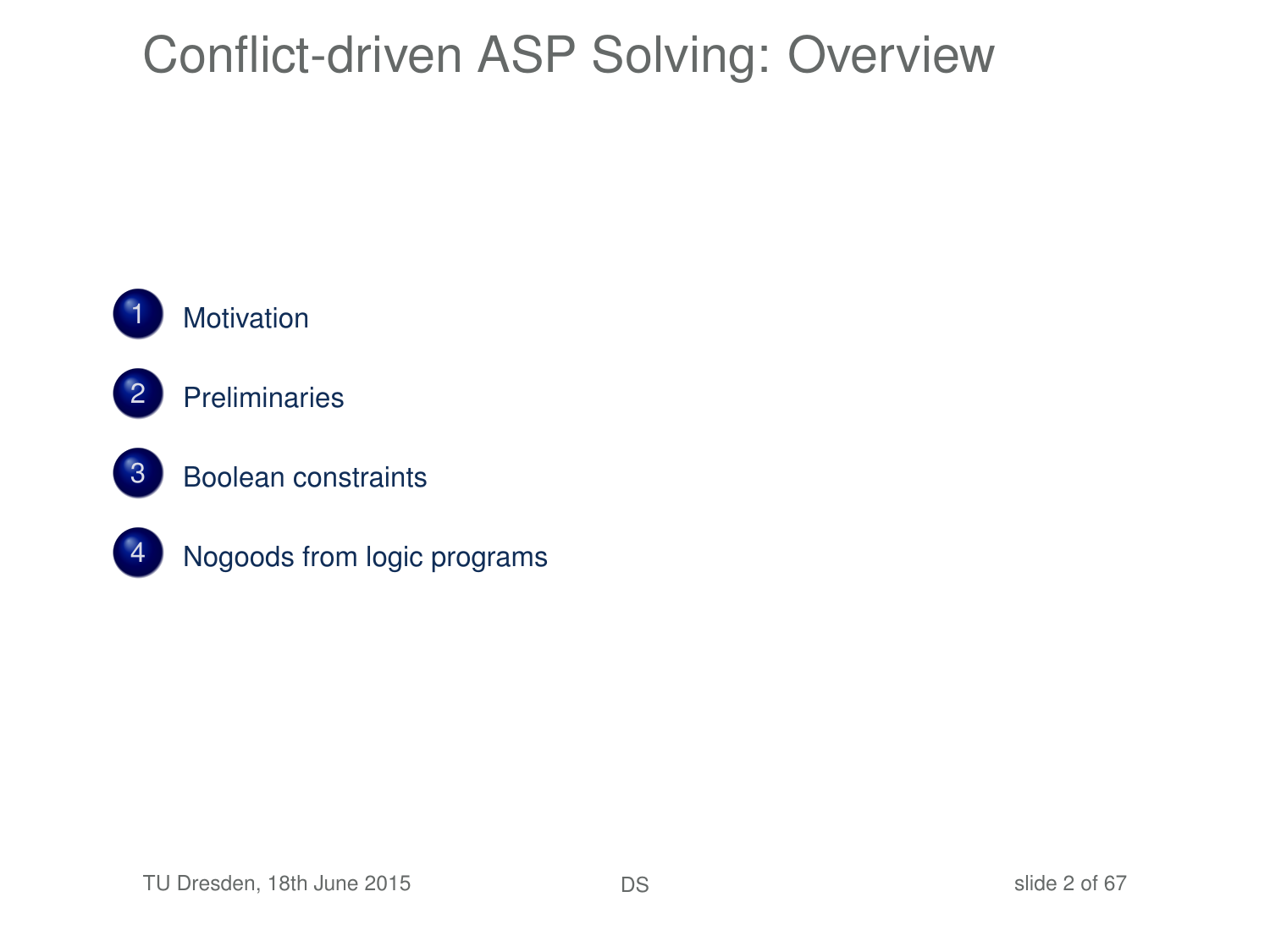# **Outline**

<span id="page-2-0"></span>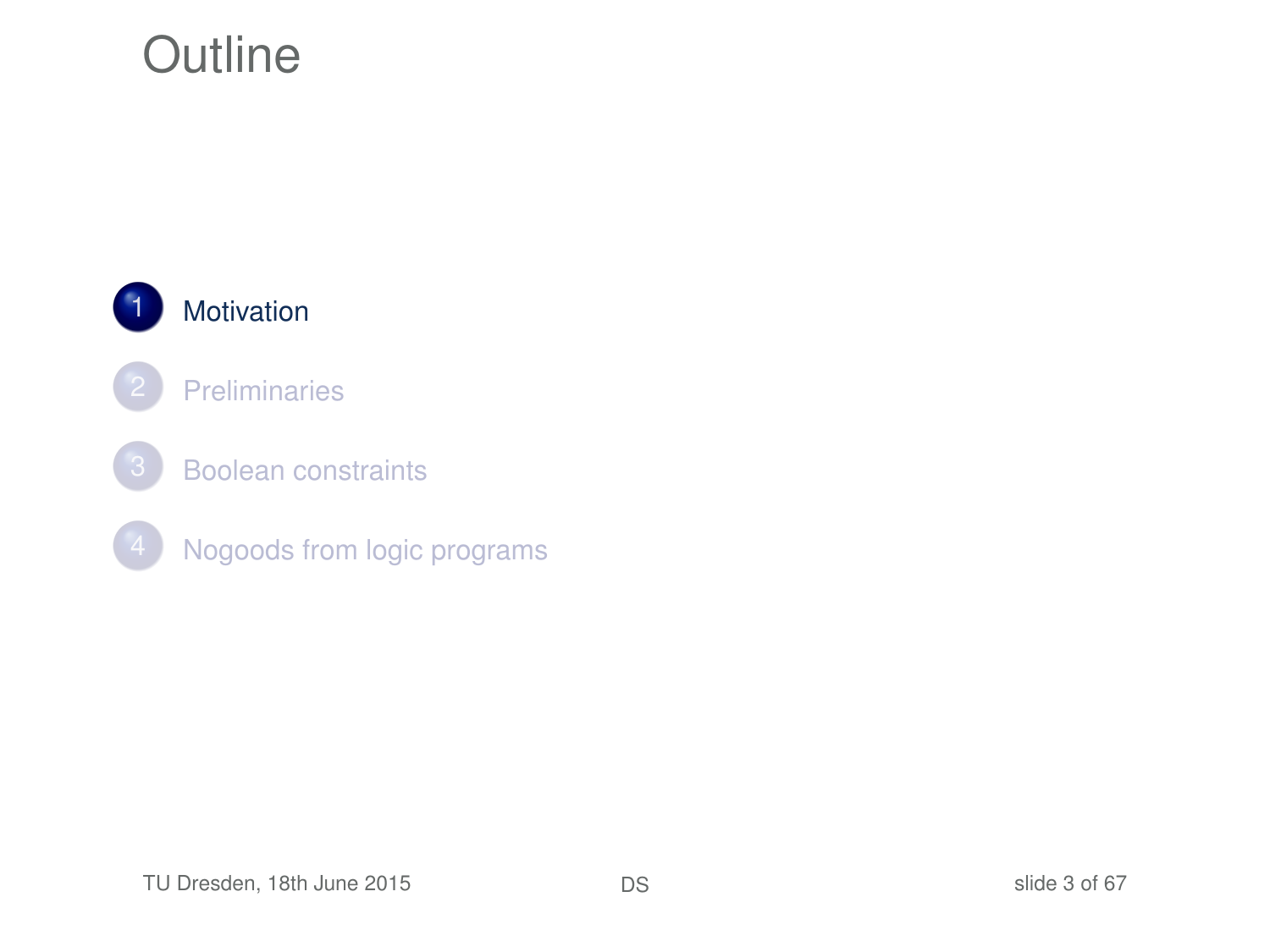# Motivation of Conflict-driven ASP Solving

- Goal Approach to computing stable models of logic programs, based on concepts from
	- Constraint Processing (CP) and
	- Satisfiability Testing (SAT)
- Idea View inferences in ASP as unit propagation on nogoods
- Benefits:
	- A uniform constraint-based framework for different kinds of inferences in ASP
	- Advanced techniques from the areas of CP and SAT
	- Highly competitive implementation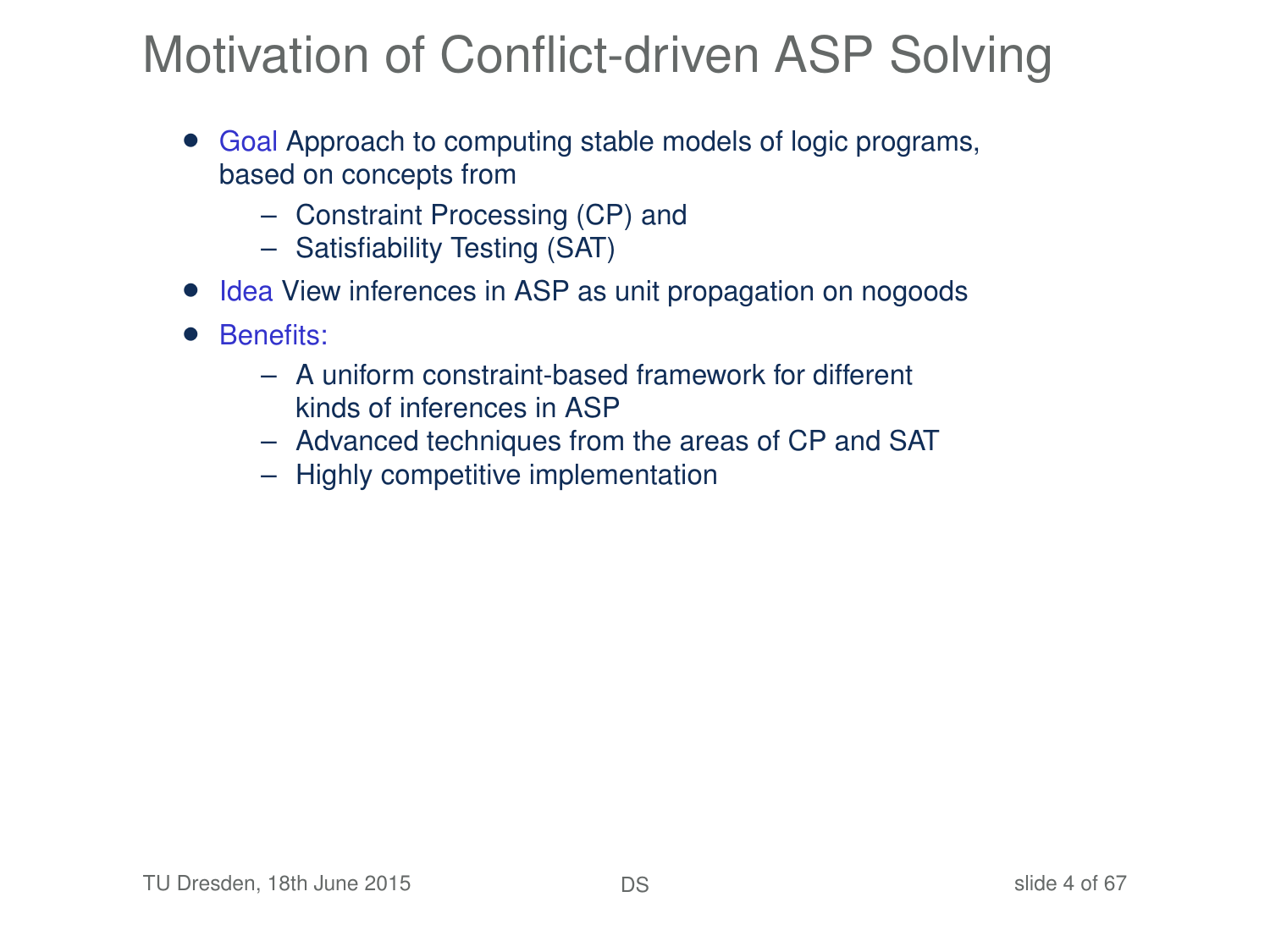# **Outline**

<span id="page-4-0"></span>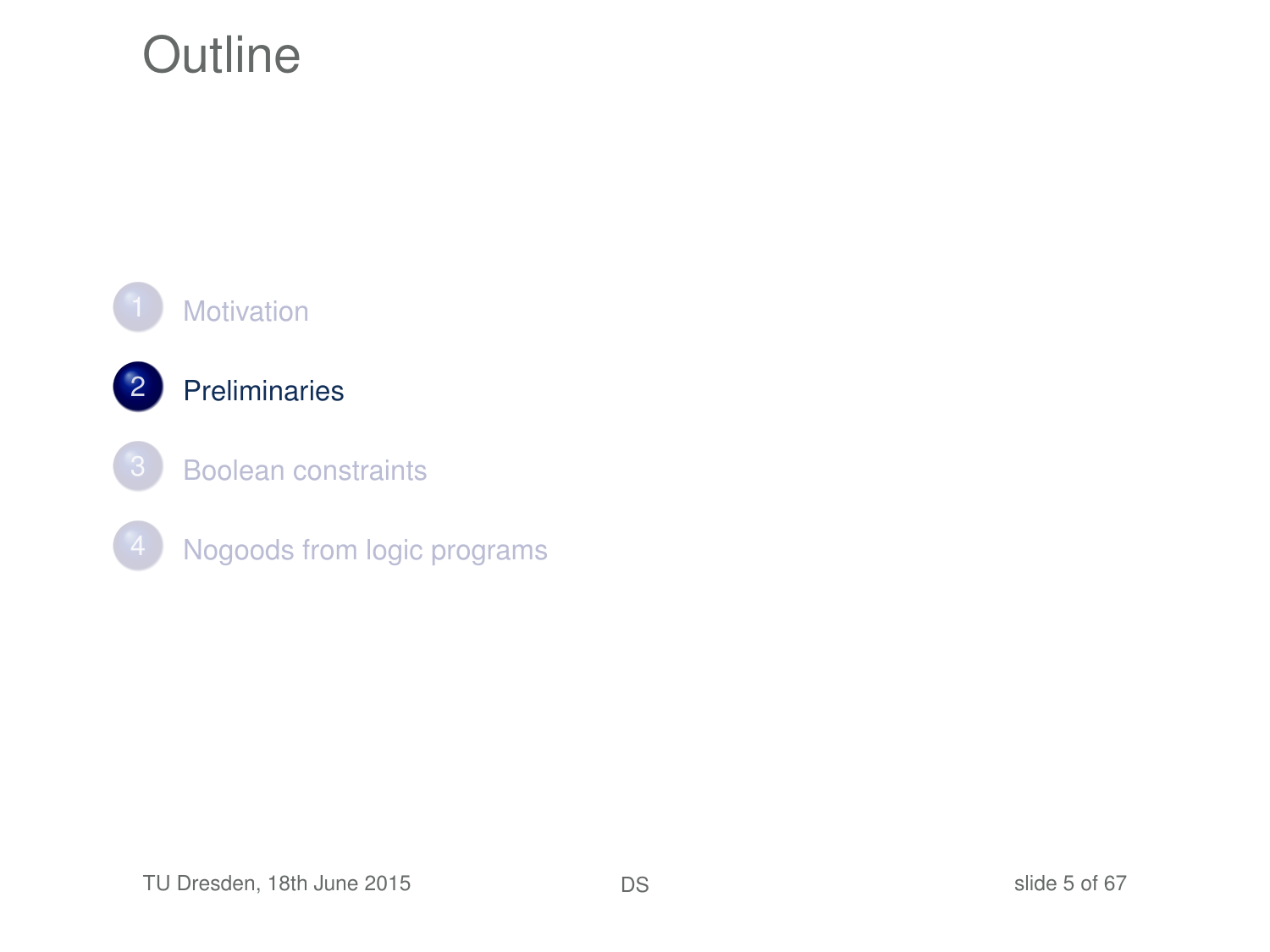# **Outline**

**[Motivation](#page-2-0)** 







<span id="page-5-0"></span>[Nogoods from logic programs](#page-39-0)  $\bullet$  [Nogoods from program completion](#page-40-0)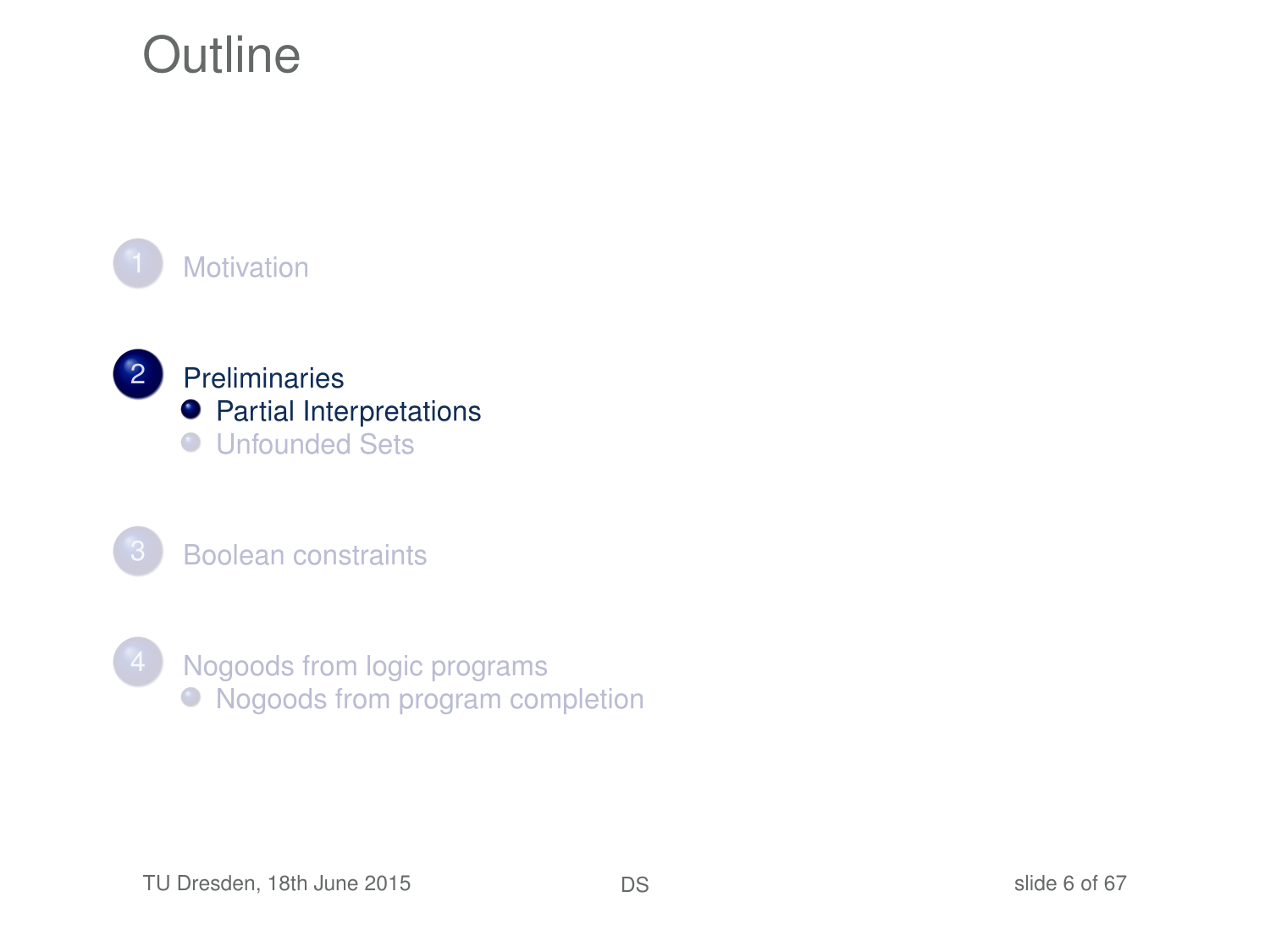or: 3-valued interpretations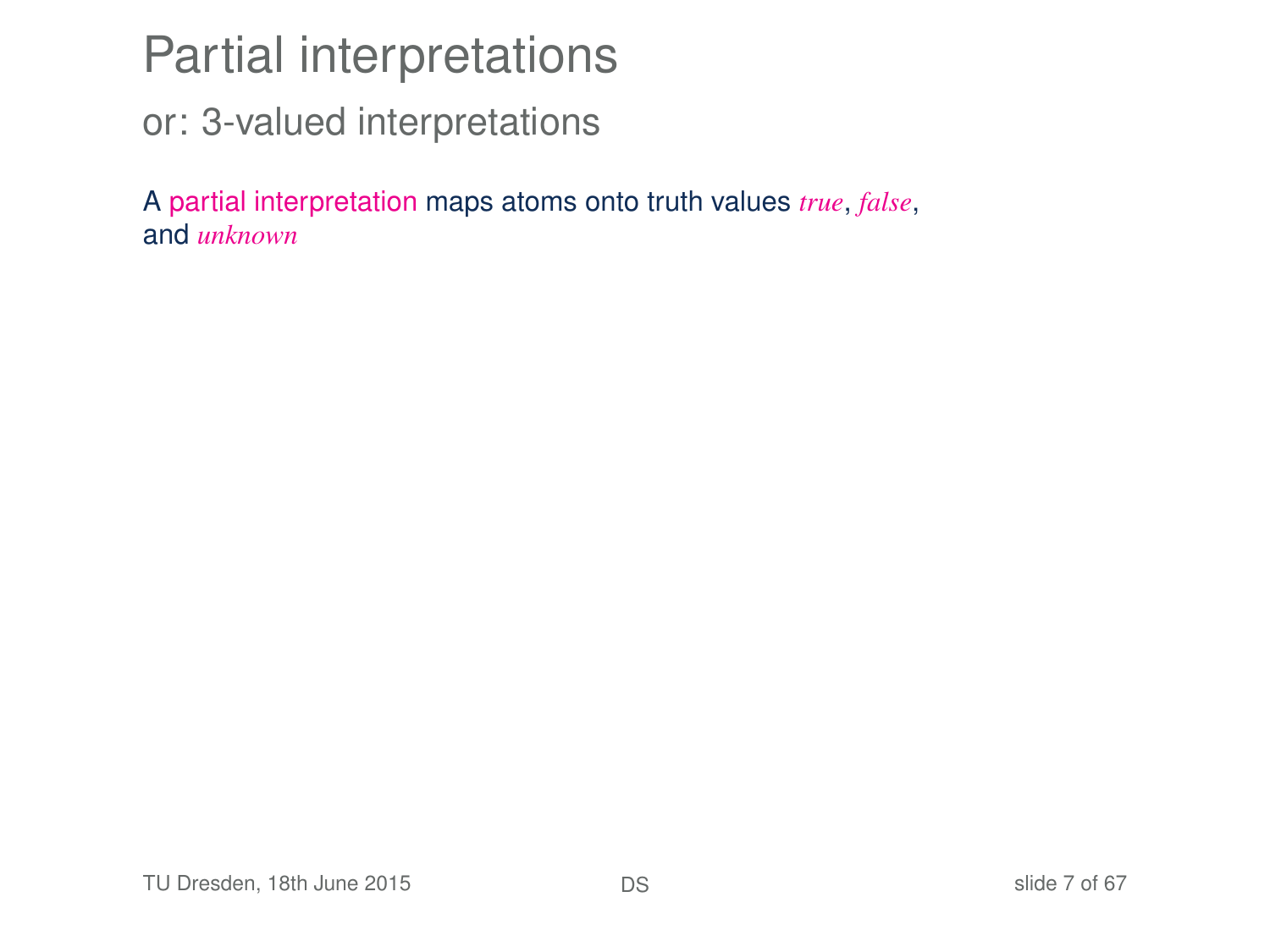or: 3-valued interpretations

- Representation:  $\langle T, F \rangle$ , where
	- *T* is the set of all *true* atoms and
	- *F* is the set of all *false* atoms
	- Truth of atoms in A \ (*T* ∪ *F*) is *unknown*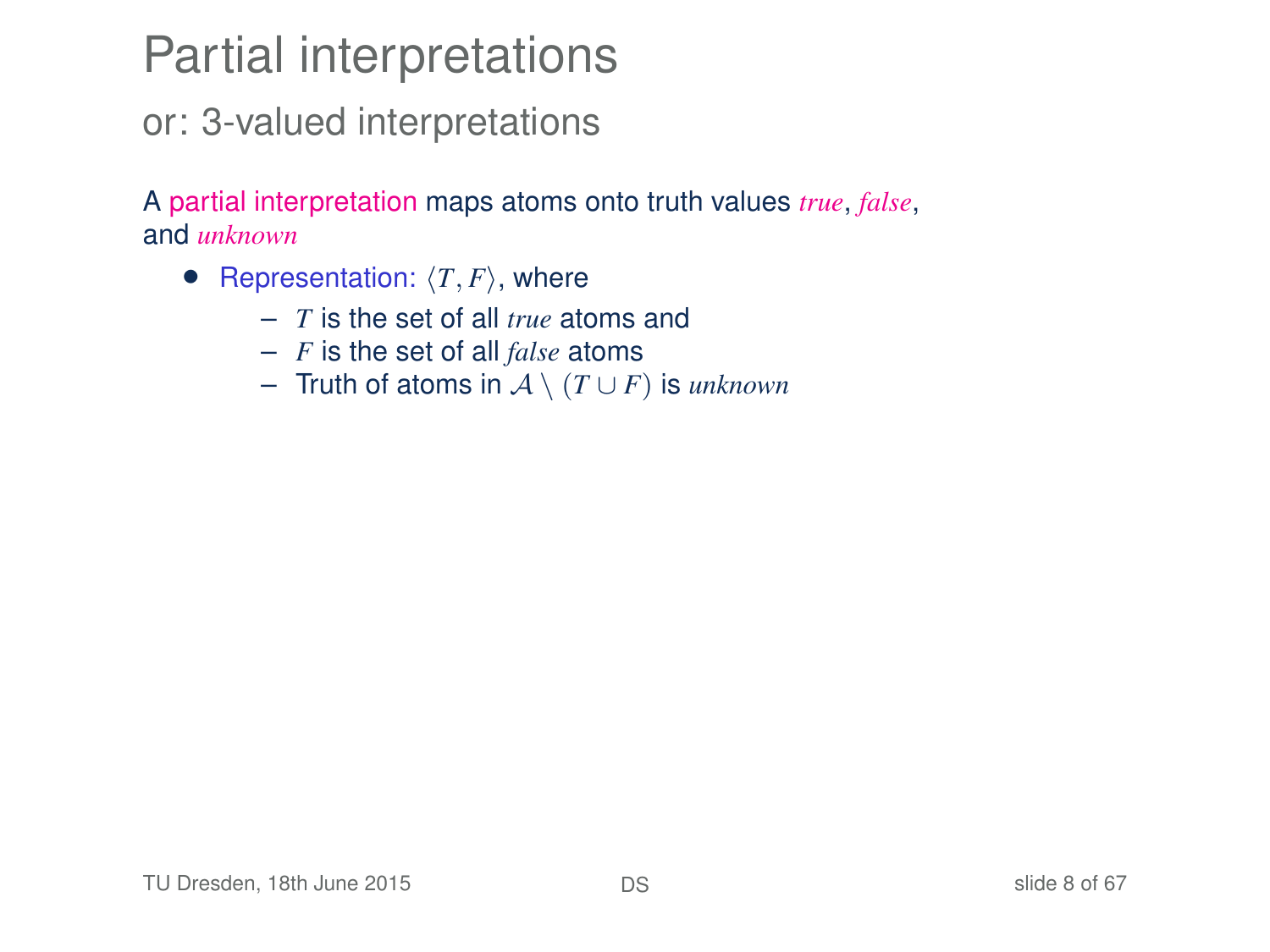or: 3-valued interpretations

- Representation:  $\langle T, F \rangle$ , where
	- *T* is the set of all *true* atoms and
	- *F* is the set of all *false* atoms
	- Truth of atoms in A \ (*T* ∪ *F*) is *unknown*
- Properties:
	- $\langle T, F \rangle$  is conflicting if  $T \cap F \neq \emptyset$
	- $\langle T, F \rangle$  is total if *T* ∪ *F* = *A* and *T* ∩ *F* = ∅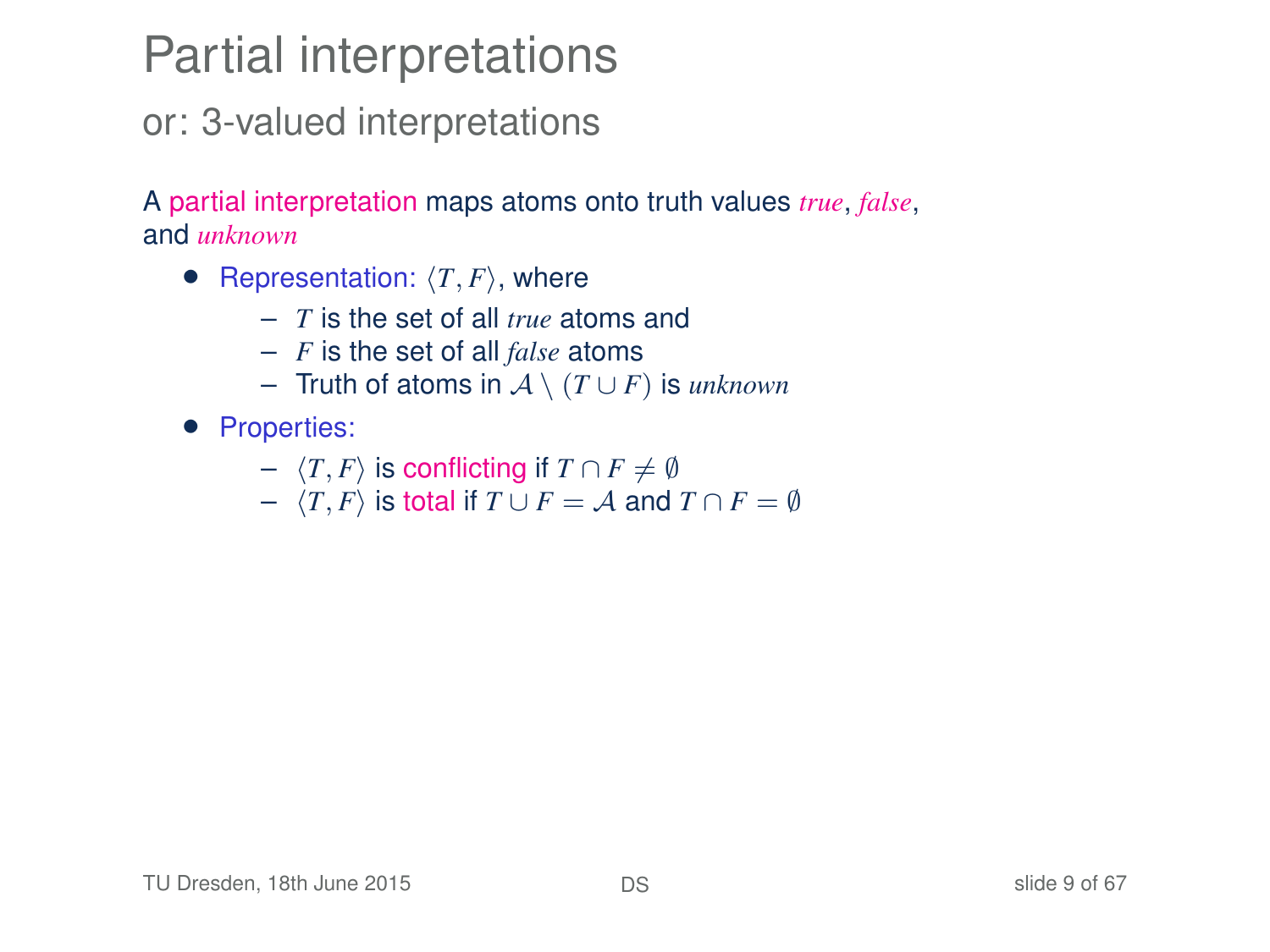or: 3-valued interpretations

- Representation:  $\langle T, F \rangle$ , where
	- *T* is the set of all *true* atoms and
	- *F* is the set of all *false* atoms
	- Truth of atoms in A \ (*T* ∪ *F*) is *unknown*
- Properties:
	- $\langle T, F \rangle$  is conflicting if  $T \cap F \neq \emptyset$
	- $\langle T, F \rangle$  is total if *T* ∪ *F* = *A* and *T* ∩ *F* = ∅
- Definition: For  $\langle T_1, F_1 \rangle$  and  $\langle T_2, F_2 \rangle$ , define

$$
- \langle T_1, F_1 \rangle \sqsubseteq \langle T_2, F_2 \rangle \text{ iff } T_1 \subseteq T_2 \text{ and } F_1 \subseteq F_2
$$

$$
- \langle T_1, F_1 \rangle \sqcup \langle T_2, F_2 \rangle = \langle T_1 \cup T_2, F_1 \cup F_2 \rangle
$$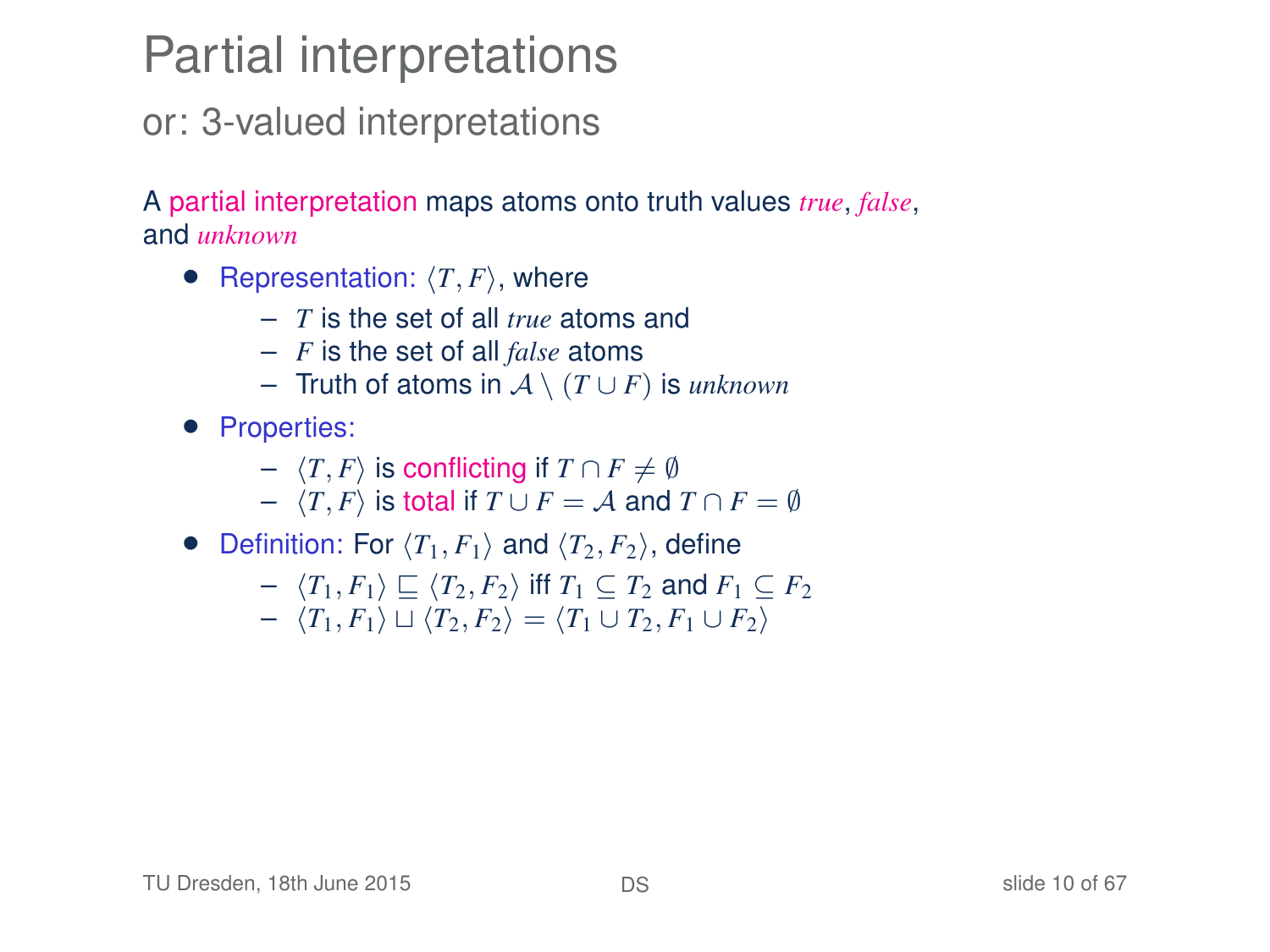# **Outline**

**[Motivation](#page-2-0)** 



[Boolean constraints](#page-28-0)



<span id="page-10-0"></span>[Nogoods from logic programs](#page-39-0)  $\bullet$  [Nogoods from program completion](#page-40-0)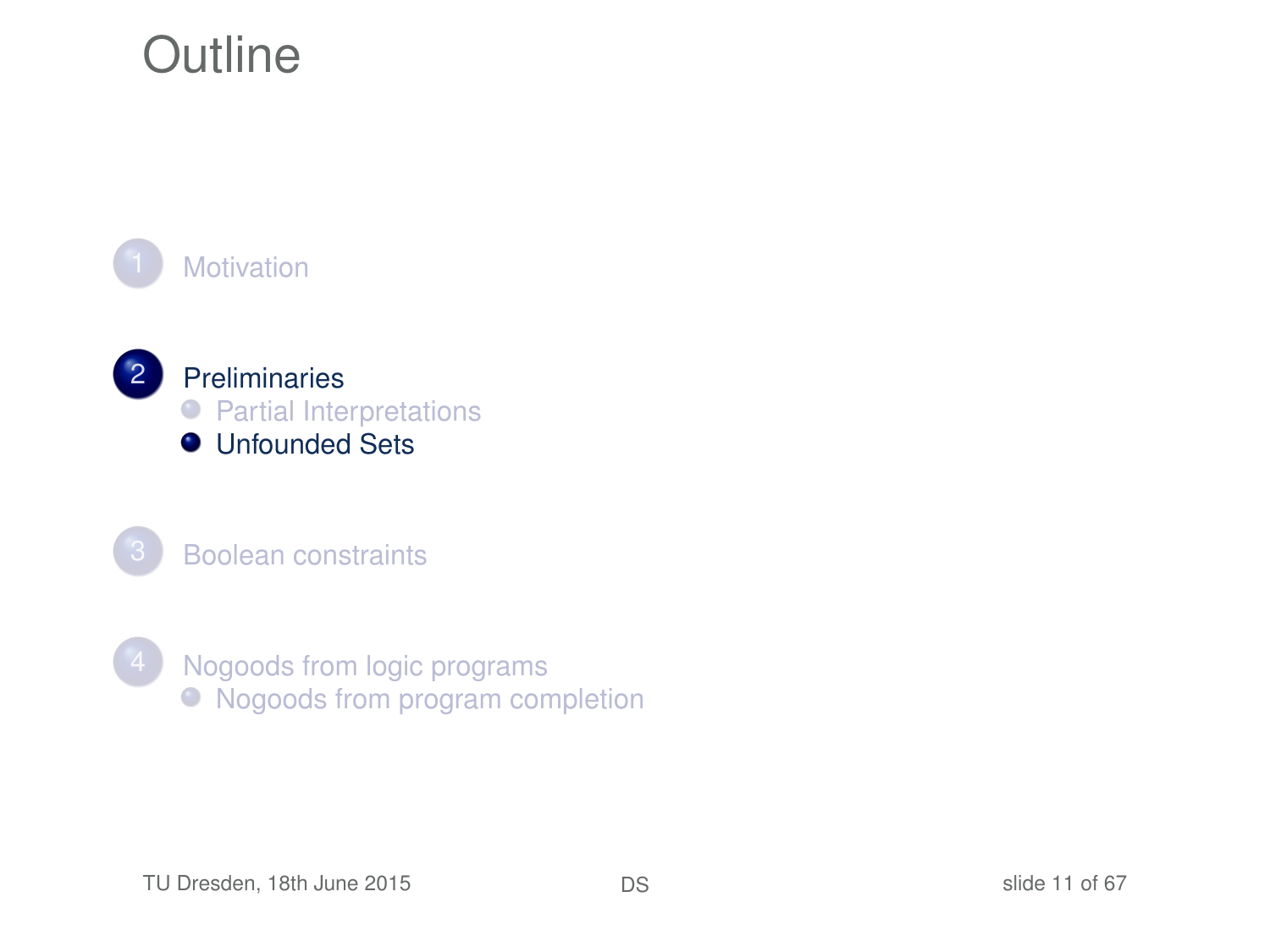Let *P* be a normal logic program, and let  $\langle T, F \rangle$  be a partial interpretation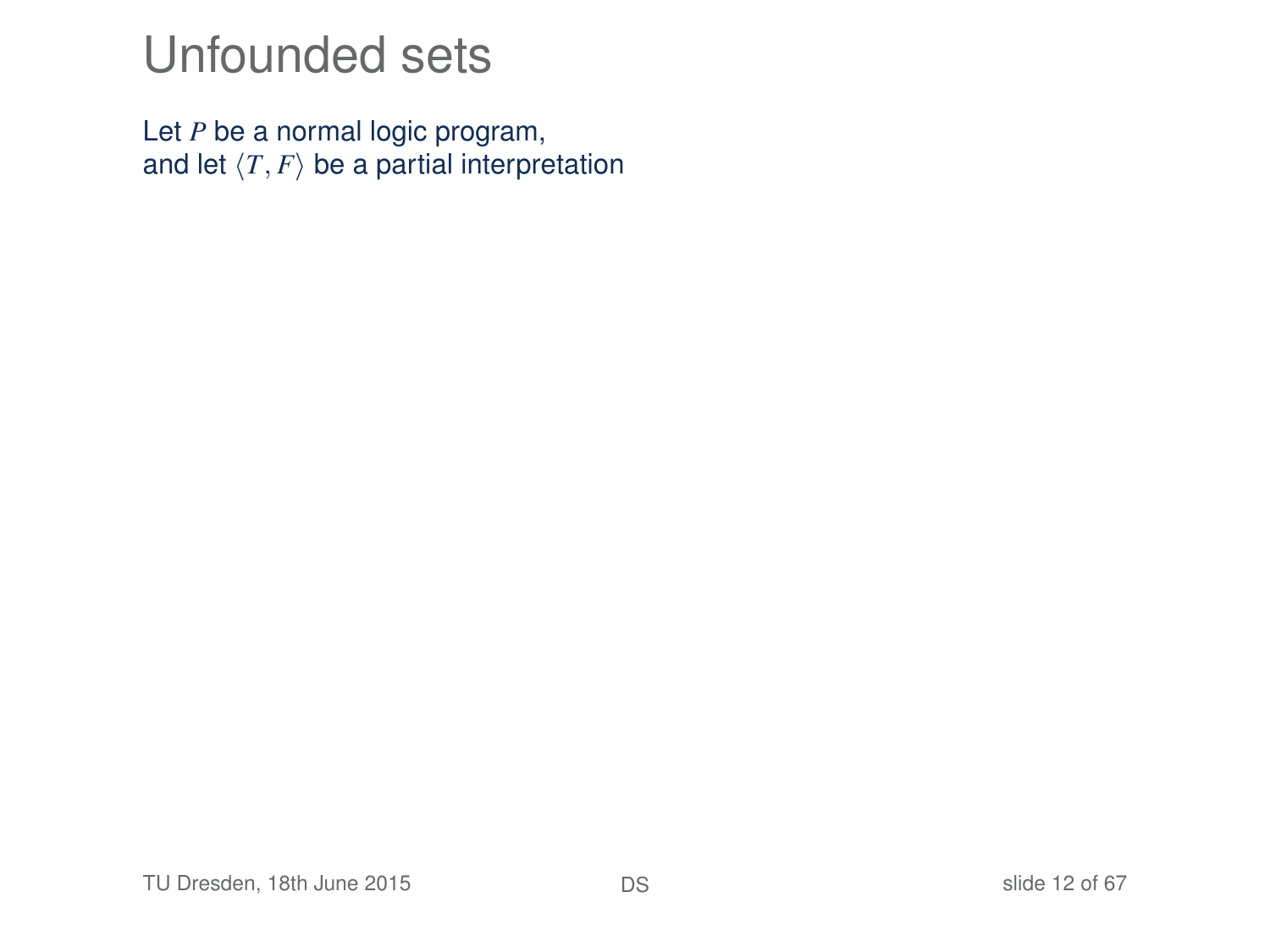Let *P* be a normal logic program, and let  $\langle T, F \rangle$  be a partial interpretation

• A set  $U \subseteq atom(P)$  is an unfounded set of *P* wrt  $\langle T, F \rangle$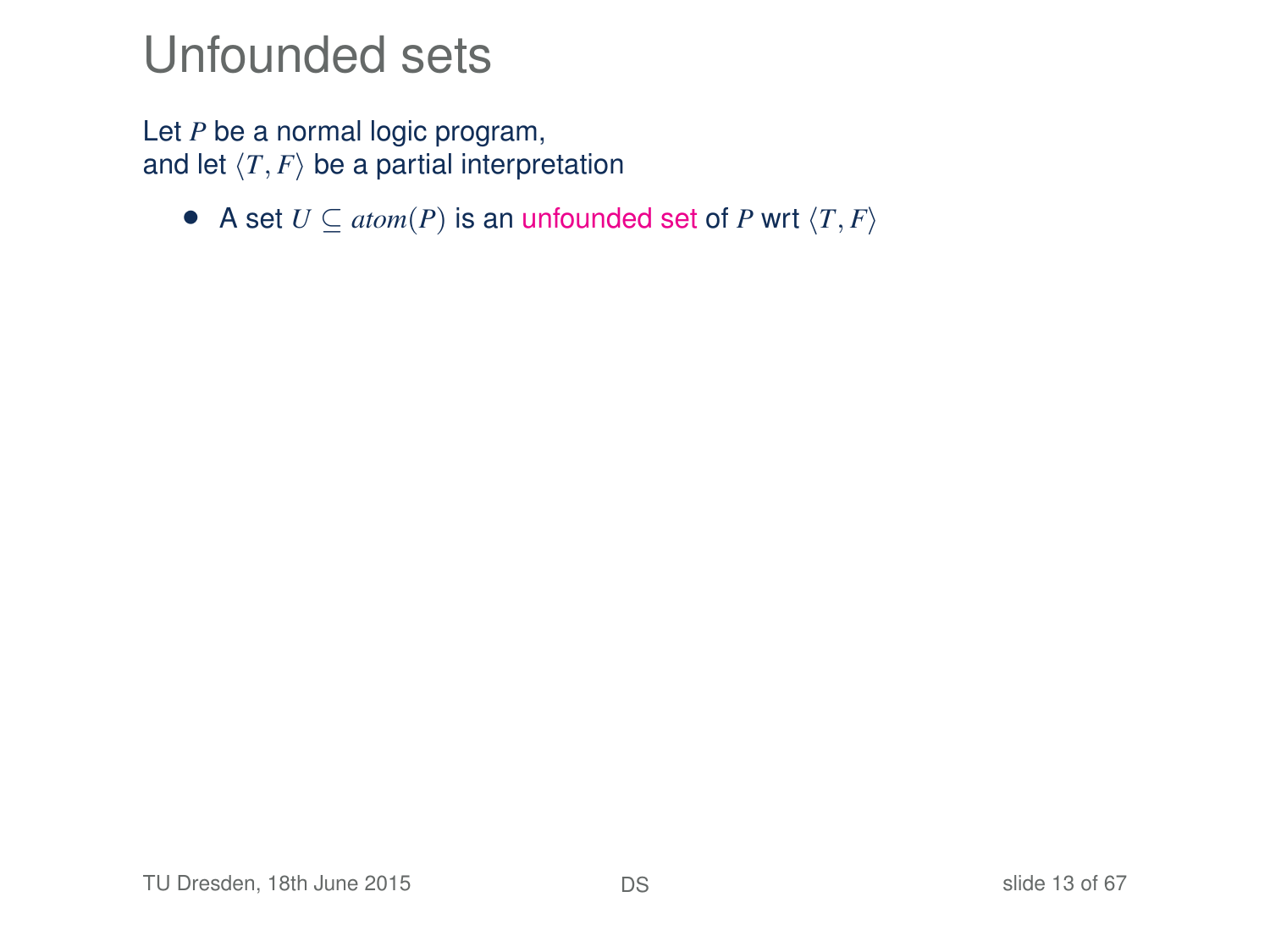Let *P* be a normal logic program, and let  $\langle T, F \rangle$  be a partial interpretation

• A set  $U \subseteq atom(P)$  is an unfounded set of *P* wrt  $\langle T, F \rangle$ Intuitively,  $\langle T, F \rangle$  is what we already know about *P*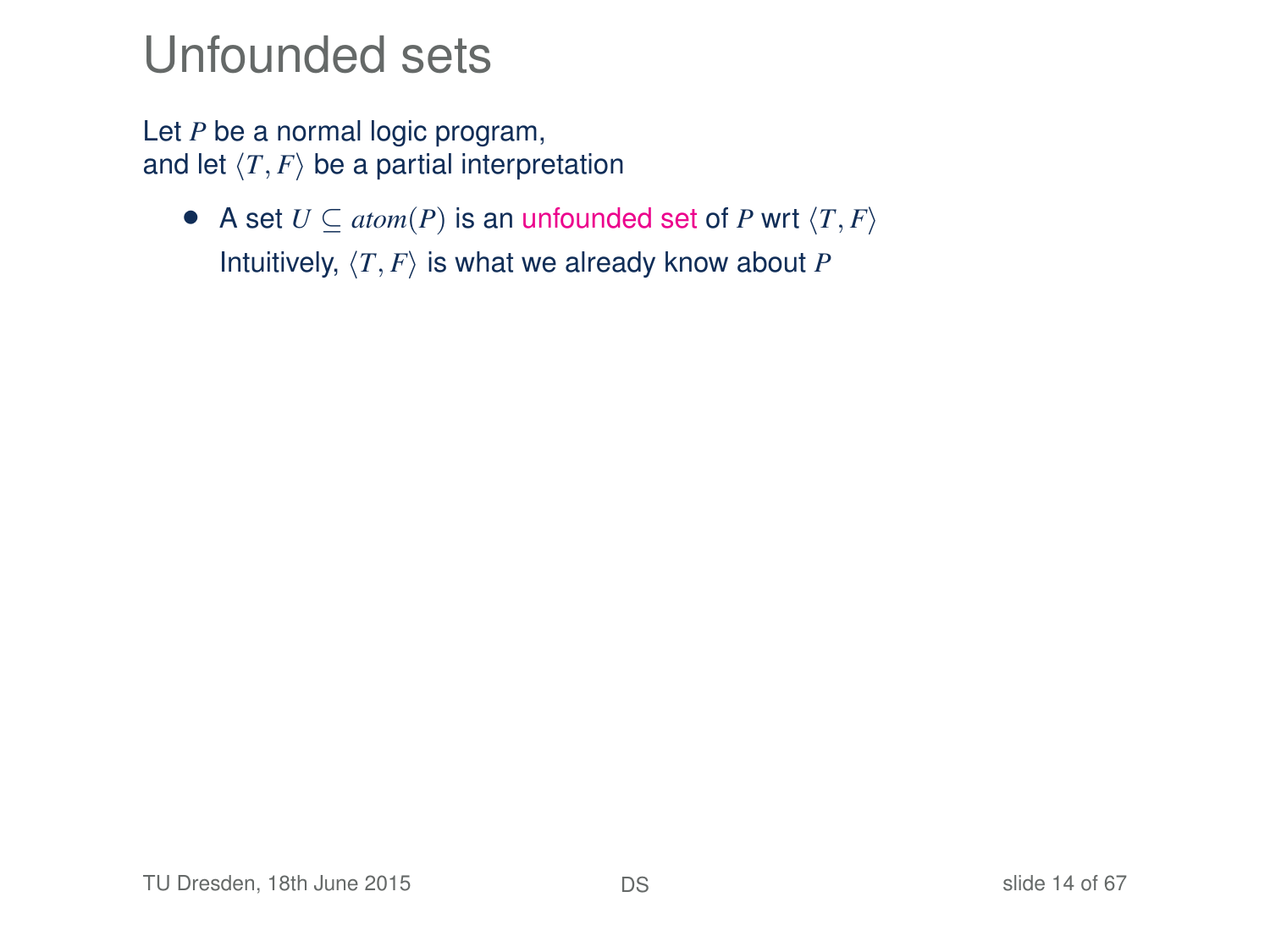Let *P* be a normal logic program, and let  $\langle T, F \rangle$  be a partial interpretation

- A set  $U \subseteq atom(P)$  is an unfounded set of *P* wrt  $\langle T, F \rangle$
- if we have for each rule  $r \in P$  such that  $head(r) \in U$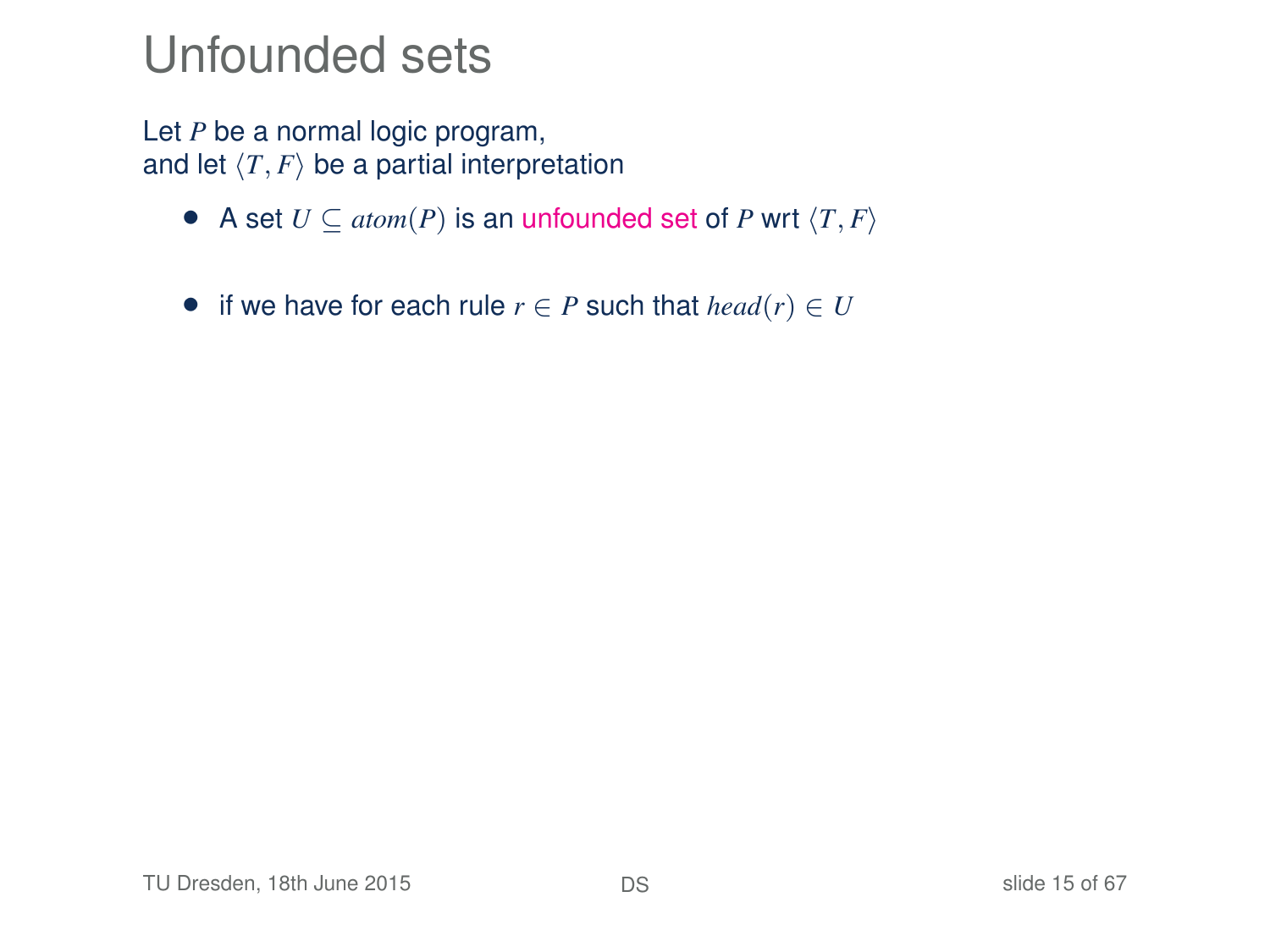Let *P* be a normal logic program, and let  $\langle T, F \rangle$  be a partial interpretation

- A set  $U \subseteq atom(P)$  is an unfounded set of *P* wrt  $\langle T, F \rangle$
- if we have for each rule  $r \in P$  such that  $head(r) \in U$ either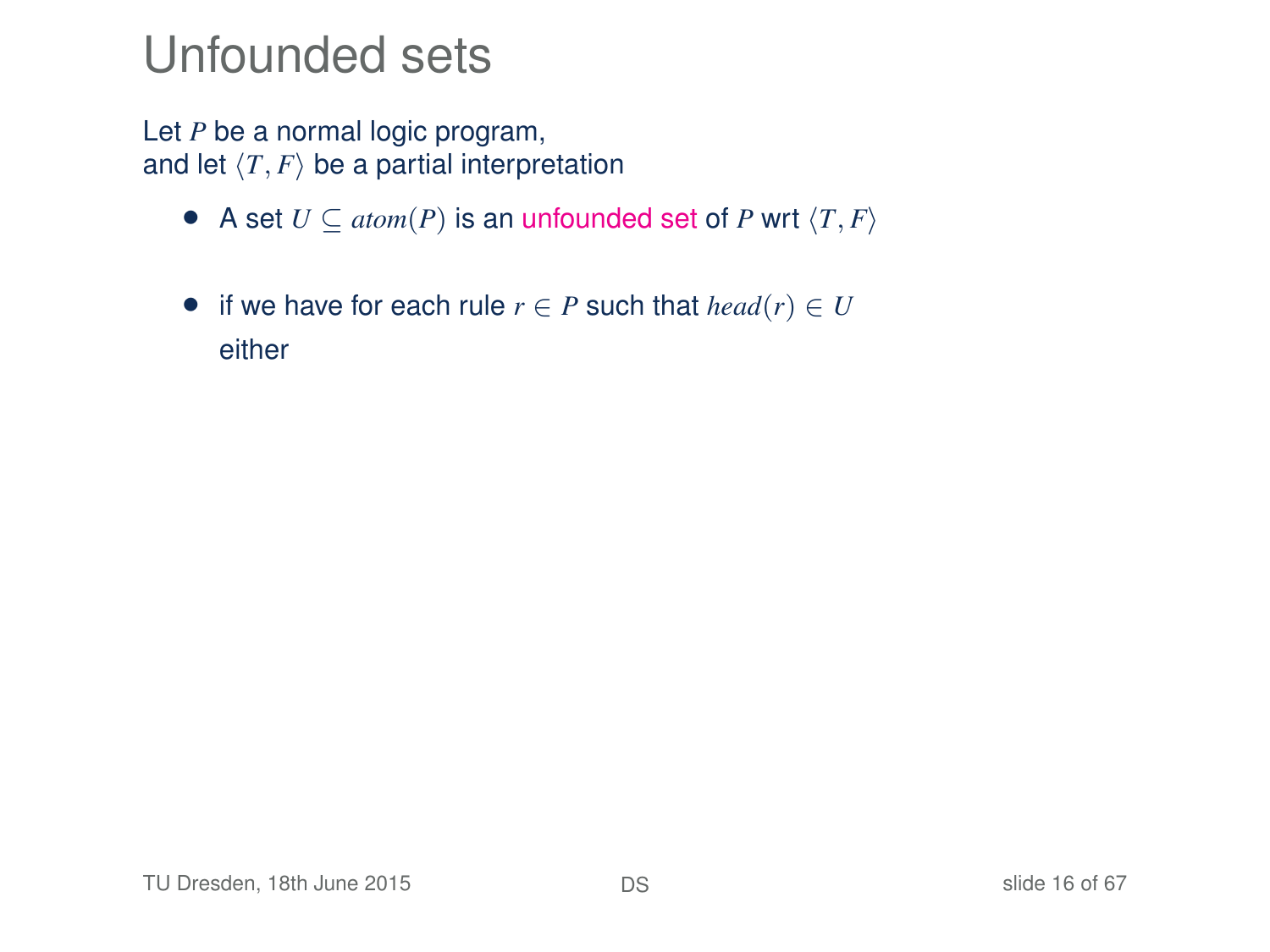Let *P* be a normal logic program, and let  $\langle T, F \rangle$  be a partial interpretation

- A set  $U \subseteq atom(P)$  is an unfounded set of *P* wrt  $\langle T, F \rangle$
- if we have for each rule  $r \in P$  such that  $head(r) \in U$ either

1 *body*(*r*)<sup>+</sup> ∩ *F*  $\neq$  *Ø* or *body*(*r*)<sup>−</sup> ∩ *T*  $\neq$  *Ø* or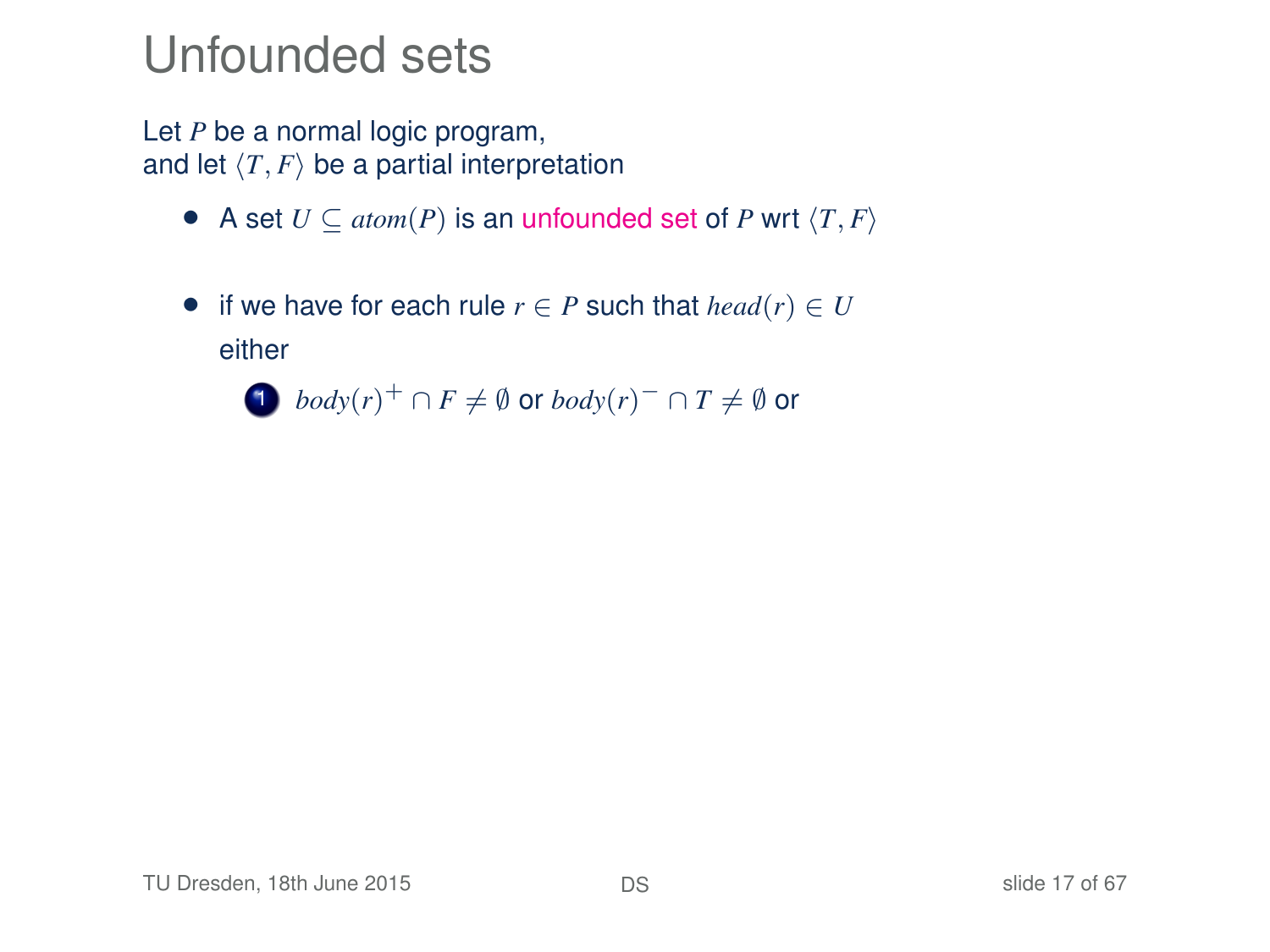Let *P* be a normal logic program, and let  $\langle T, F \rangle$  be a partial interpretation

- A set  $U \subseteq atom(P)$  is an unfounded set of *P* wrt  $\langle T, F \rangle$
- if we have for each rule  $r \in P$  such that  $head(r) \in U$ either
	- 1 *body*(*r*)<sup>+</sup> ∩ *F*  $\neq$  *Ø* or *body*(*r*)<sup>−</sup> ∩ *T*  $\neq$  *Ø* or 2 *body* $(r)^+ \cap U \neq \emptyset$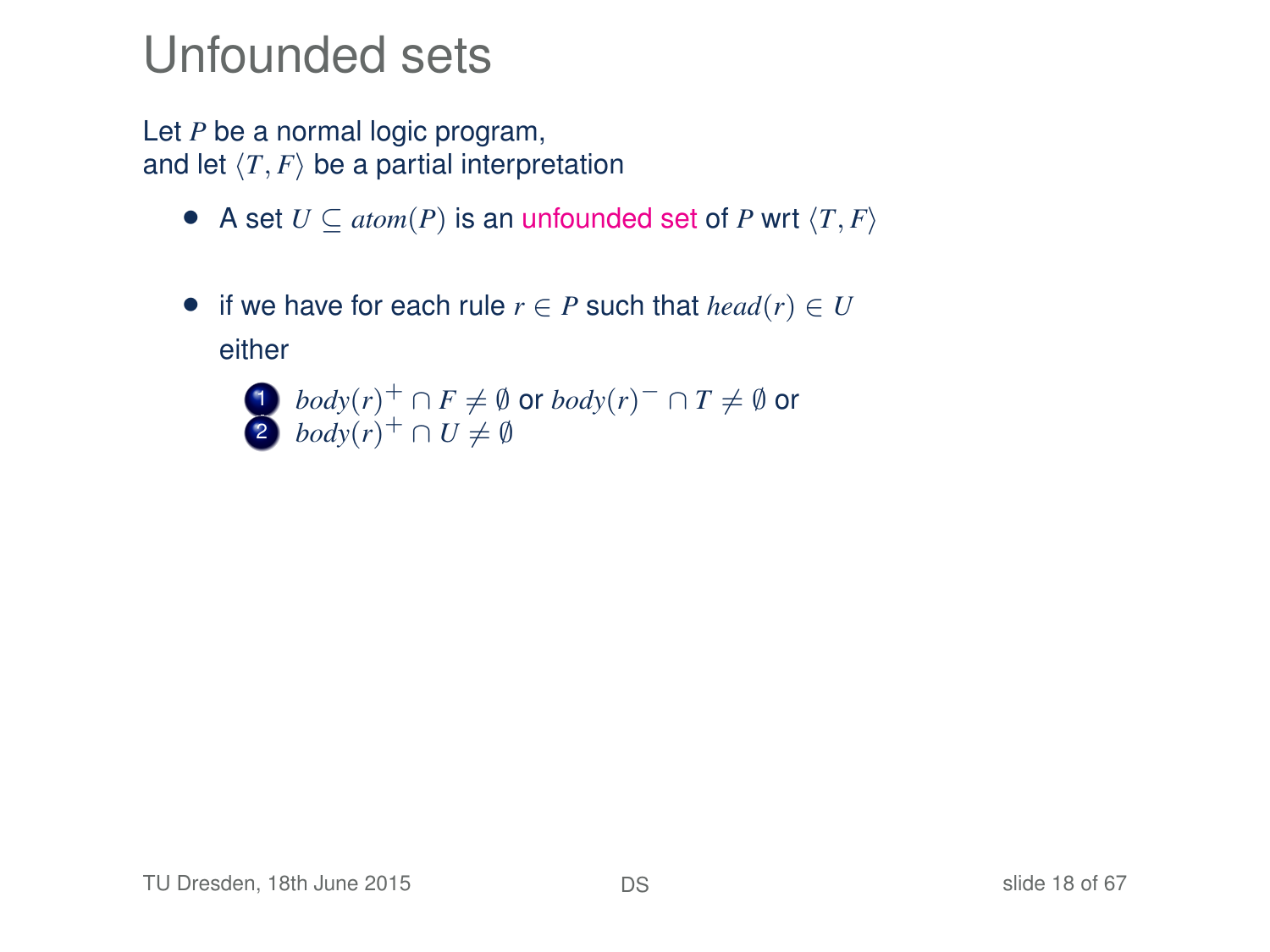Let *P* be a normal logic program, and let  $\langle T, F \rangle$  be a partial interpretation

- A set  $U \subseteq atom(P)$  is an unfounded set of *P* wrt  $\langle T, F \rangle$
- if we have for each rule  $r \in P$  such that  $head(r) \in U$ either

1 *body*(*r*)<sup>+</sup> ∩ *F*  $\neq$  *Ø* or *body*(*r*)<sup>−</sup> ∩ *T*  $\neq$  *Ø* or 2 *body* $(r)^+ \cap U \neq \emptyset$ 

• Rules satisfying Condition 1 are not usable for further derivations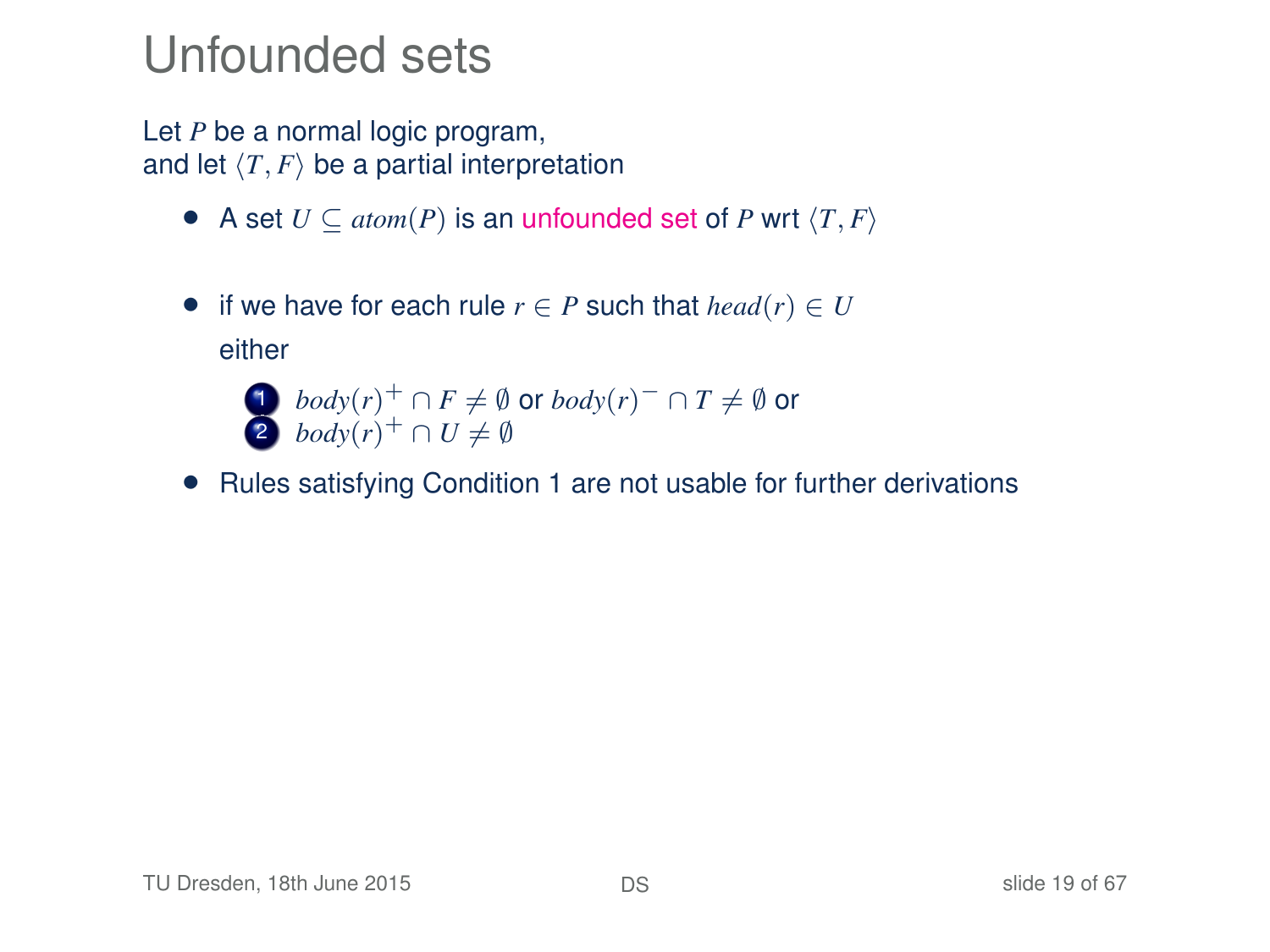Let *P* be a normal logic program, and let  $\langle T, F \rangle$  be a partial interpretation

- A set  $U \subseteq atom(P)$  is an unfounded set of *P* wrt  $\langle T, F \rangle$
- if we have for each rule  $r \in P$  such that  $head(r) \in U$ either

1 *body*(*r*)<sup>+</sup> ∩ *F*  $\neq$  *Ø* or *body*(*r*)<sup>−</sup> ∩ *T*  $\neq$  *Ø* or 2 *body* $(r)^+ \cap U \neq \emptyset$ 

- Rules satisfying Condition 1 are not usable for further derivations
- Condition 2 is the unfounded set condition treating cyclic derivations: All rules still being usable to derive an atom in *U* require an(other) atom in *U* to be true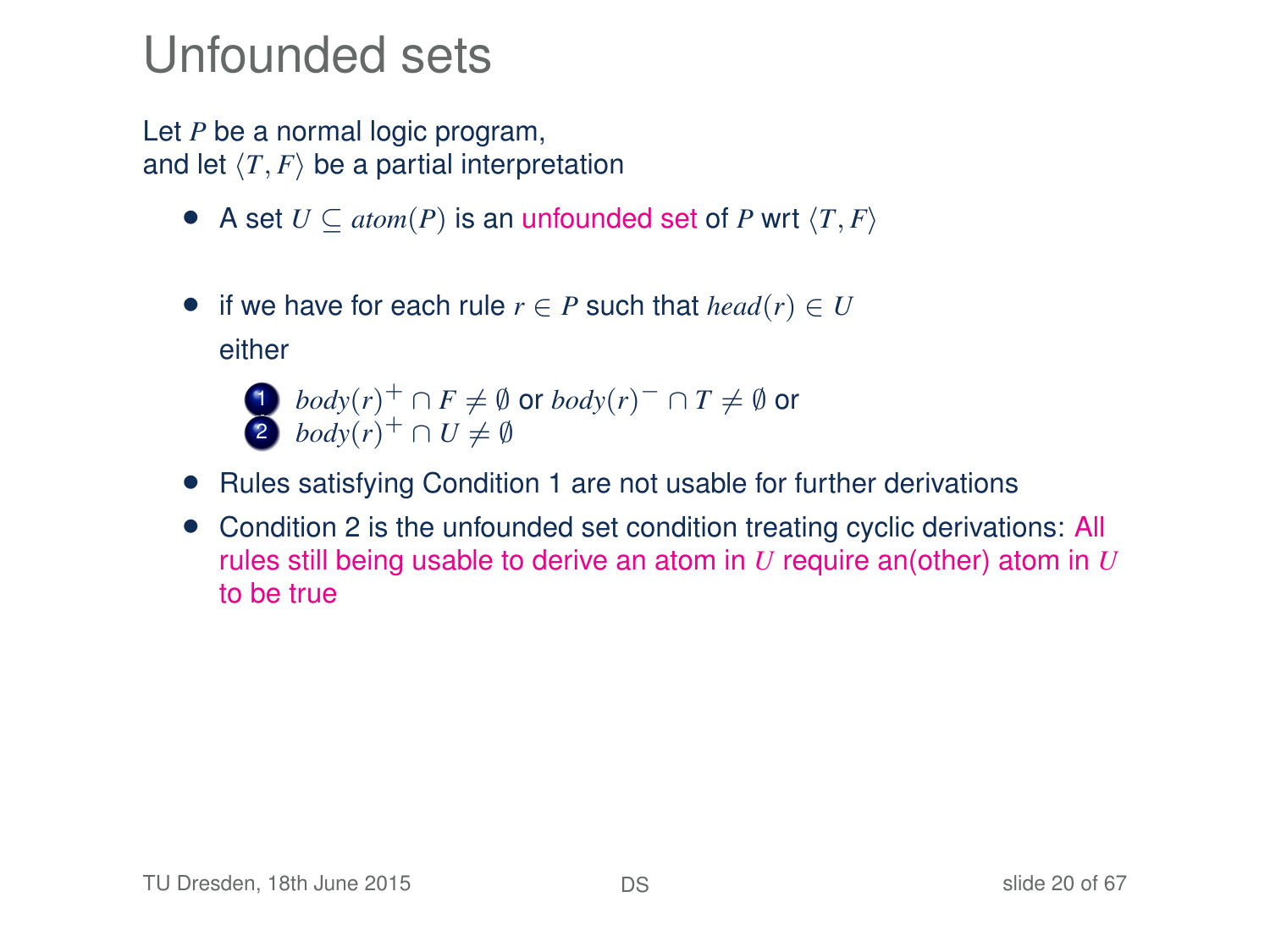

$$
P = \left\{ \begin{array}{ccc} a & \leftarrow & b \\ b & \leftarrow & a \end{array} \right\}
$$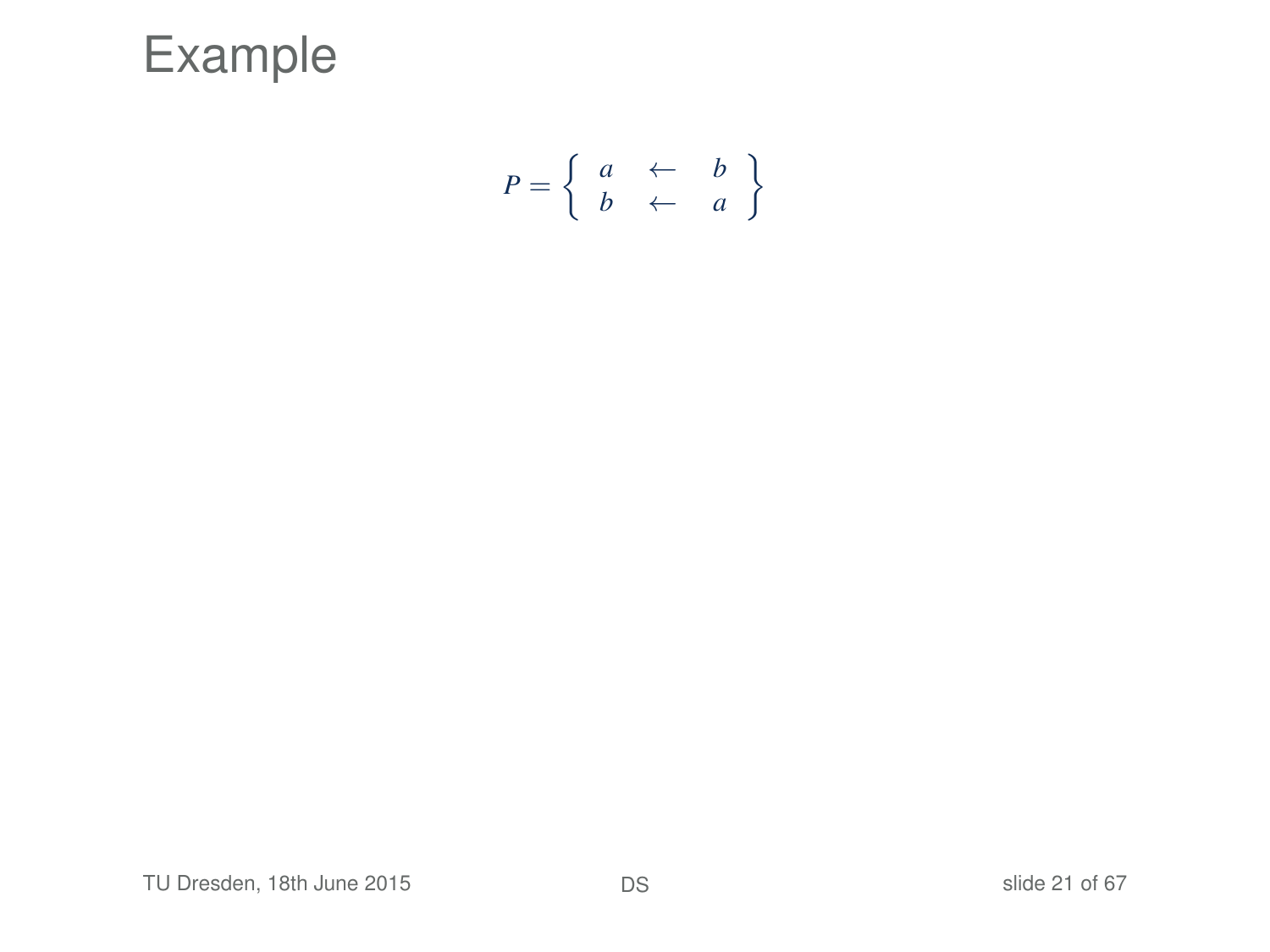$$
P = \left\{ \begin{array}{ccc} a & \leftarrow & b \\ b & \leftarrow & a \end{array} \right\}
$$

• ∅ is an unfounded set (by definition)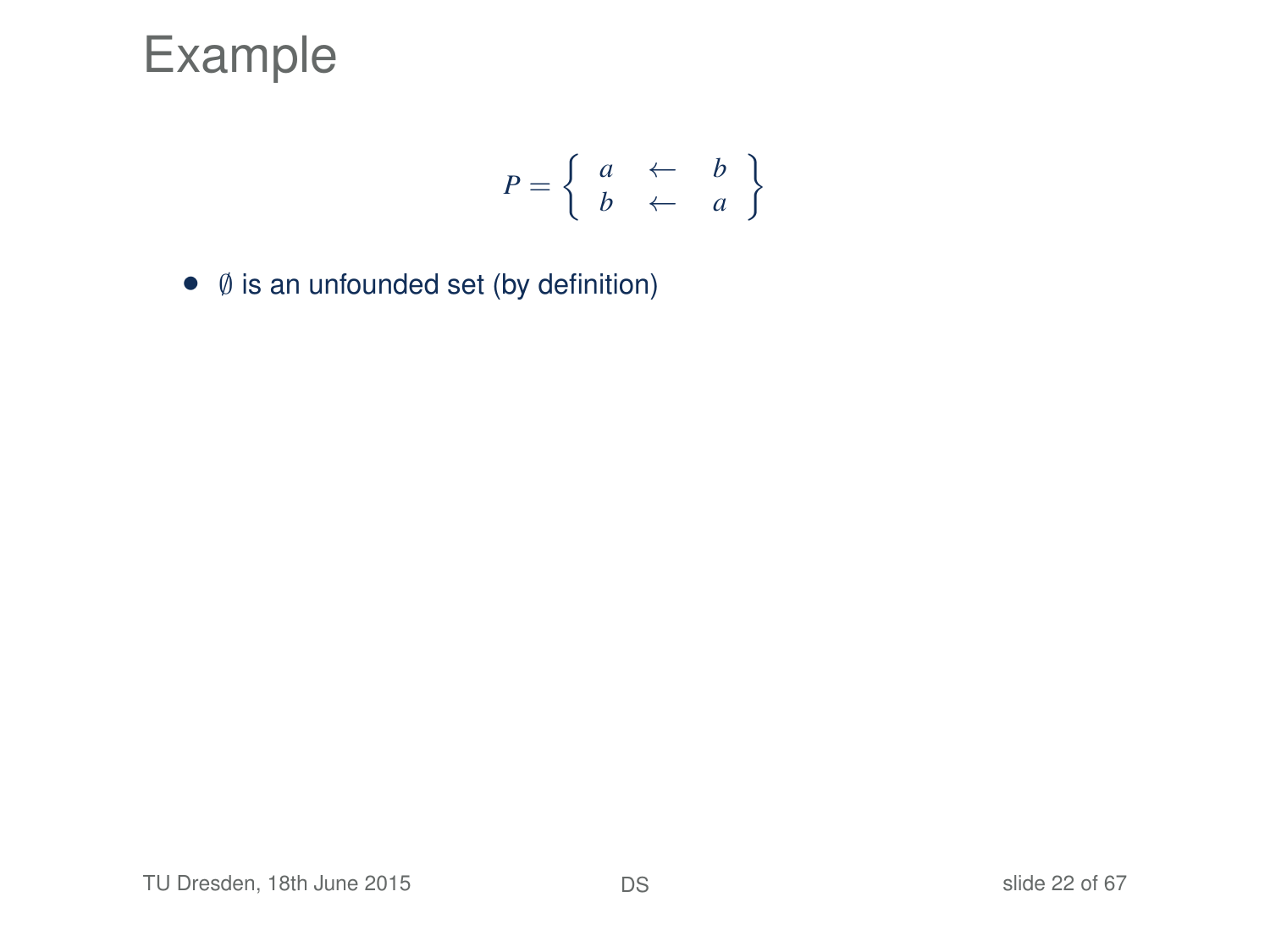$$
P = \left\{ \begin{array}{ccc} a & \leftarrow & b \\ b & \leftarrow & a \end{array} \right\}
$$

- ∅ is an unfounded set (by definition)
- ${a}$  is not an unfounded set of *P* wrt  $\langle \emptyset, \emptyset \rangle$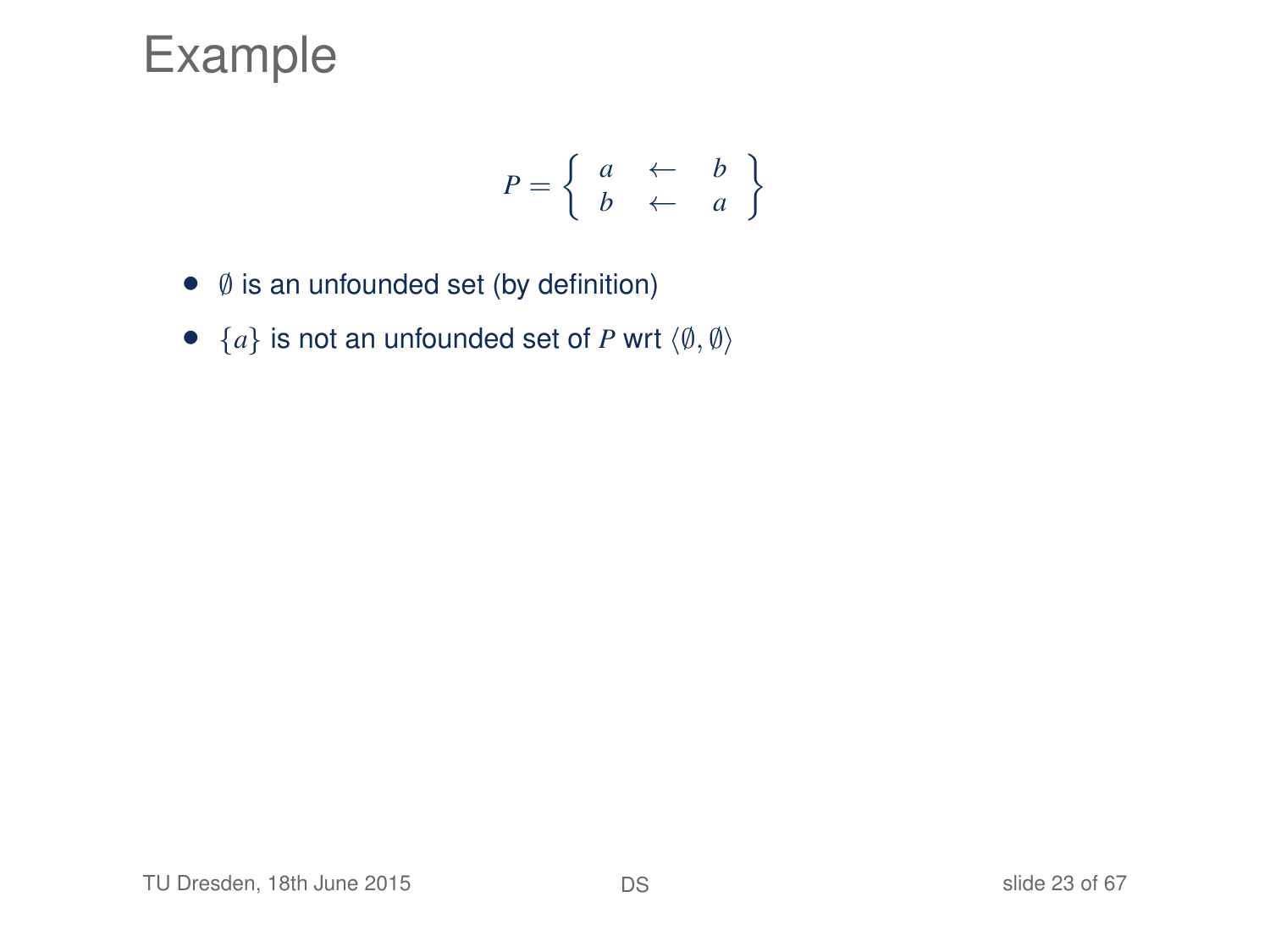$$
P = \left\{ \begin{array}{ccc} a & \leftarrow & b \\ b & \leftarrow & a \end{array} \right\}
$$

- ∅ is an unfounded set (by definition)
- $\{a\}$  is not an unfounded set of *P* wrt  $\langle \emptyset, \emptyset \rangle$
- ${a}$  is an unfounded set of *P* wrt  $\langle \emptyset, \{b\}\rangle$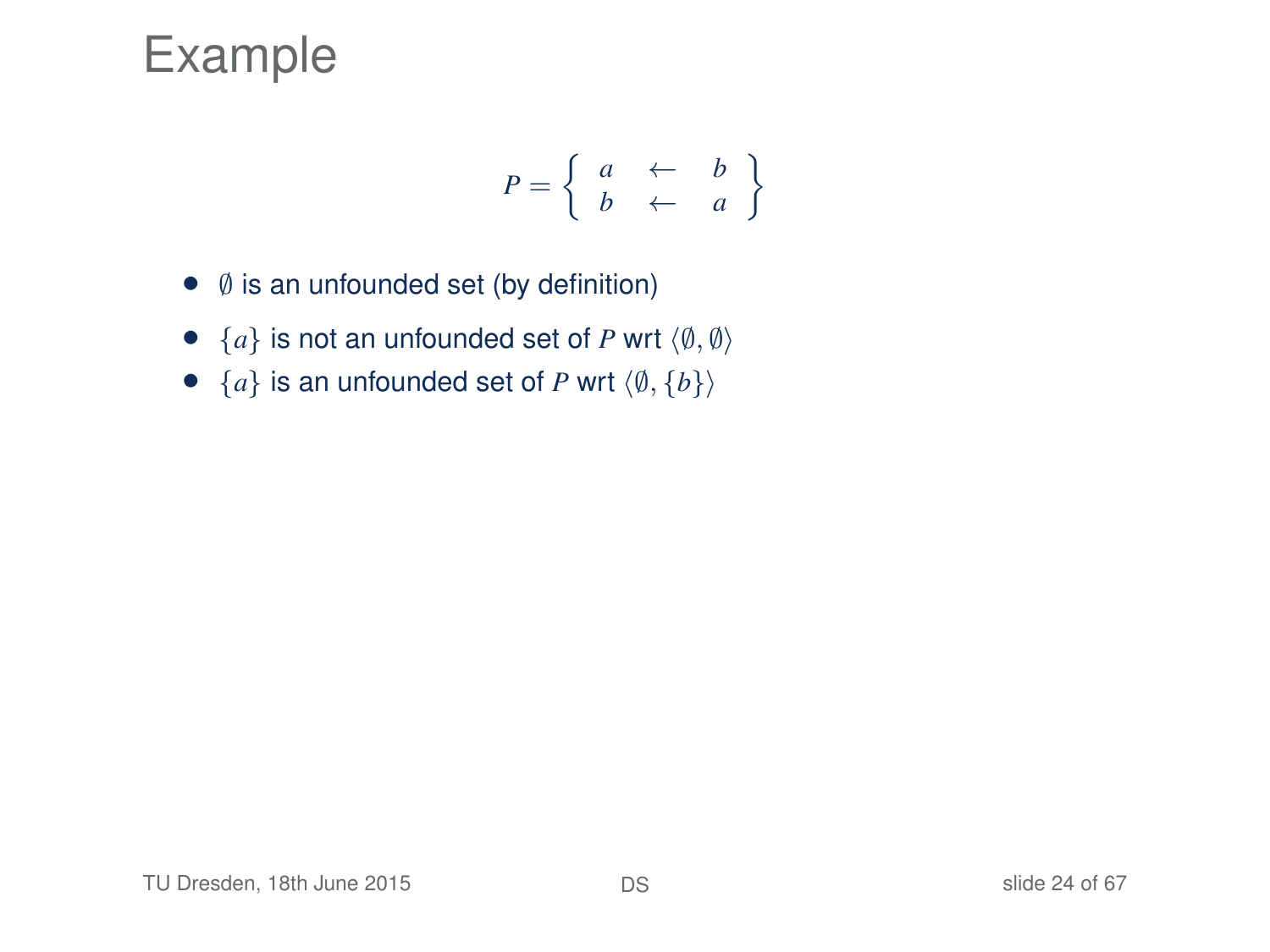$$
P = \left\{ \begin{array}{ccc} a & \leftarrow & b \\ b & \leftarrow & a \end{array} \right\}
$$

- ∅ is an unfounded set (by definition)
- $\{a\}$  is not an unfounded set of *P* wrt  $\langle \emptyset, \emptyset \rangle$
- ${a}$  is an unfounded set of *P* wrt  $\langle \emptyset, \{b\}\rangle$
- ${a}$  is not an unfounded set of *P* wrt  $\langle {b}$ ,  $\emptyset \rangle$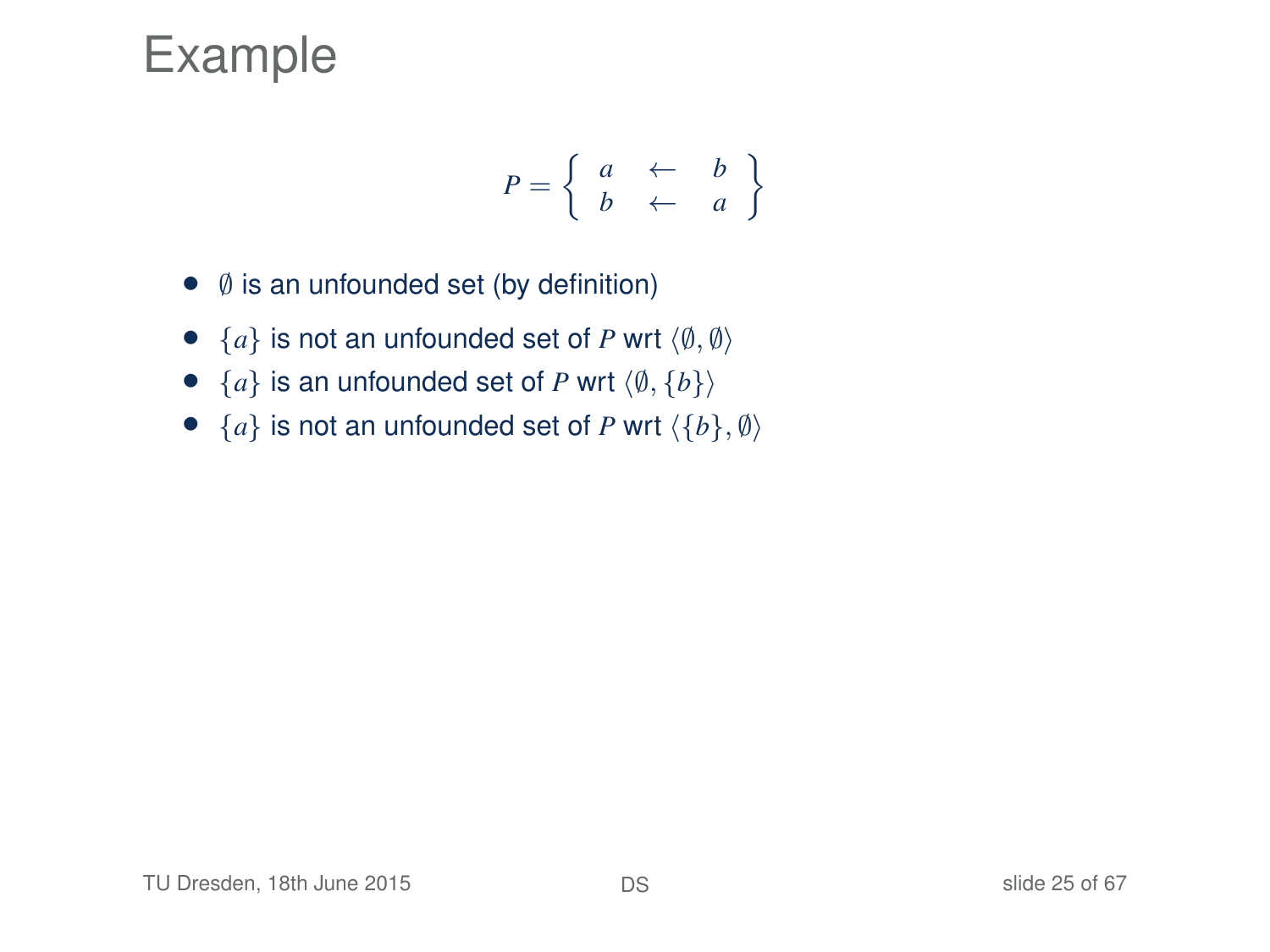$$
P = \left\{ \begin{array}{ccc} a & \leftarrow & b \\ b & \leftarrow & a \end{array} \right\}
$$

- ∅ is an unfounded set (by definition)
- $\{a\}$  is not an unfounded set of *P* wrt  $\langle \emptyset, \emptyset \rangle$
- ${a}$  is an unfounded set of *P* wrt  $\langle \emptyset, \{b\}\rangle$
- ${a}$  is not an unfounded set of *P* wrt  $\langle {b}$ ,  $\emptyset \rangle$
- Analogously for {*b*}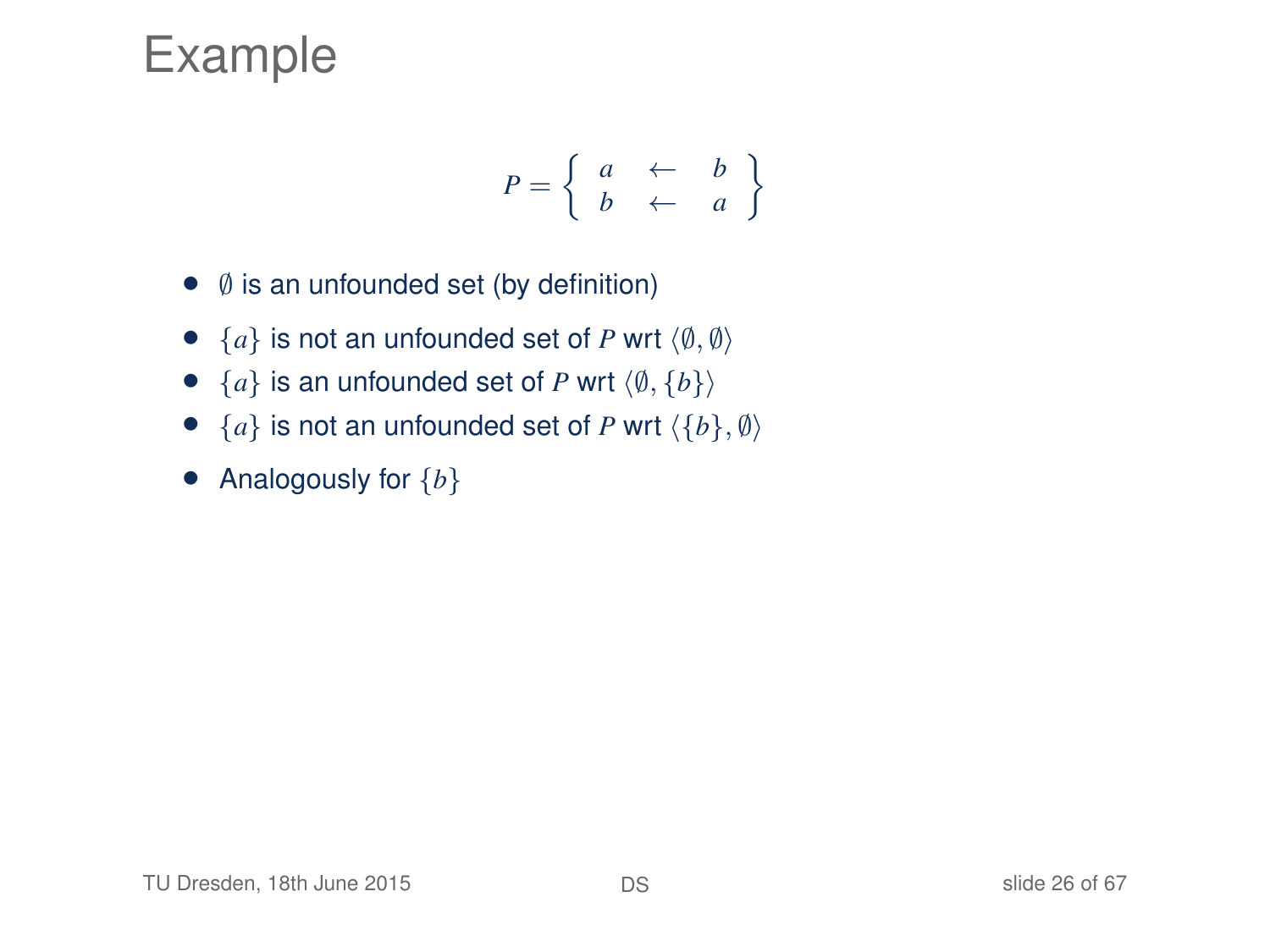$$
P = \left\{ \begin{array}{ccc} a & \leftarrow & b \\ b & \leftarrow & a \end{array} \right\}
$$

- ∅ is an unfounded set (by definition)
- $\{a\}$  is not an unfounded set of *P* wrt  $\langle \emptyset, \emptyset \rangle$
- ${a}$  is an unfounded set of *P* wrt  $\langle \emptyset, \{b\}\rangle$
- ${a}$  is not an unfounded set of *P* wrt  $\langle {b}$ ,  $\emptyset \rangle$
- $\{a, b\}$  is an unfounded set of *P* wrt  $\langle \emptyset, \emptyset \rangle$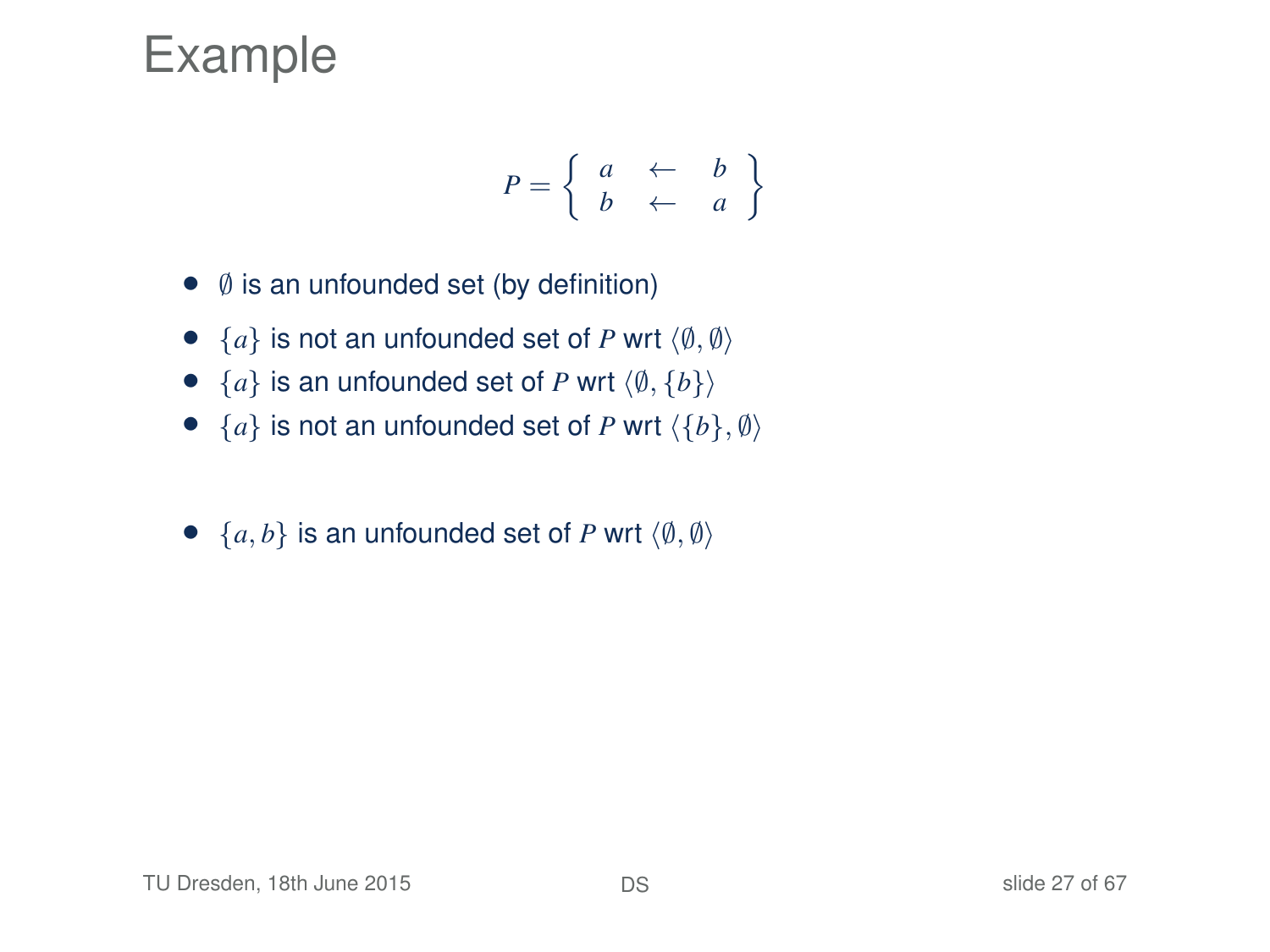$$
P = \left\{ \begin{array}{ccc} a & \leftarrow & b \\ b & \leftarrow & a \end{array} \right\}
$$

- ∅ is an unfounded set (by definition)
- $\{a\}$  is not an unfounded set of *P* wrt  $\langle \emptyset, \emptyset \rangle$
- ${a}$  is an unfounded set of *P* wrt  $\langle \emptyset, \{b\}\rangle$
- ${a}$  is not an unfounded set of *P* wrt  $\langle {b}$ ,  $\emptyset \rangle$
- $\{a, b\}$  is an unfounded set of *P* wrt  $\langle \emptyset, \emptyset \rangle$
- $\{a, b\}$  is an unfounded set of *P* wrt any partial interpretation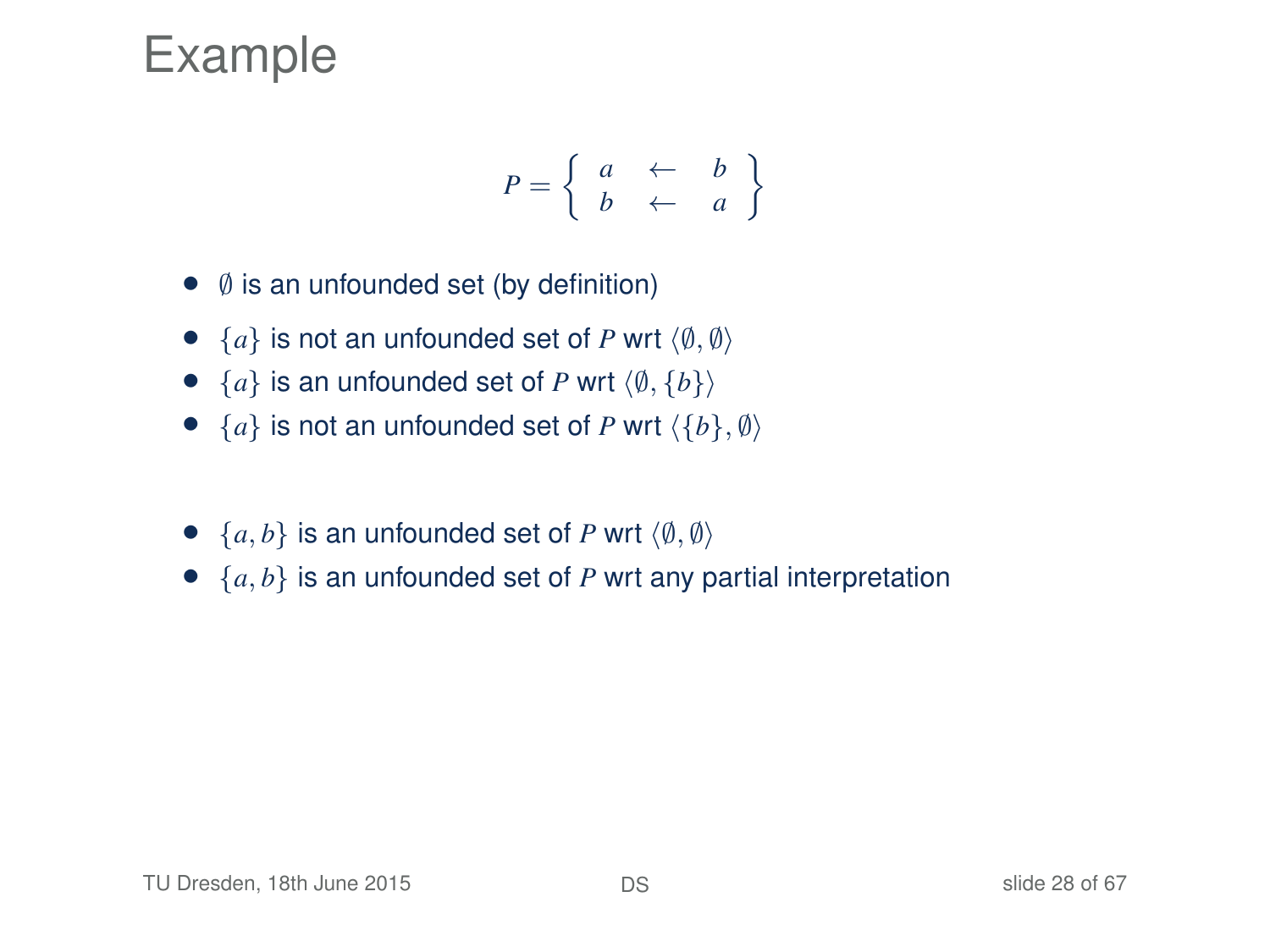# **Outline**

<span id="page-28-0"></span>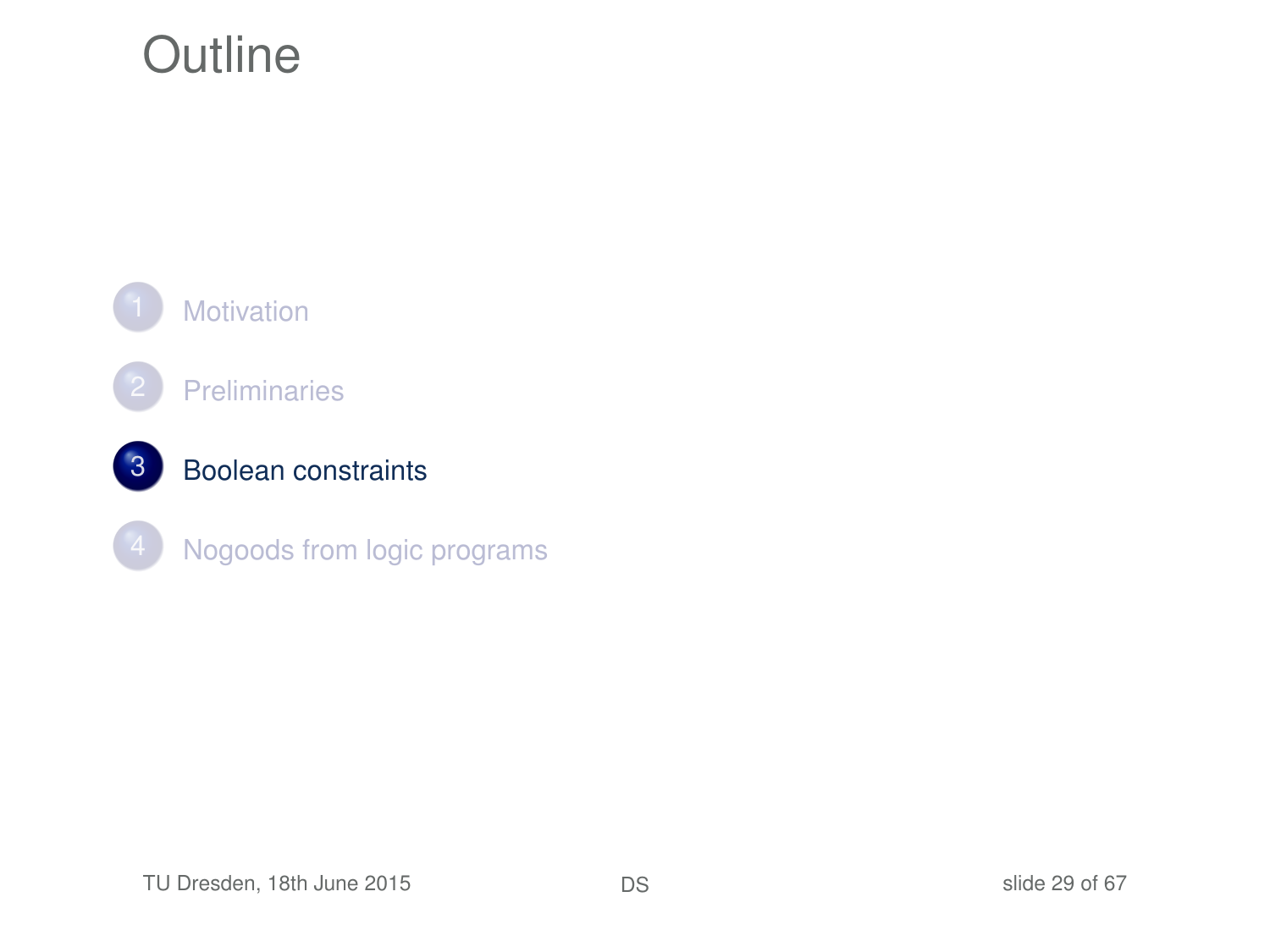• An assignment *A* over  $dom(A) = atom(P) \cup body(P)$  is a sequence

 $(\sigma_1, \ldots, \sigma_n)$ 

of signed literals  $\sigma_i$  of form  $Tv$  or  $Fv$  for  $v \in dom(A)$  and  $1 \le i \le n$ 

• *Tv* expresses that *v* is **true** and *Fv* that it is **false**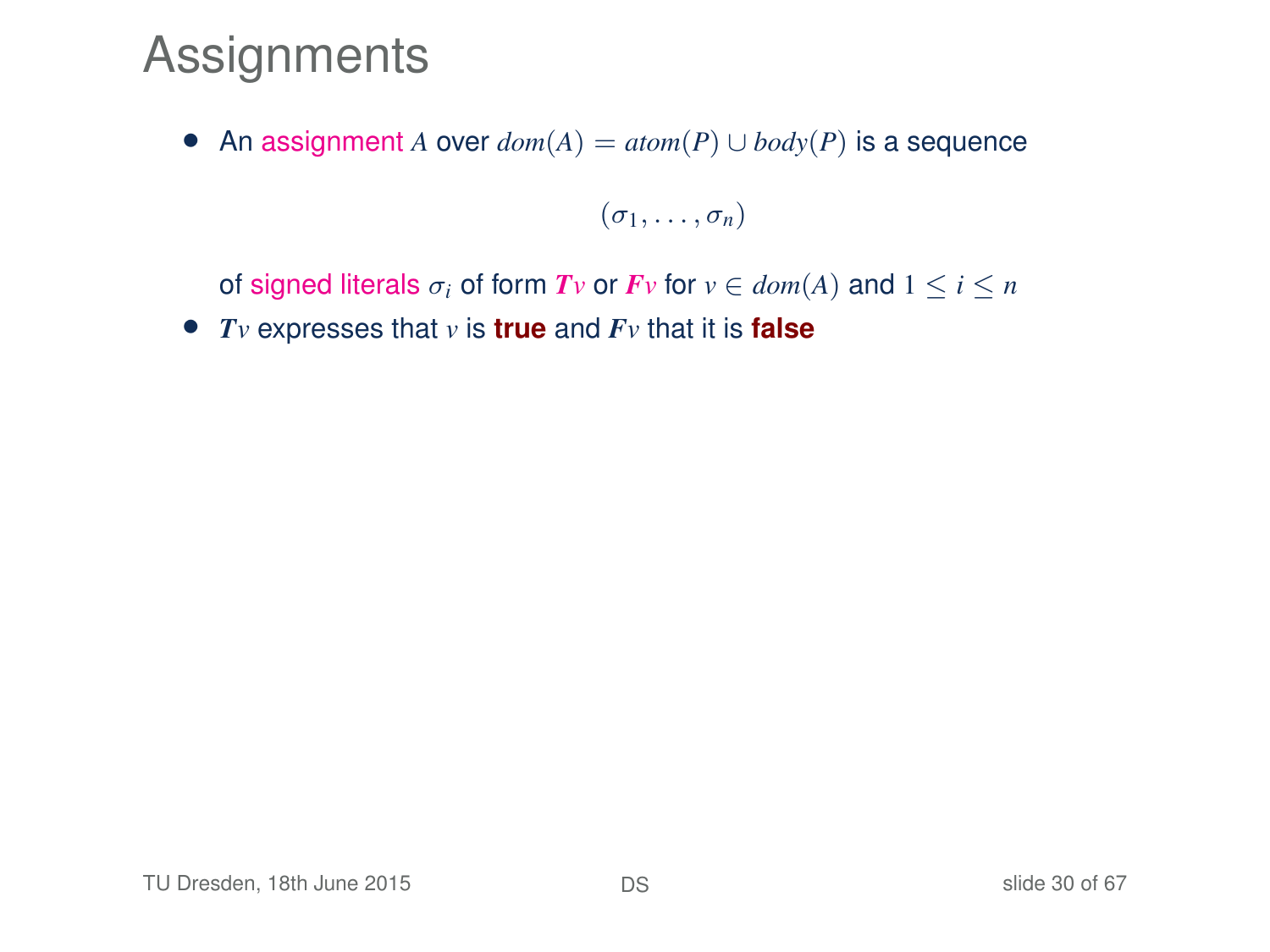• An assignment *A* over  $dom(A) = atom(P) \cup body(P)$  is a sequence

 $(\sigma_1, \ldots, \sigma_n)$ 

of signed literals  $\sigma_i$  of form  $Tv$  or  $Fv$  for  $v \in dom(A)$  and  $1 \le i \le n$ 

- *Tv* expresses that *v* is **true** and *Fv* that it is **false**
- The complement,  $\overline{\sigma}$ , of a literal  $\sigma$  is defined as  $\overline{Tv} = Fv$  and  $\overline{Fv} = Tv$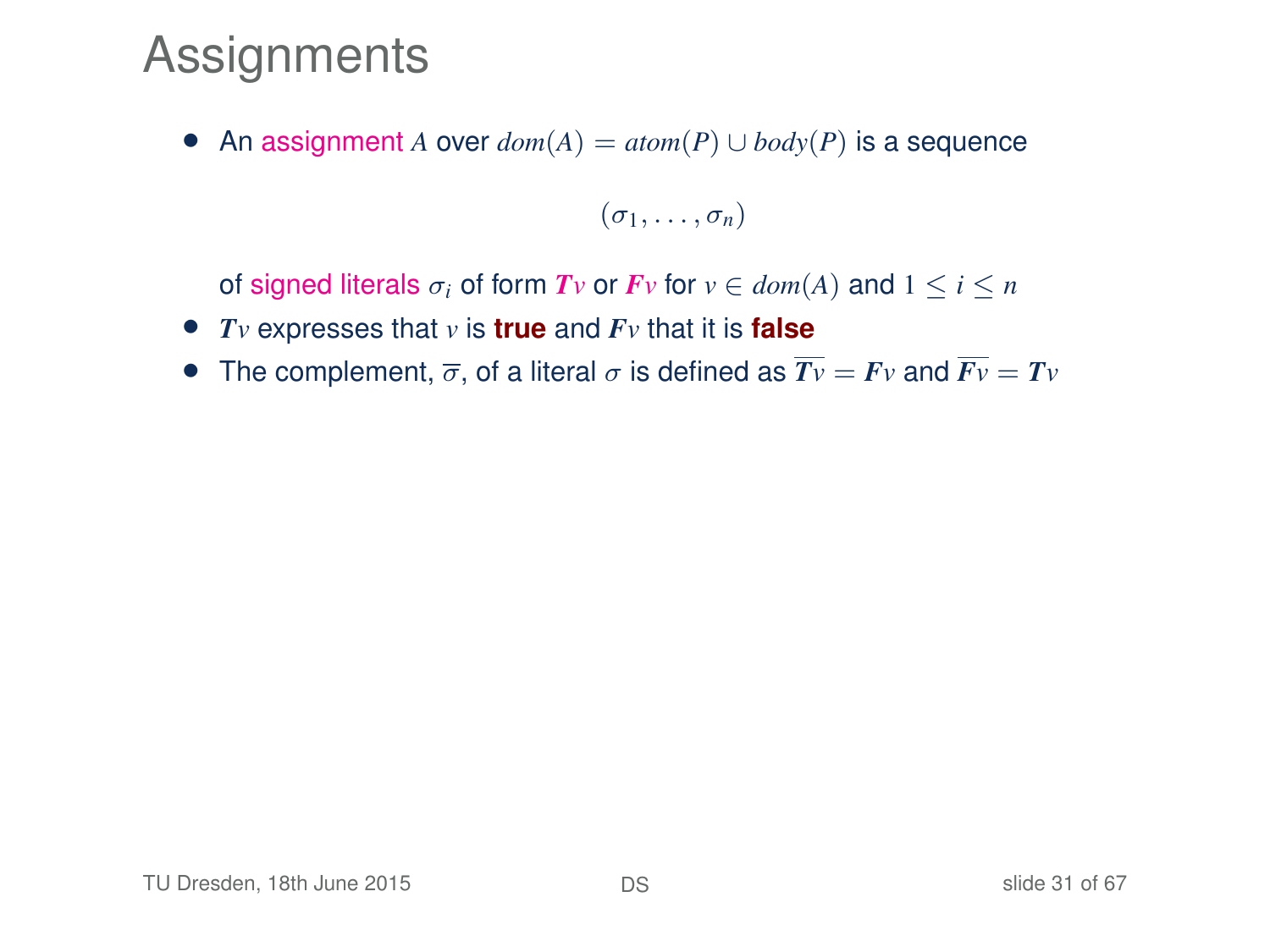• An assignment *A* over  $dom(A) = atom(P) \cup body(P)$  is a sequence

 $(\sigma_1, \ldots, \sigma_n)$ 

of signed literals  $\sigma_i$  of form  $Tv$  or  $Fv$  for  $v \in dom(A)$  and  $1 \leq i \leq n$ 

- *Tv* expresses that *v* is **true** and *Fv* that it is **false**
- The complement,  $\overline{\sigma}$ , of a literal  $\sigma$  is defined as  $\overline{Tv} = Fv$  and  $\overline{Fv} = Tv$
- $A \circ \sigma$  stands for the result of appending  $\sigma$  to  $A$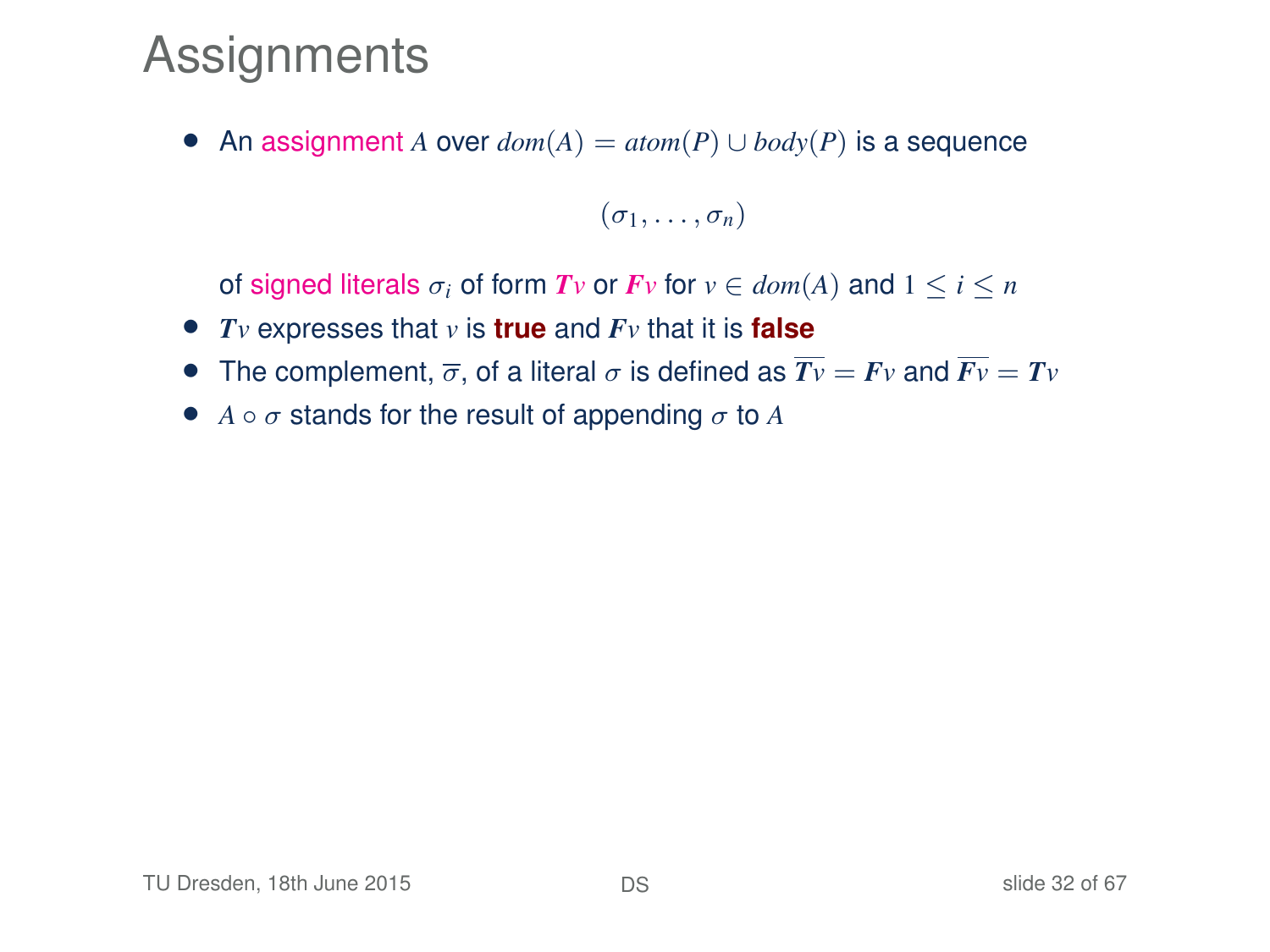• An assignment *A* over *dom*(*A*) = *atom*(*P*) ∪ *body*(*P*) is a sequence

 $(\sigma_1, \ldots, \sigma_n)$ 

of signed literals  $\sigma_i$  of form  $Tv$  or  $Fv$  for  $v \in dom(A)$  and  $1 \leq i \leq n$ 

- *Tv* expresses that *v* is **true** and *Fv* that it is **false**
- The complement,  $\overline{\sigma}$ , of a literal  $\sigma$  is defined as  $\overline{Tv} = Fv$  and  $\overline{Fv} = Tv$
- $A \circ \sigma$  stands for the result of appending  $\sigma$  to A
- Given  $A = (\sigma_1, \ldots, \sigma_{k-1}, \sigma_k, \ldots, \sigma_n)$ , we let  $A[\sigma_k] = (\sigma_1, \ldots, \sigma_{k-1})$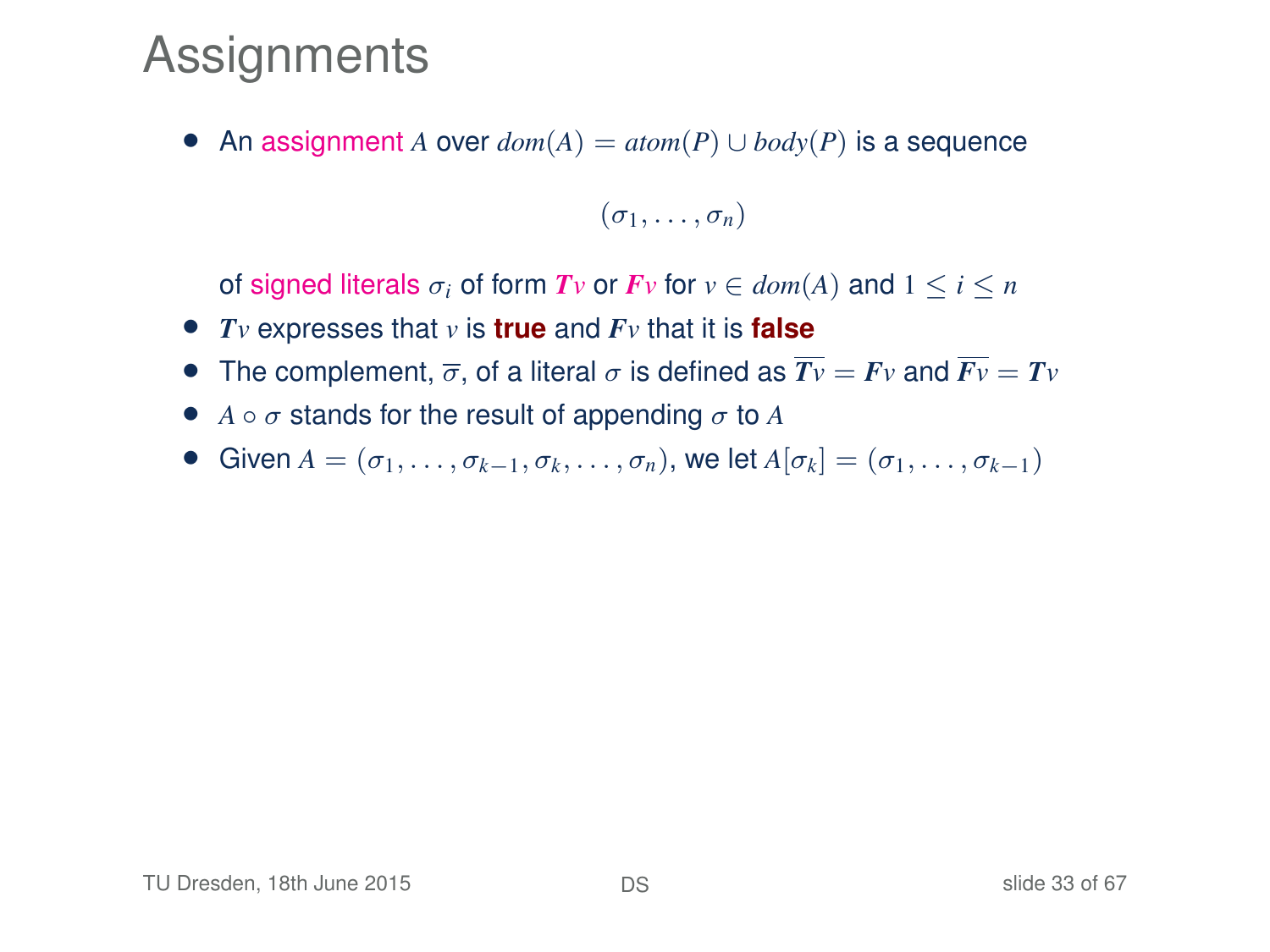• An assignment *A* over *dom*(*A*) = *atom*(*P*) ∪ *body*(*P*) is a sequence

 $(\sigma_1, \ldots, \sigma_n)$ 

of signed literals  $\sigma_i$  of form  $Tv$  or  $Fv$  for  $v \in dom(A)$  and  $1 \leq i \leq n$ 

- *Tv* expresses that *v* is **true** and *Fv* that it is **false**
- The complement,  $\overline{\sigma}$ , of a literal  $\sigma$  is defined as  $\overline{Tv} = Fv$  and  $\overline{Fv} = Tv$
- $A \circ \sigma$  stands for the result of appending  $\sigma$  to A
- $\bullet$  Given *A* = ( $\sigma_1, \ldots, \sigma_{k-1}, \sigma_k, \ldots, \sigma_n$ ), we let *A*[ $\sigma_k$ ] = ( $\sigma_1, \ldots, \sigma_{k-1}$ )
- We sometimes identify an assignment with the set of its literals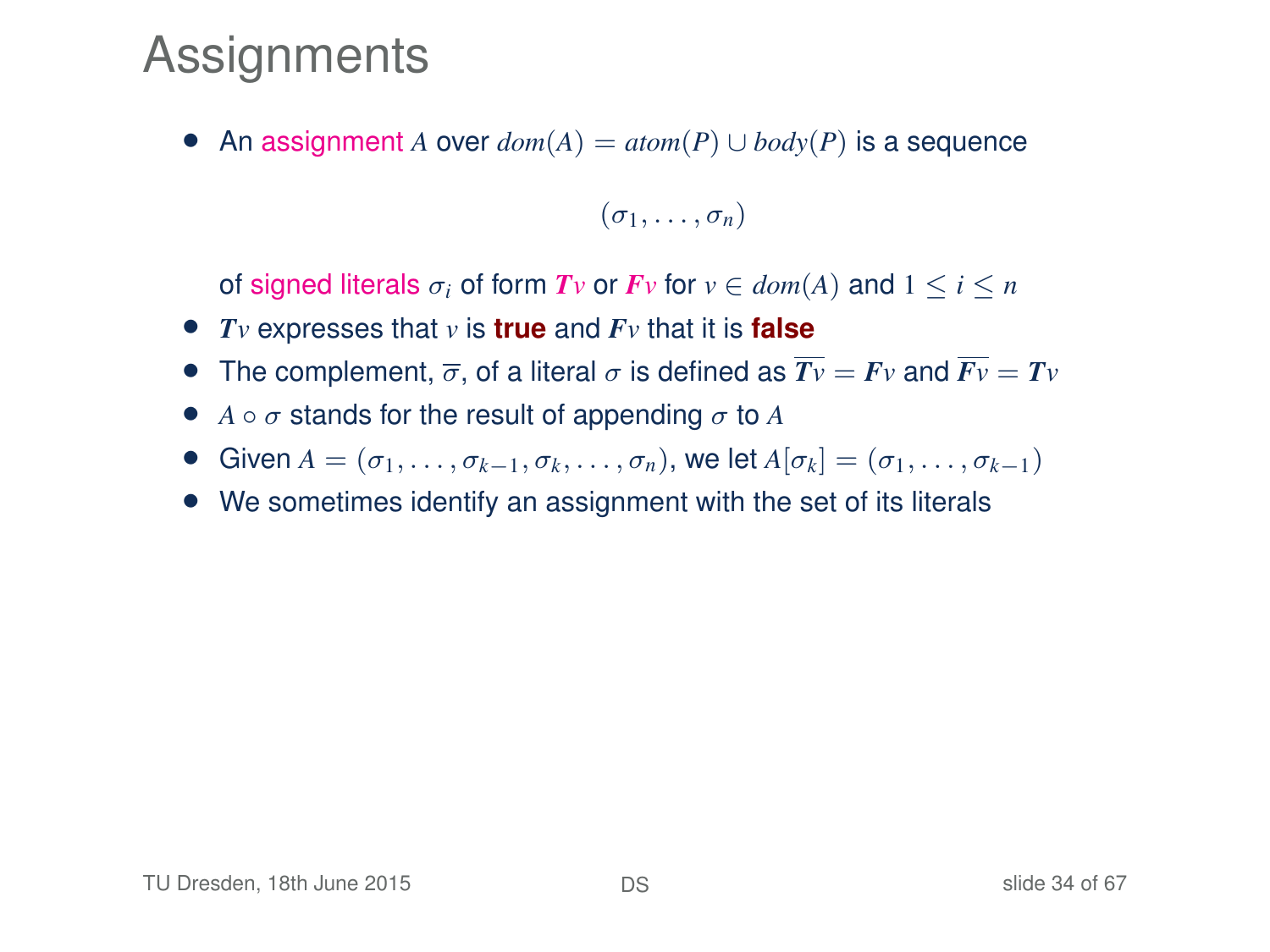• An assignment *A* over *dom*(*A*) = *atom*(*P*) ∪ *body*(*P*) is a sequence

 $(\sigma_1, \ldots, \sigma_n)$ 

of signed literals  $\sigma_i$  of form  $T_v$  or  $F_v$  for  $v \in dom(A)$  and  $1 \leq i \leq n$ 

- *Tv* expresses that *v* is **true** and *Fv* that it is **false**
- The complement,  $\overline{\sigma}$ , of a literal  $\sigma$  is defined as  $\overline{Tv} = Fv$  and  $\overline{Fv} = Tv$
- $A \circ \sigma$  stands for the result of appending  $\sigma$  to A
- Given  $A = (\sigma_1, \ldots, \sigma_{k-1}, \sigma_k, \ldots, \sigma_n)$ , we let  $A[\sigma_k] = (\sigma_1, \ldots, \sigma_{k-1})$
- We sometimes identify an assignment with the set of its literals
- Given this, we access **true** and **false** propositions in *A* via

 $A^T = \{v \in dom(A) \mid Tv \in A\}$  and  $A^F = \{v \in dom(A) \mid Fv \in A\}$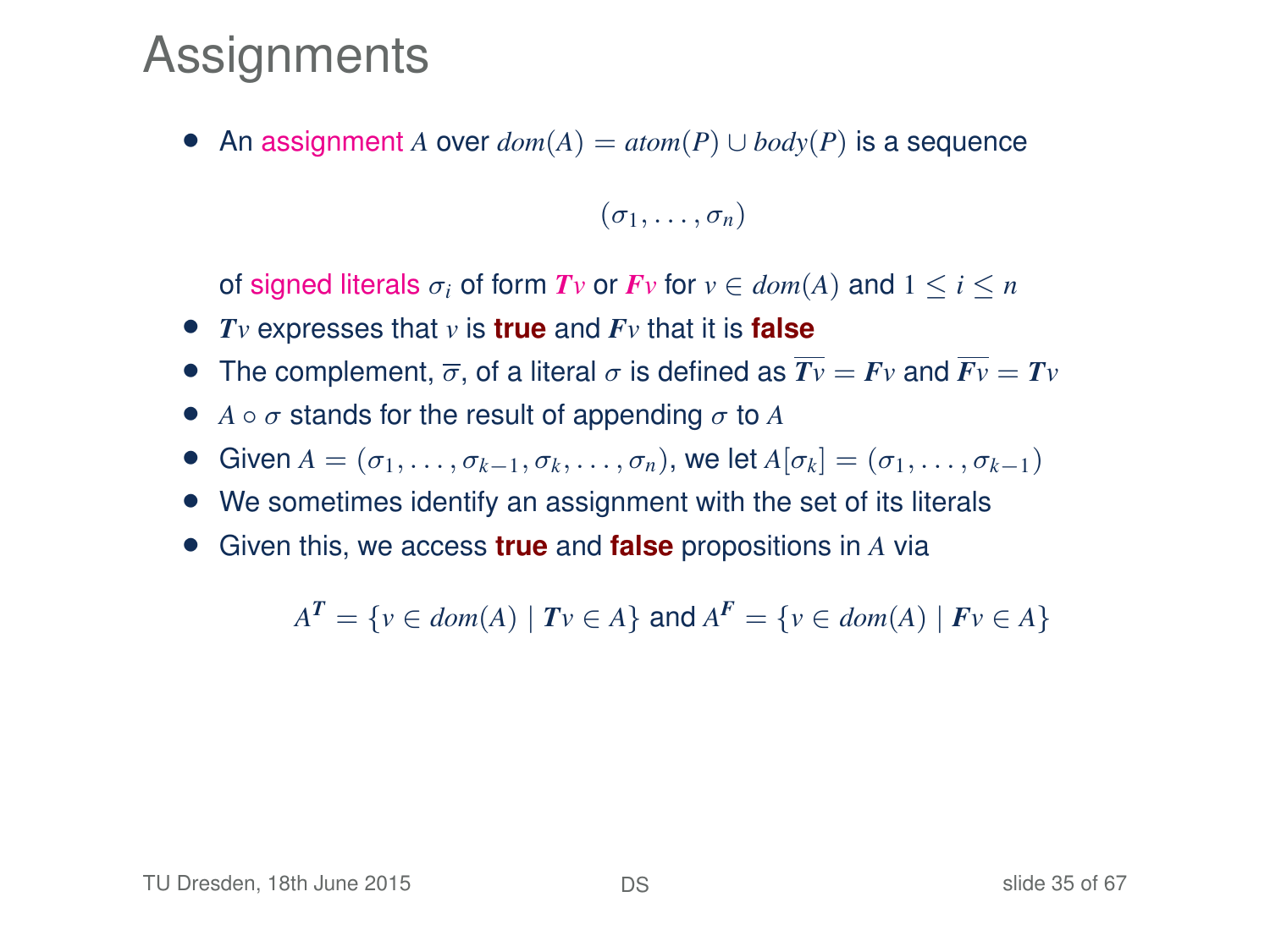• A nogood is a set  $\{\sigma_1, \ldots, \sigma_n\}$  of signed literals, expressing a constraint violated by any assignment containing  $\sigma_1, \ldots, \sigma_n$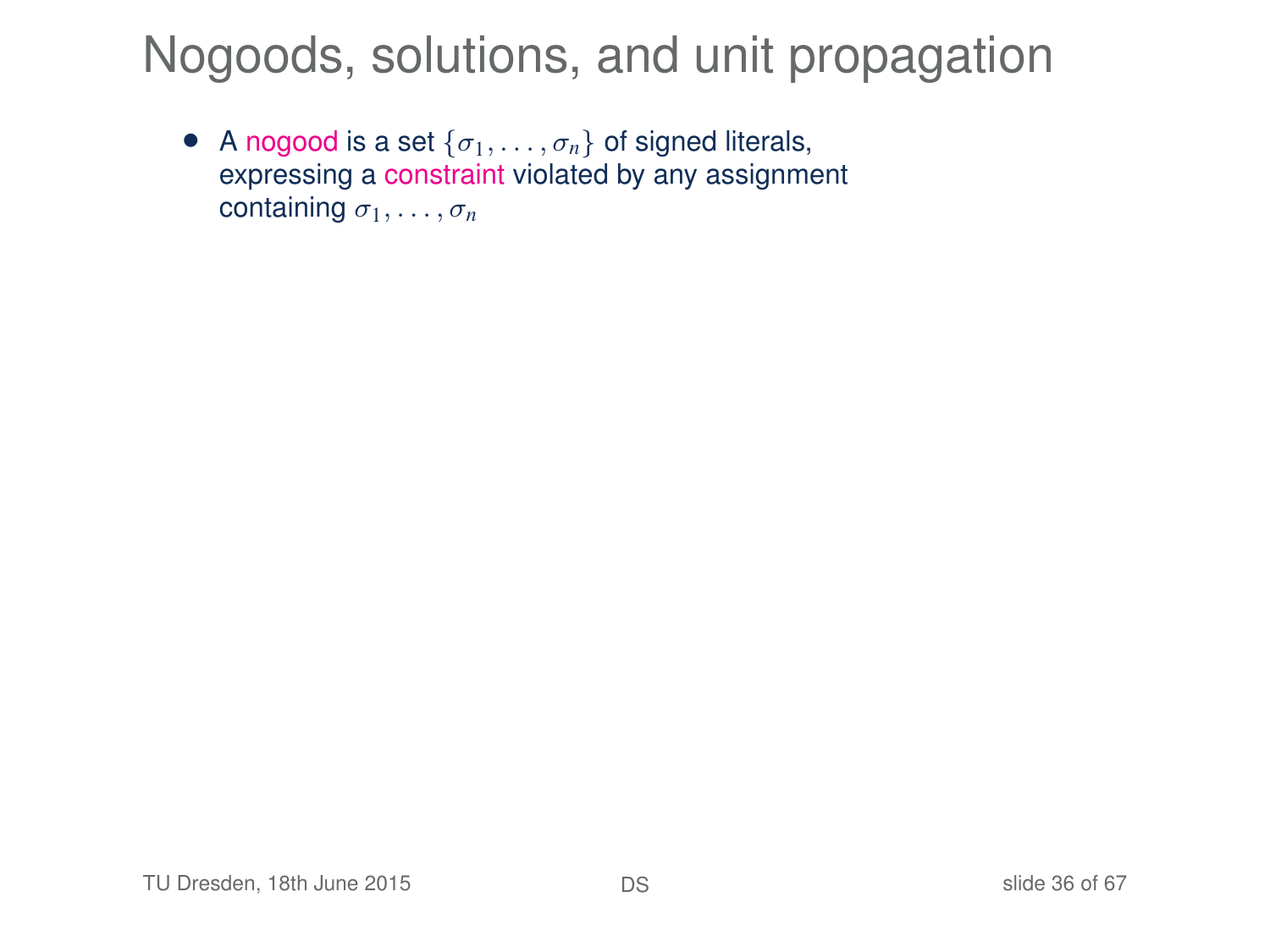- A nogood is a set  $\{\sigma_1, \ldots, \sigma_n\}$  of signed literals, expressing a constraint violated by any assignment containing  $\sigma_1, \ldots, \sigma_n$
- An assignment *A* such that  $A^T \cup A^F = dom(A)$  and  $A^T \cap A^F = \emptyset$ is a solution for a set  $\Delta$  of nogoods, if  $\delta \not\subseteq A$  for all  $\delta \in \Delta$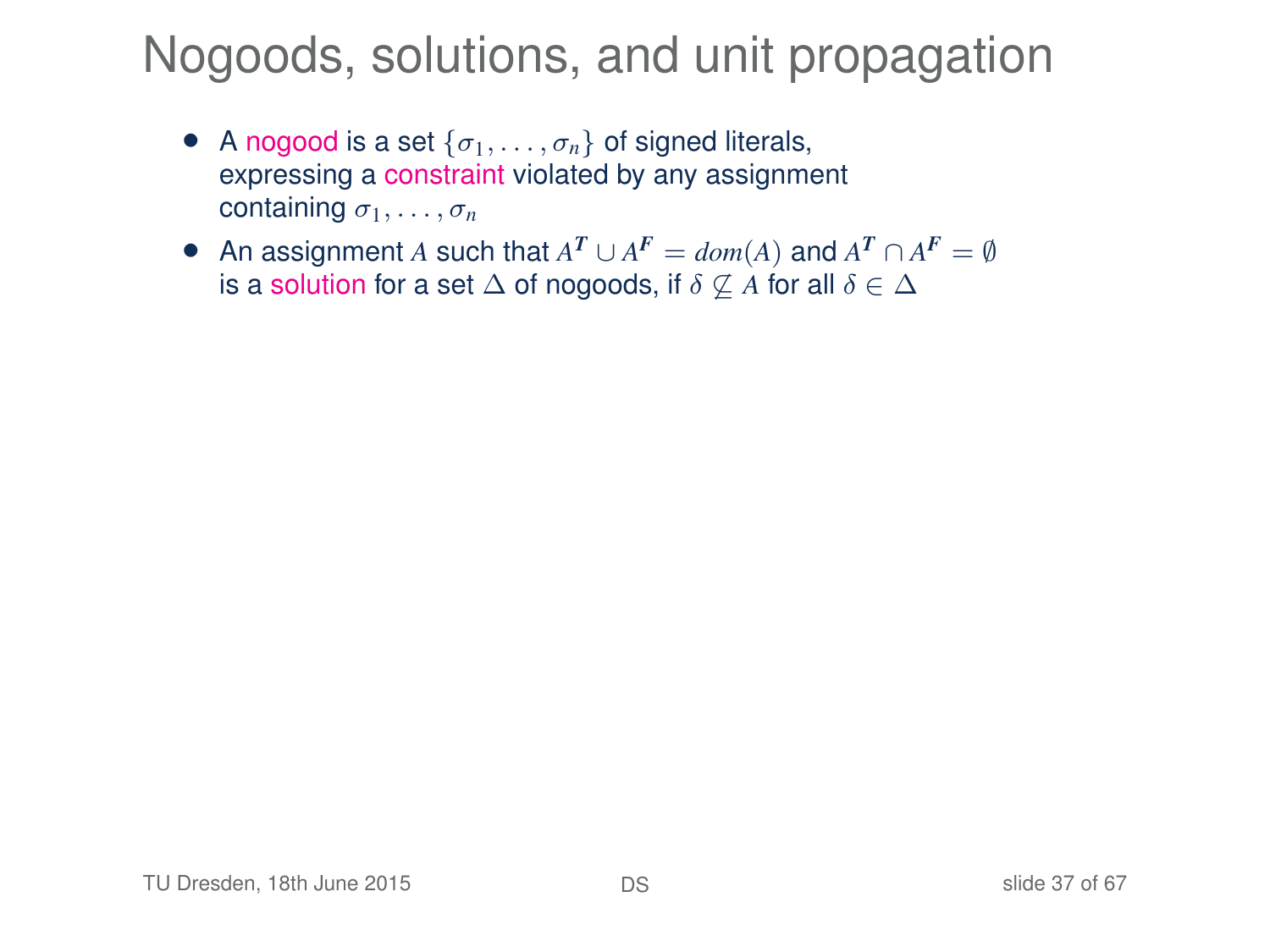- A nogood is a set  $\{\sigma_1, \ldots, \sigma_n\}$  of signed literals, expressing a constraint violated by any assignment containing  $\sigma_1, \ldots, \sigma_n$
- An assignment *A* such that  $A^T \cup A^F = dom(A)$  and  $A^T \cap A^F = \emptyset$ is a solution for a set  $\Delta$  of nogoods, if  $\delta \not\subseteq A$  for all  $\delta \in \Delta$
- For a nogood  $\delta$ , a literal  $\sigma \in \delta$ , and an assignment A, we say that  $\overline{\sigma}$  is unit-resulting for  $\delta$  wrt A, if

$$
\begin{array}{c}\n\mathbf{0} \\
\delta \setminus A = \{\sigma\} \text{ and} \\
\hline\n\sigma \not\in A\n\end{array}
$$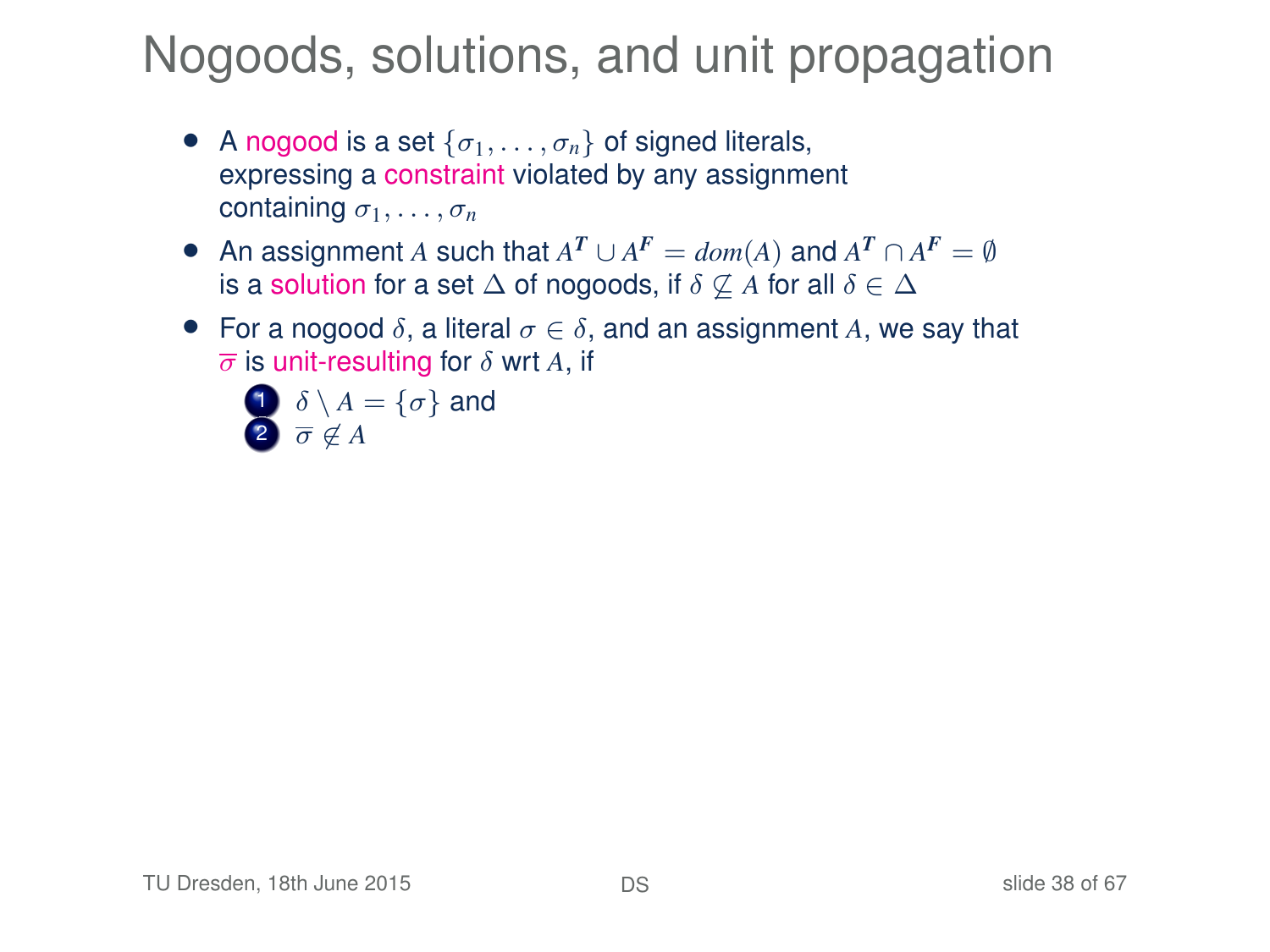- A nogood is a set  $\{\sigma_1, \ldots, \sigma_n\}$  of signed literals, expressing a constraint violated by any assignment containing  $\sigma_1, \ldots, \sigma_n$
- An assignment *A* such that  $A^T \cup A^F = dom(A)$  and  $A^T \cap A^F = \emptyset$ is a solution for a set  $\Delta$  of nogoods, if  $\delta \not\subseteq A$  for all  $\delta \in \Delta$
- For a nogood  $\delta$ , a literal  $\sigma \in \delta$ , and an assignment A, we say that  $\overline{\sigma}$  is unit-resulting for  $\delta$  wrt A, if

$$
\delta \setminus A = \{\sigma\} \text{ and } \overline{\sigma} \notin A
$$

• For a set ∆ of nogoods and an assignment *A*, unit propagation is the iterated process of extending *A* with unit-resulting literals until no further literal is unit-resulting for any nogood in ∆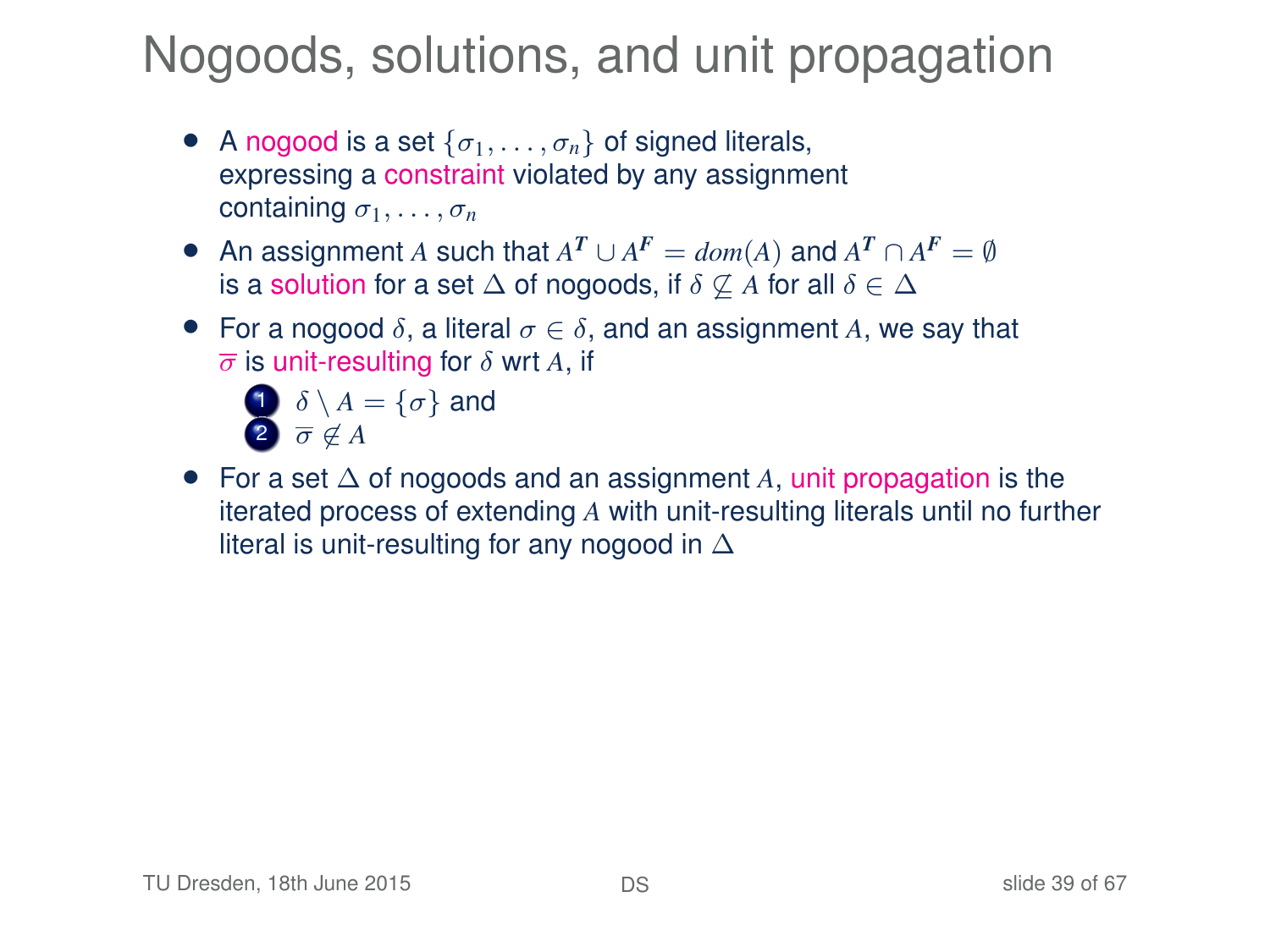# **Outline**

<span id="page-39-0"></span>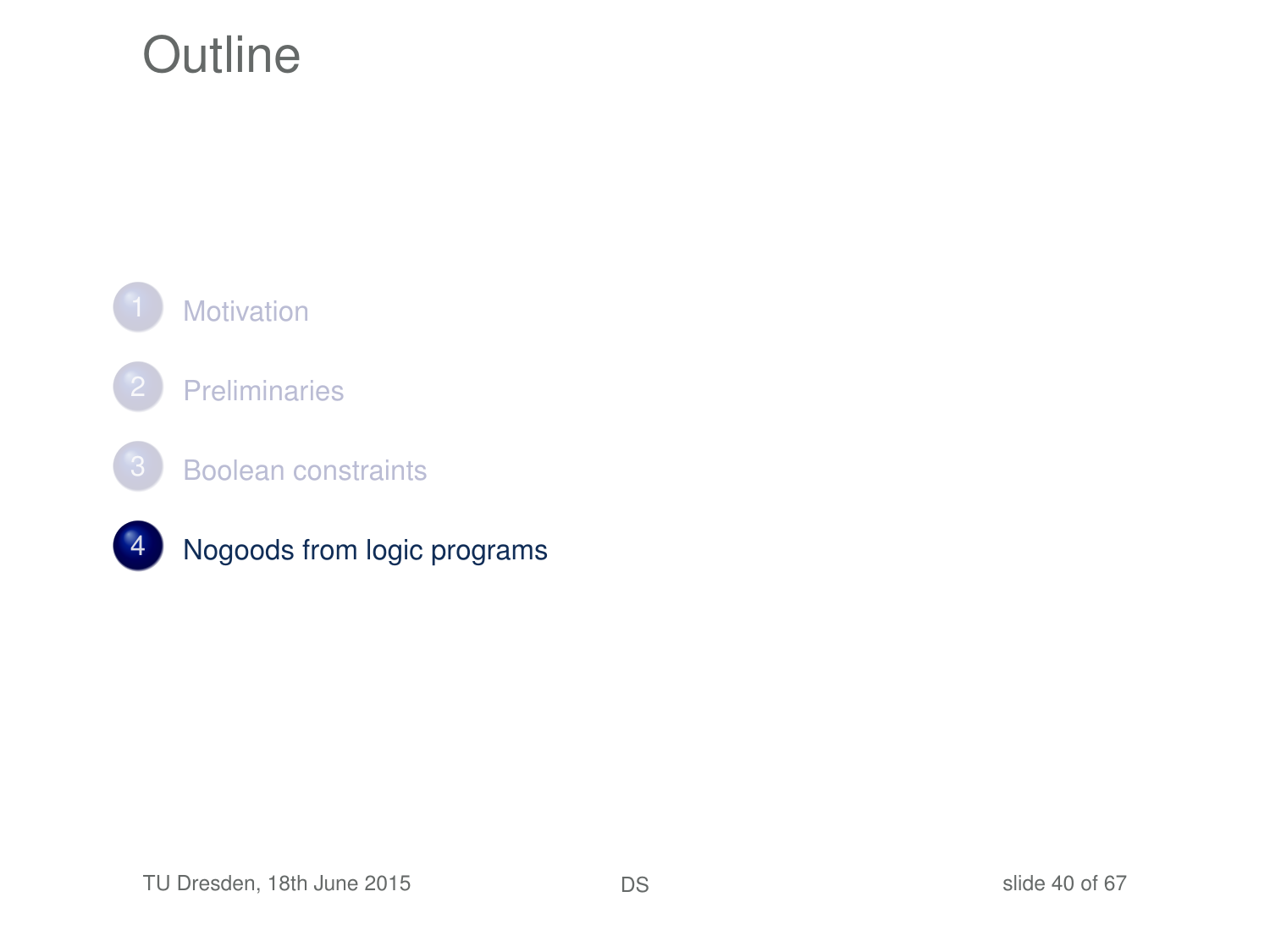# **Outline**

**[Motivation](#page-2-0)** 



**[Preliminaries](#page-4-0) • [Partial Interpretations](#page-5-0)** ● [Unfounded Sets](#page-10-0)





<span id="page-40-0"></span>4 [Nogoods from logic programs](#page-39-0)  $\bullet$  [Nogoods from program completion](#page-40-0)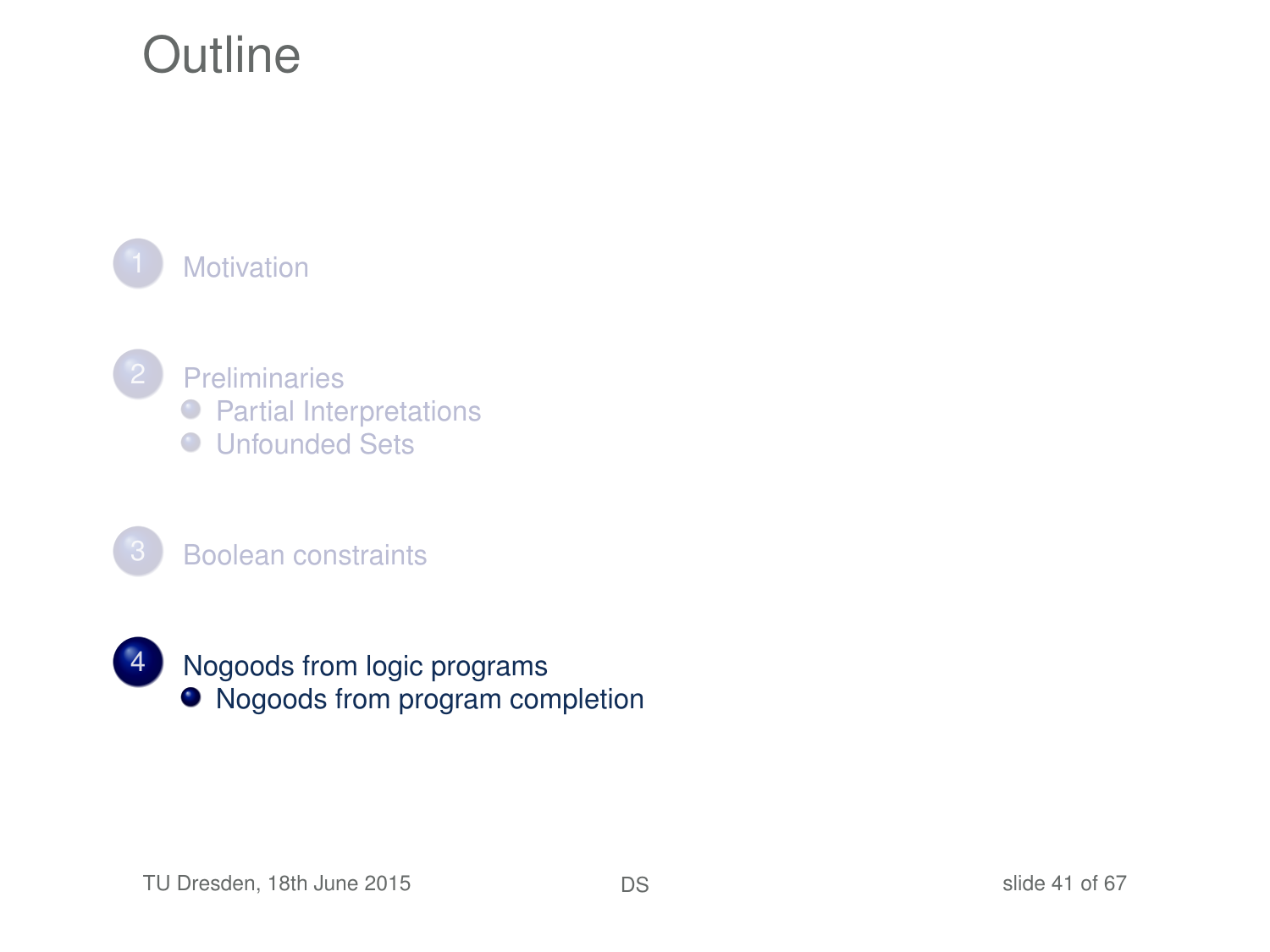The completion of a logic program *P* can be defined as follows:

 $\{v_B \leftrightarrow a_1 \wedge \cdots \wedge a_m \wedge \neg a_{m+1} \wedge \cdots \wedge \neg a_n\}$ *B* ∈ *body*(*P*), *B* = { $a_1, ..., a_m$ , *not*  $a_{m+1}, ...,$  *not*  $a_n$ }} ∪ { $a \leftrightarrow v_{B_1} \vee \cdots \vee v_{B_k} \mid a \in atom(P), body(a) = \{B_1, \ldots, B_k\} \}$ , where  $body(a) = \{body(r) | r \in P, head(r) = a\}$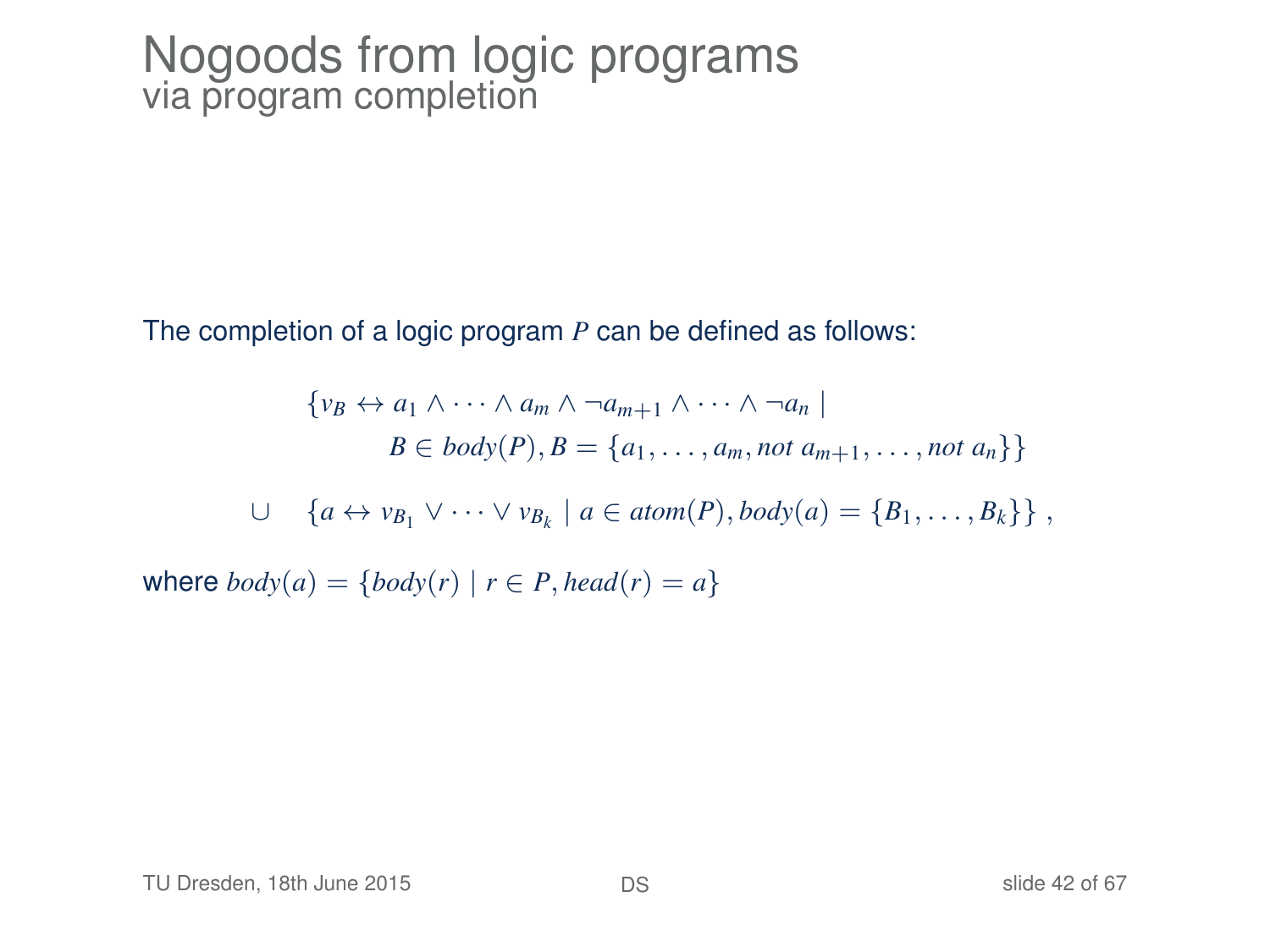• The (body-oriented) equivalence

 $v_B \leftrightarrow a_1 \wedge \cdots \wedge a_m \wedge \neg a_{m+1} \wedge \cdots \wedge \neg a_n$ 

can be decomposed into two implications: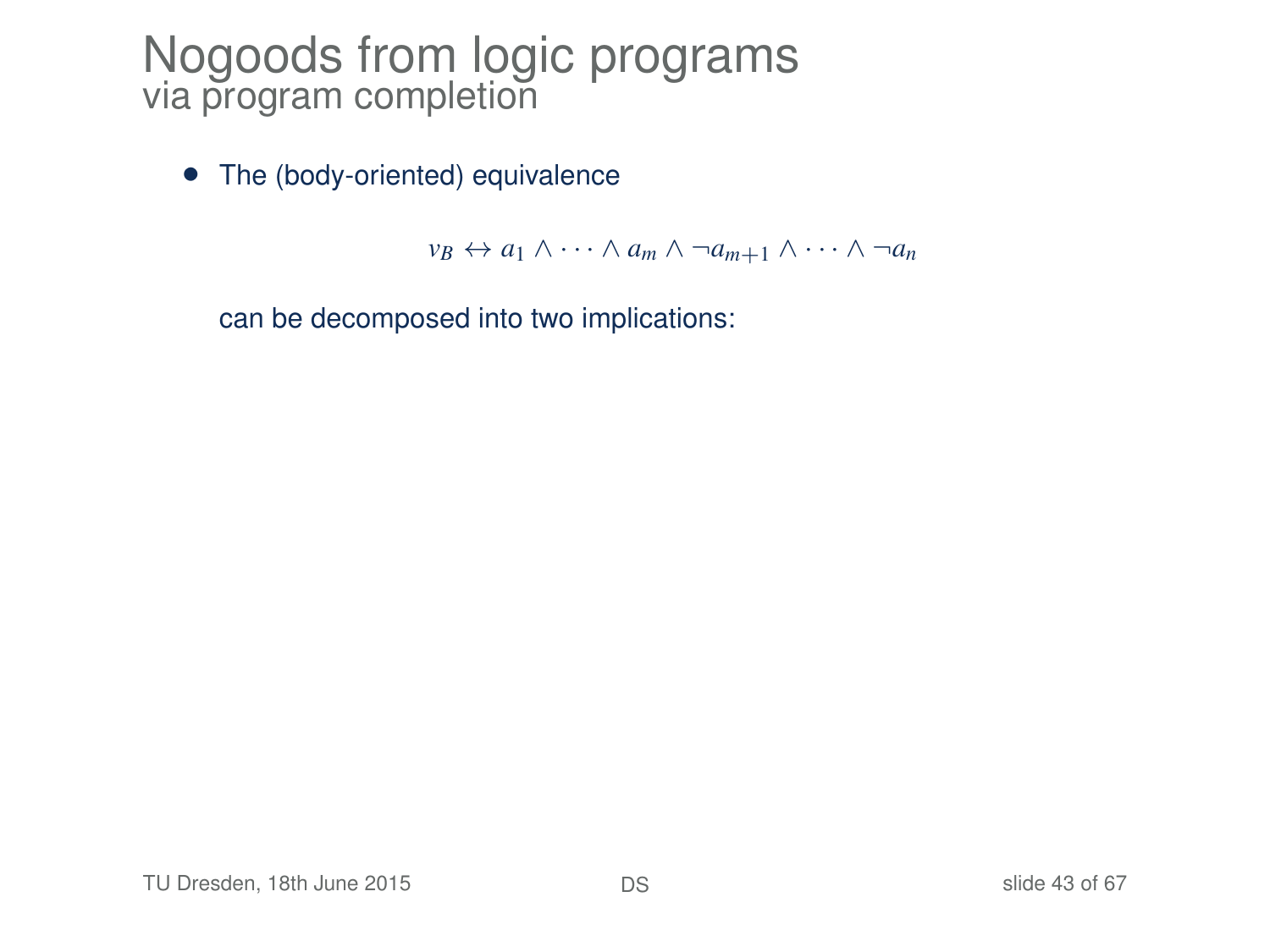• The (body-oriented) equivalence

 $v_B \leftrightarrow a_1 \wedge \cdots \wedge a_m \wedge \neg a_{m+1} \wedge \cdots \wedge \neg a_n$ 

can be decomposed into two implications:

1  $v_B \rightarrow a_1 \wedge \cdots \wedge a_m \wedge \neg a_{m+1} \wedge \cdots \wedge \neg a_n$ is equivalent to the conjunction of

 $\neg v_B \lor a_1, \ldots, \neg v_B \lor a_m, \neg v_B \lor \neg a_{m+1}, \ldots, \neg v_B \lor \neg a_n$ 

and induces the set of nogoods

 $\Delta(B) = \{ \{TB, Fa_1\}, \ldots, \{TB, Fa_m\}, \{TB, Ta_{m+1}\}, \ldots, \{TB, Ta_n\} \}$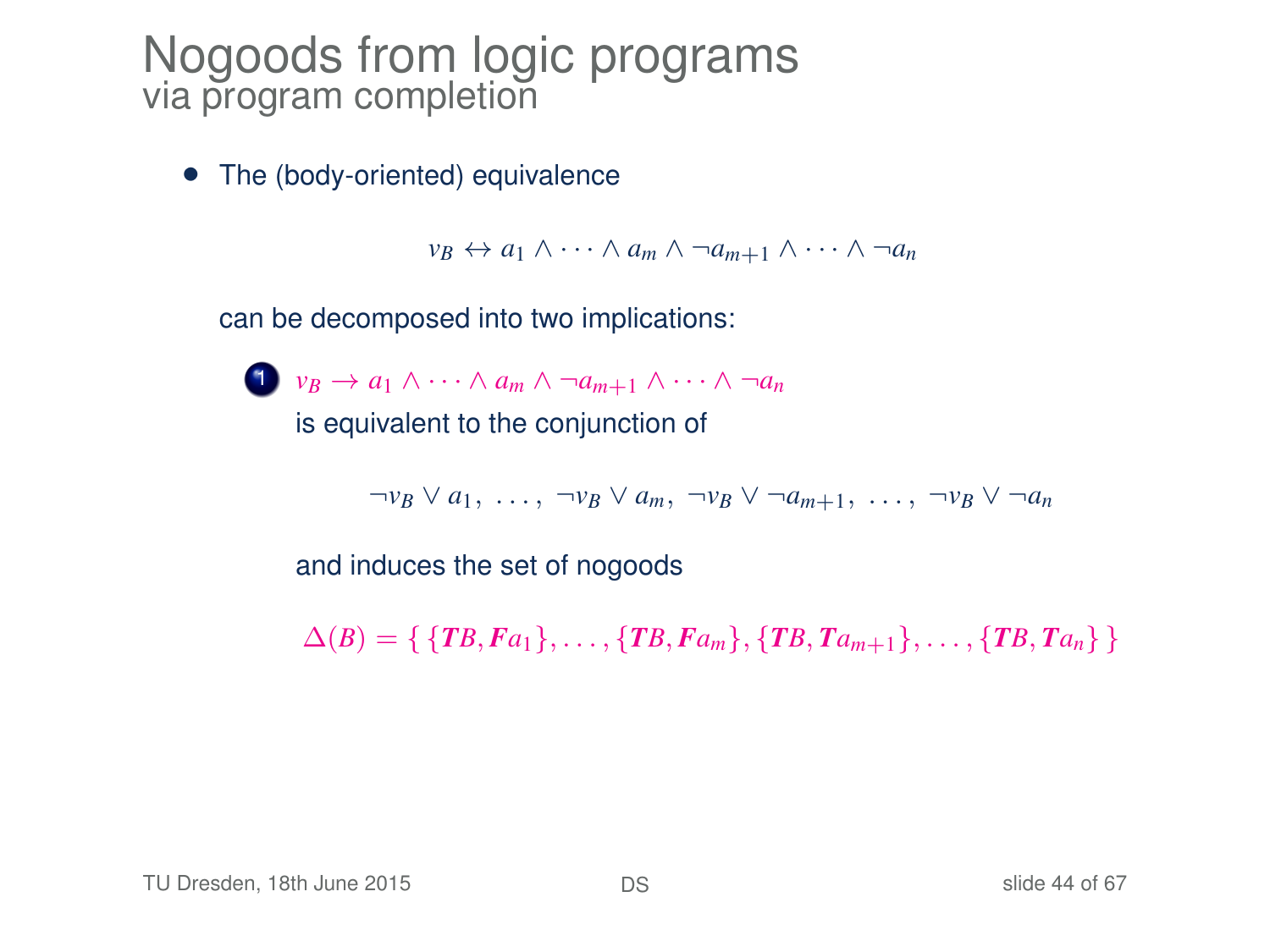• The (body-oriented) equivalence

 $v_B \leftrightarrow a_1 \wedge \cdots \wedge a_m \wedge \neg a_{m+1} \wedge \cdots \wedge \neg a_n$ 

can be decomposed into two implications:



gives rise to the nogood

 $\delta(B) = \{FB, Ta_1, \ldots, Ta_m, Fa_{m+1}, \ldots, Fa_n\}$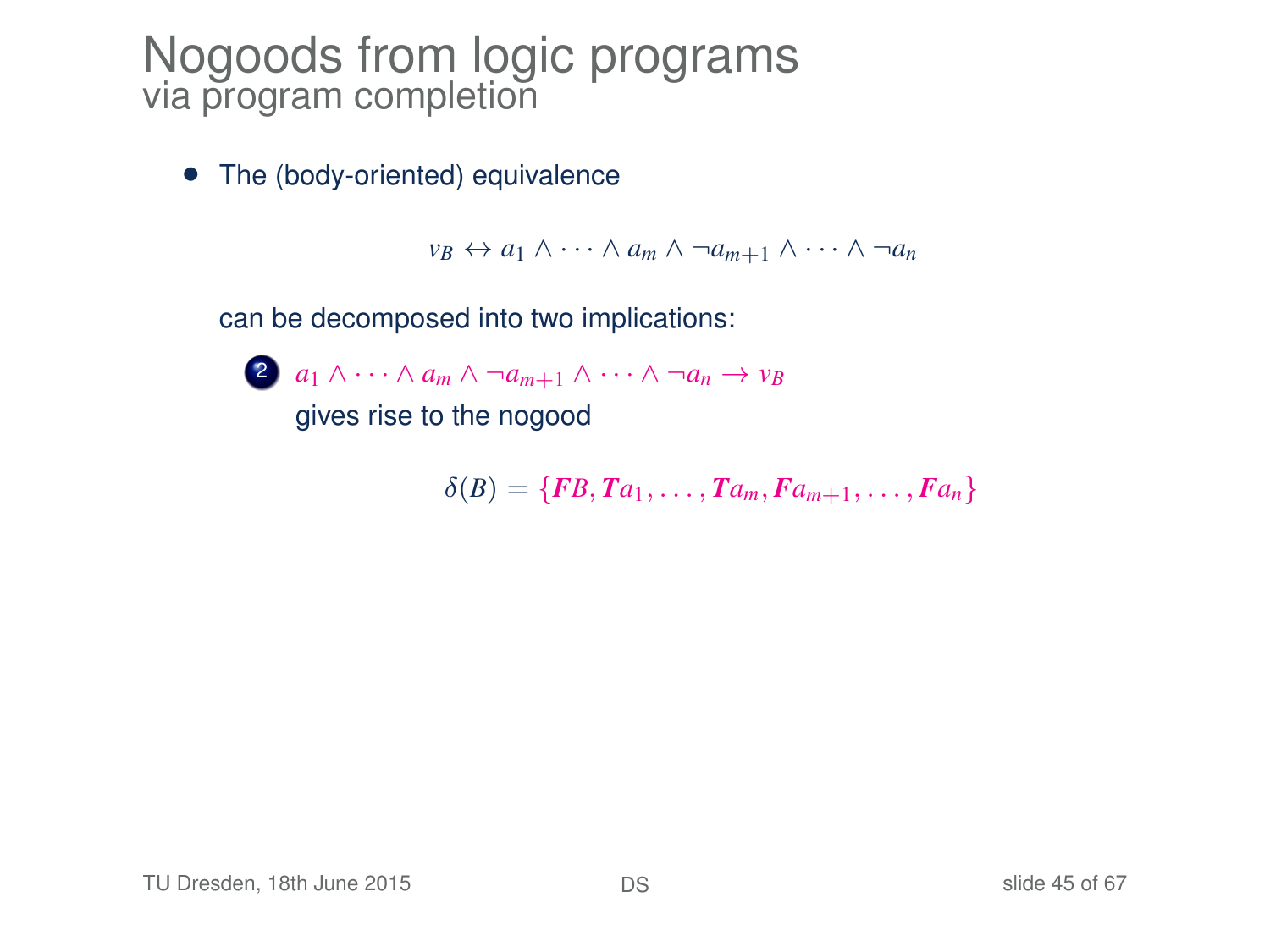• Analogously, the (atom-oriented) equivalence

*a* ↔  $v_{B_1} ∨ \cdots ∨ v_{B_k}$ 

yields the nogoods

$$
\bigodot \Delta(a) = \{ \{ Fa, TB_1\}, \ldots, \{ Fa, TB_k\} \}
$$
 and

$$
\bullet \quad \delta(a) = \{Ta, FB_1, \ldots, FB_k\}
$$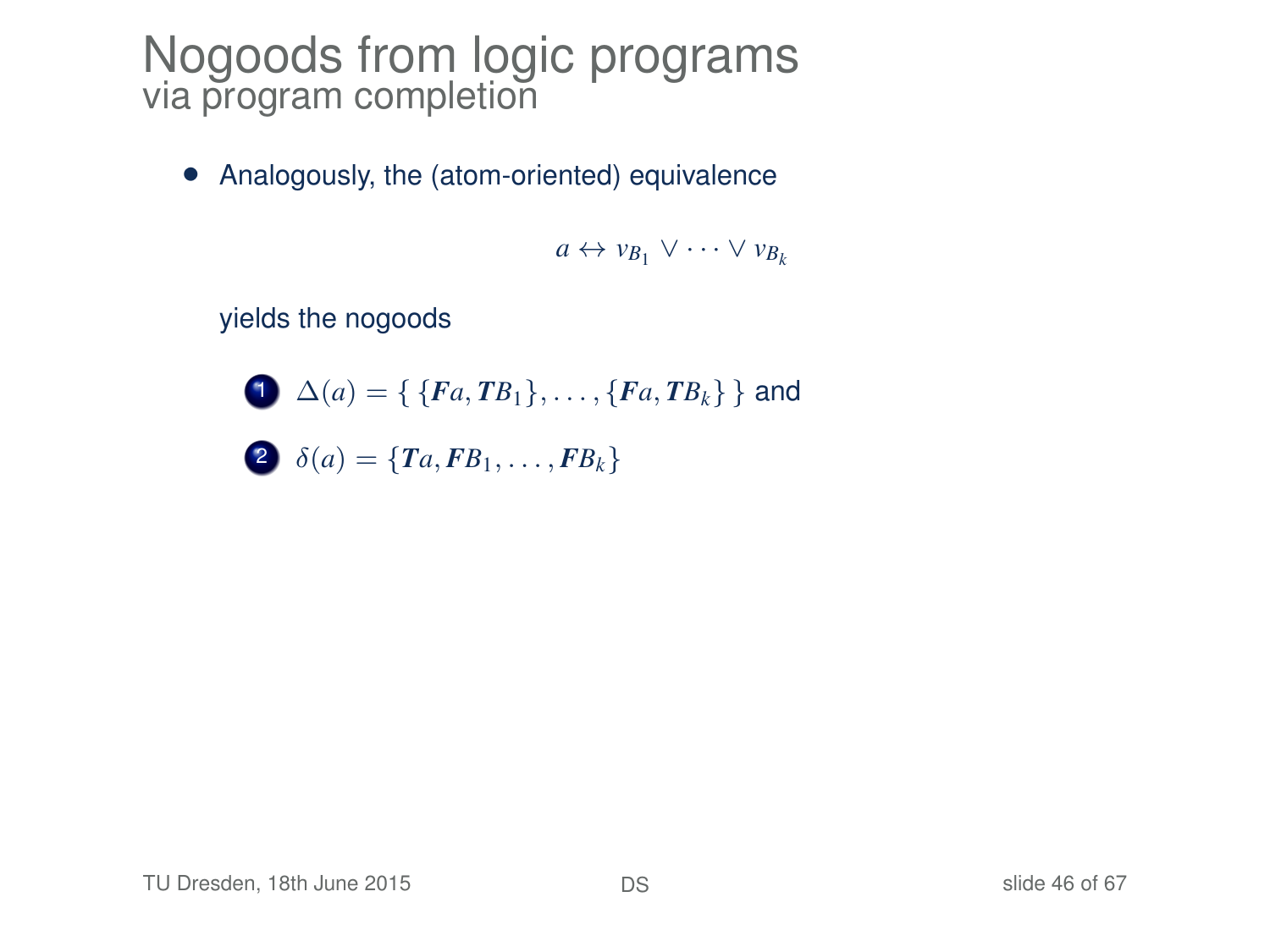• For an atom *a* where  $body(a) = \{B_1, \ldots, B_k\}$ , we get

 ${T_a, FB_1, \ldots, FB_k}$  and  ${F_a, TB_1}, \ldots, {F_a, TB_k}$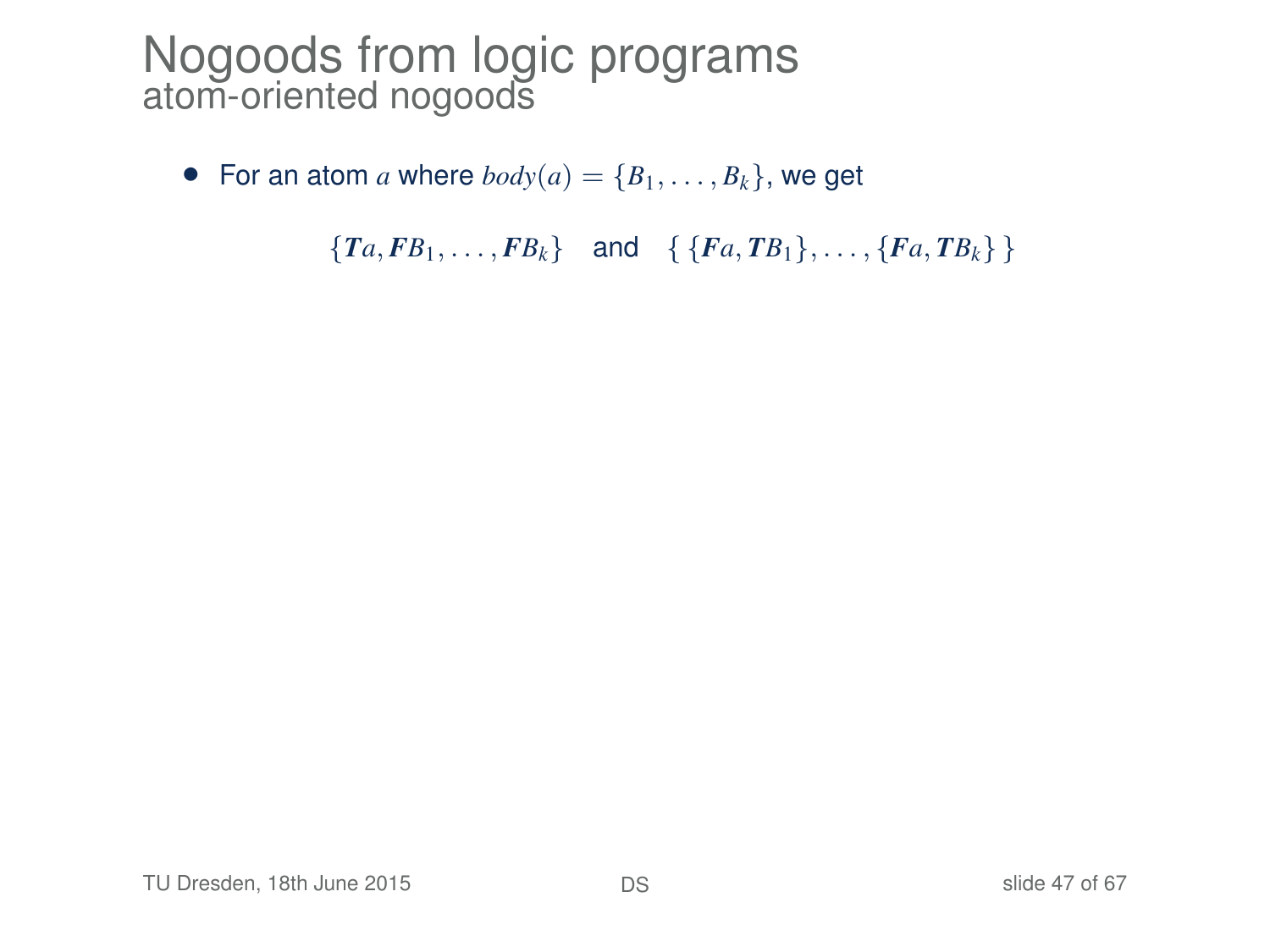• For an atom *a* where  $body(a) = \{B_1, \ldots, B_k\}$ , we get

 ${T_a, FB_1, \ldots, FB_k}$  and  ${F_a, TB_1}, \ldots, {F_a, TB_k}$ 

• Example Given Atom *x* with  $body(x) = \{\{y\}, \{not\} \}$ , we obtain

|  | not z |
|--|-------|

{*Tx*, *F*{*y*}, *F*{*not z*}}  $\{ \{Fx, T\{y\}\}, \{Fx, T\{not\ z\}\}\}$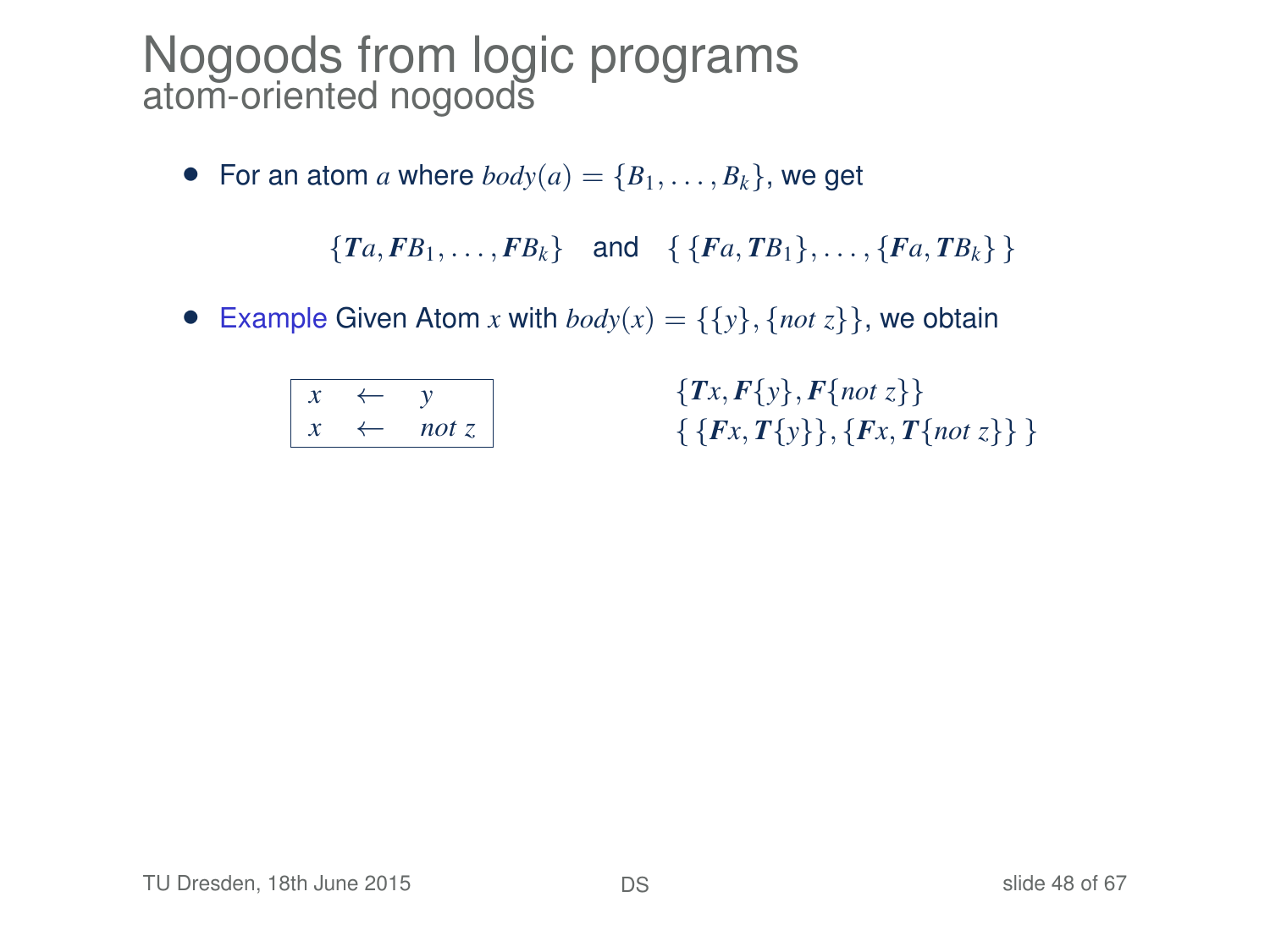• For an atom *a* where  $body(a) = \{B_1, \ldots, B_k\}$ , we get

 ${T_a, FB_1, \ldots, FB_k}$  and  ${F_a, TB_1}, \ldots, {F_a, TB_k}$ 

• Example Given Atom *x* with  $body(x) = \{\{y\}, \{not\} \}$ , we obtain

|  | not z |
|--|-------|

{*Tx*, *F*{*y*}, *F*{*not z*}} { {*Fx*, *T*{*y*}}, {*Fx*, *T*{*not z*}} }

For nogood  $\{Tx, F\{y\}, F\{not\ z\}\}\$ , the signed literal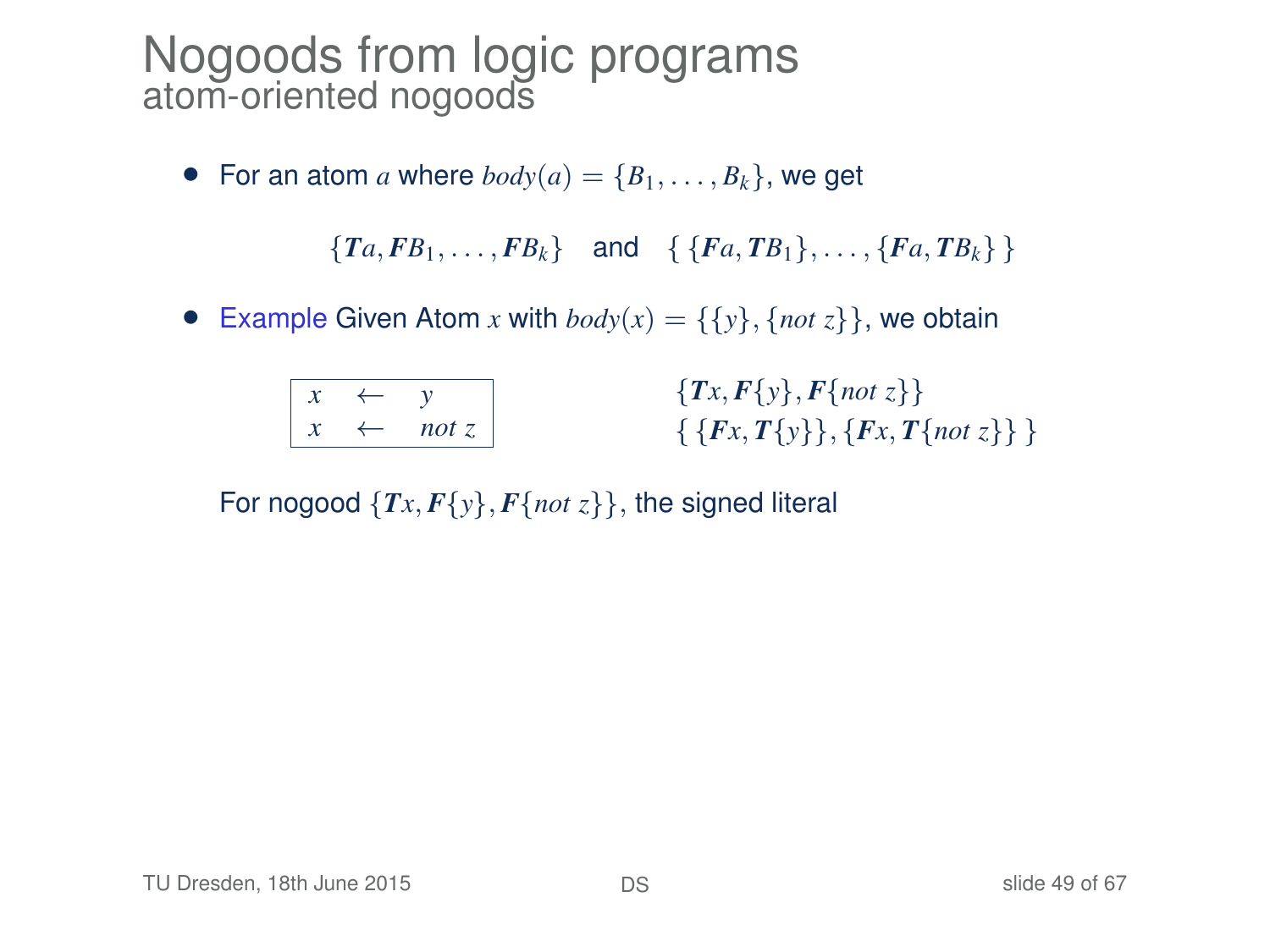• For an atom *a* where  $body(a) = \{B_1, \ldots, B_k\}$ , we get

 ${T_a, FB_1, \ldots, FB_k}$  and  ${F_a, TB_1}, \ldots, {F_a, TB_k}$ 

• Example Given Atom *x* with  $body(x) = \{\{y\}, \{not\} \}$ , we obtain

|  | not $z$ |
|--|---------|

{*Tx*, *F*{*y*}, *F*{*not z*}}  $\{ \{Fx, T\{y\}\}, \{Fx, T\{not\ z\}\}\}$ 

For nogood  $\{Tx, F\{y\}, F\{not\ z\}\}\$ , the signed literal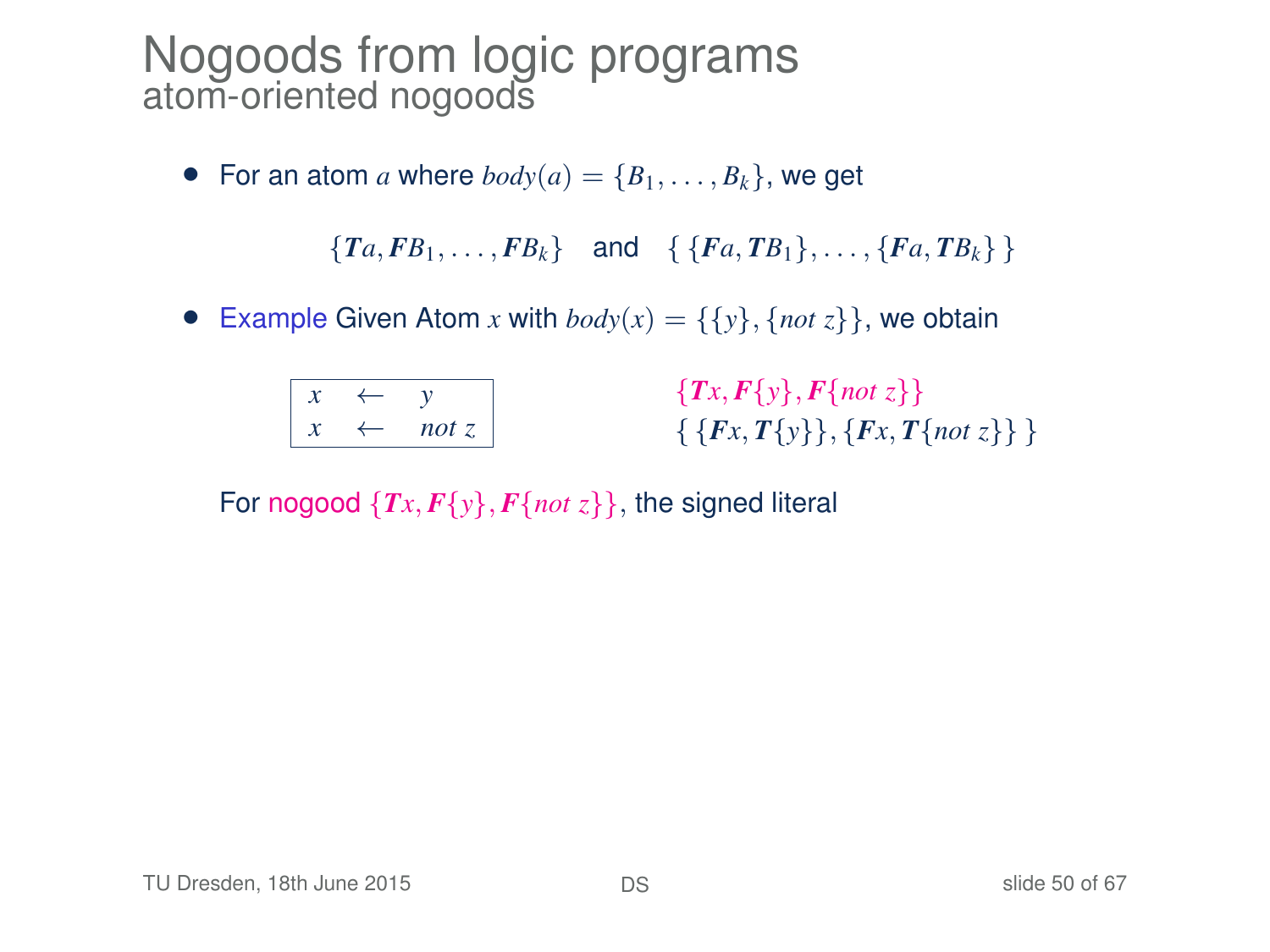• For an atom *a* where  $body(a) = \{B_1, \ldots, B_k\}$ , we get

 ${T_a, FB_1, \ldots, FB_k}$  and  ${F_a, TB_1}, \ldots, {F_a, TB_k}$ 

• Example Given Atom *x* with  $body(x) = \{\{y\}, \{not\} \}$ , we obtain

|  | not |
|--|-----|

{*Tx*, *F*{*y*}, *F*{*not z*}} { {*Fx*, *T*{*y*}}, {*Fx*, *T*{*not z*}} }

For nogood  $\{Tx, F\{y\}, F\{not\ z\}\}\$ , the signed literal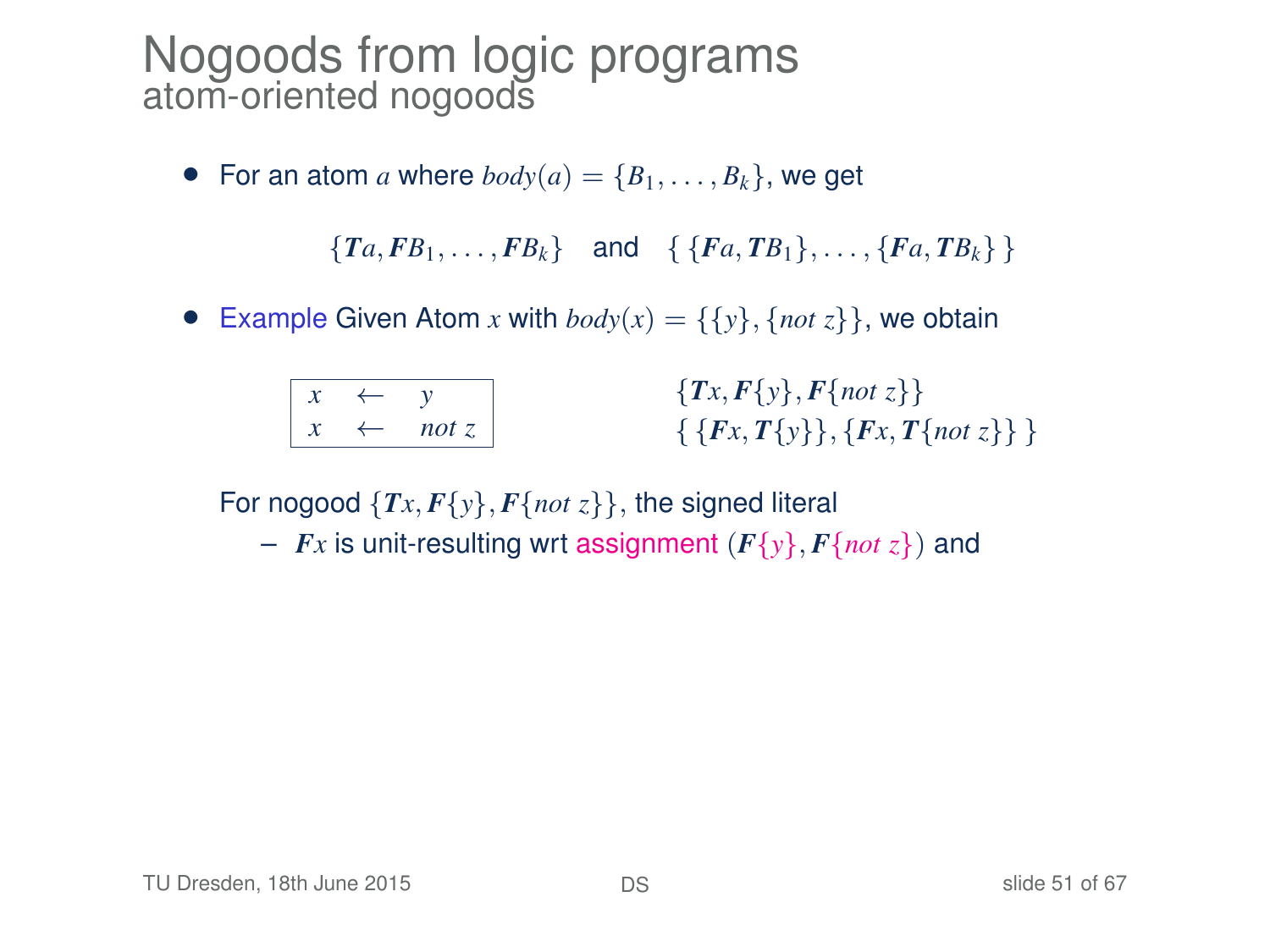• For an atom *a* where  $body(a) = \{B_1, \ldots, B_k\}$ , we get

 ${T_a, FB_1, \ldots, FB_k}$  and  ${F_a, TB_1}, \ldots, {F_a, TB_k}$ 

• Example Given Atom *x* with  $body(x) = \{\{y\}, \{not\} \}$ , we obtain

|  | not |
|--|-----|

{*Tx*, *F*{*y*}, *F*{*not z*}} { {*Fx*, *T*{*y*}}, {*Fx*, *T*{*not z*}} }

For nogood  $\{Tx, F\{y\}, F\{not\ z\}\}\$ , the signed literal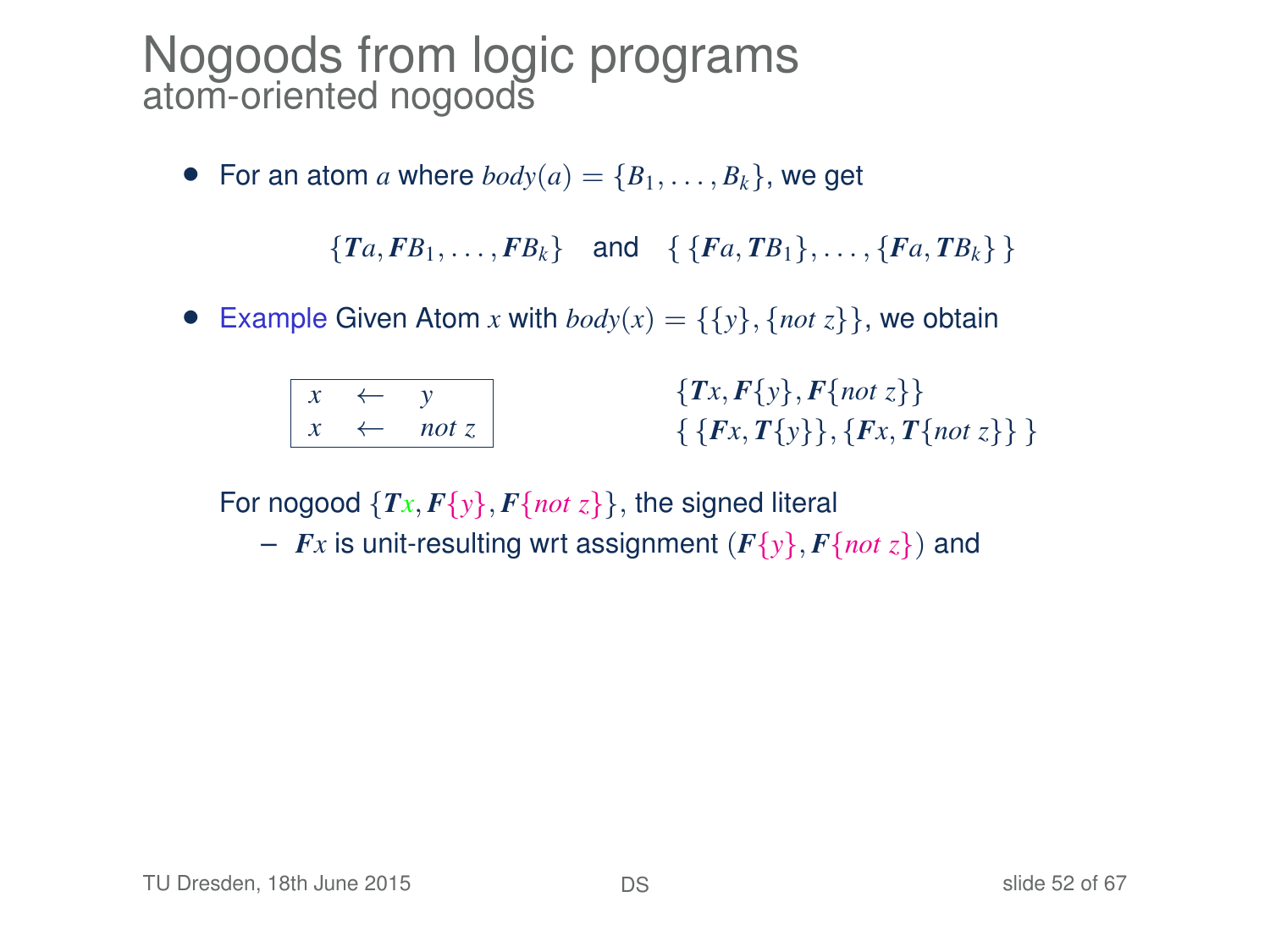• For an atom *a* where  $body(a) = \{B_1, \ldots, B_k\}$ , we get

 ${T_a, FB_1, \ldots, FB_k}$  and  ${F_a, TB_1}, \ldots, {F_a, TB_k}$ 

• Example Given Atom *x* with  $body(x) = \{\{y\}, \{not\} \}$ , we obtain

|  | not |
|--|-----|

{*Tx*, *F*{*y*}, *F*{*not z*}} { {*Fx*, *T*{*y*}}, {*Fx*, *T*{*not z*}} }

For nogood  $\{Tx, F\{y\}, F\{not\ z\}\}\$ , the signed literal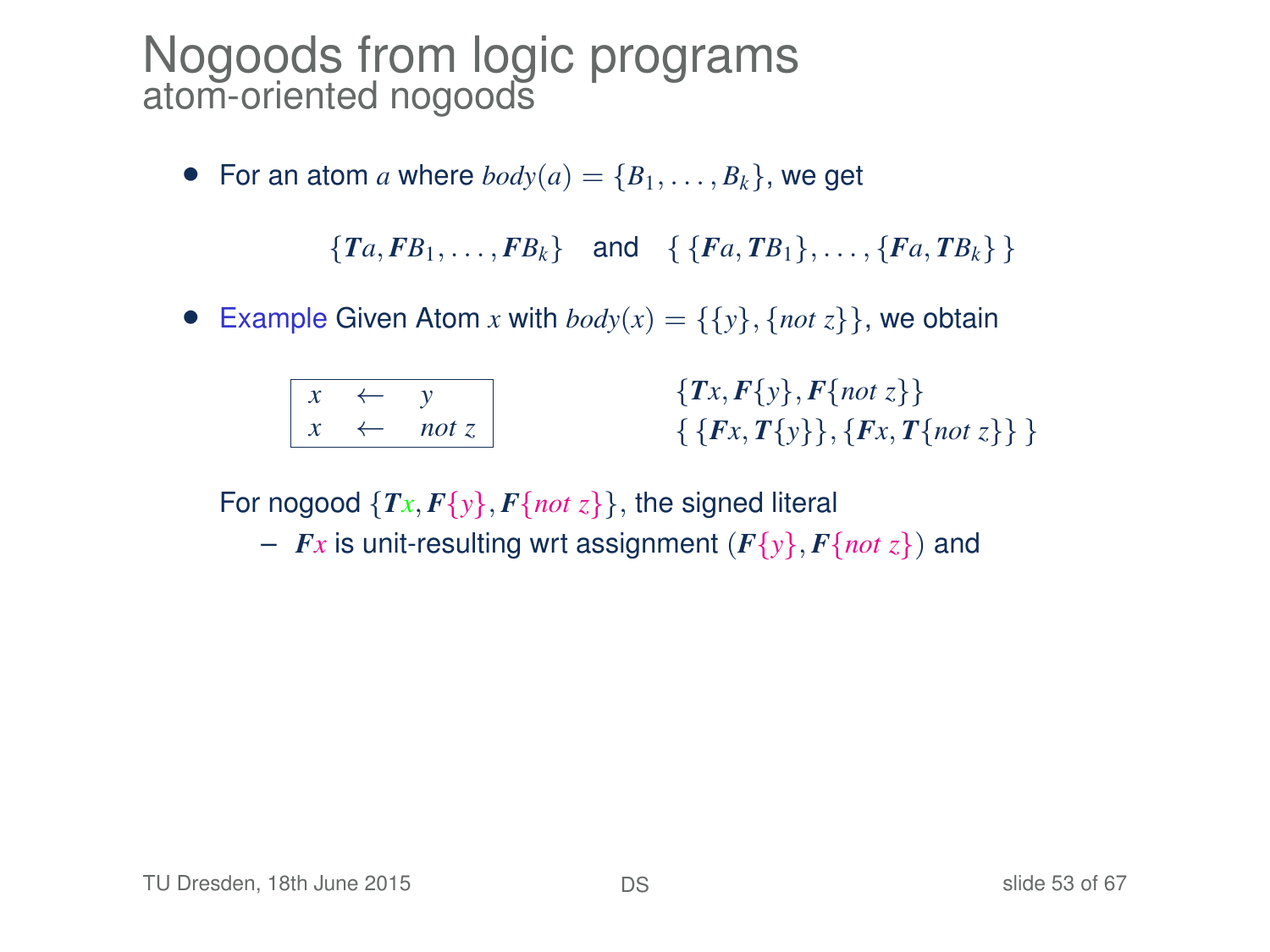• For an atom *a* where  $body(a) = \{B_1, \ldots, B_k\}$ , we get

 ${T_a, FB_1, \ldots, FB_k}$  and  ${F_a, TB_1}, \ldots, {F_a, TB_k}$ 

• Example Given Atom *x* with  $body(x) = \{\{y\}, \{not\} \}$ , we obtain

|  | 77 |
|--|----|

{*Tx*, *F*{*y*}, *F*{*not z*}} { {*Fx*, *T*{*y*}}, {*Fx*, *T*{*not z*}} }

For nogood  $\{Tx, F\{y\}, F\{not\ z\}\}\$ , the signed literal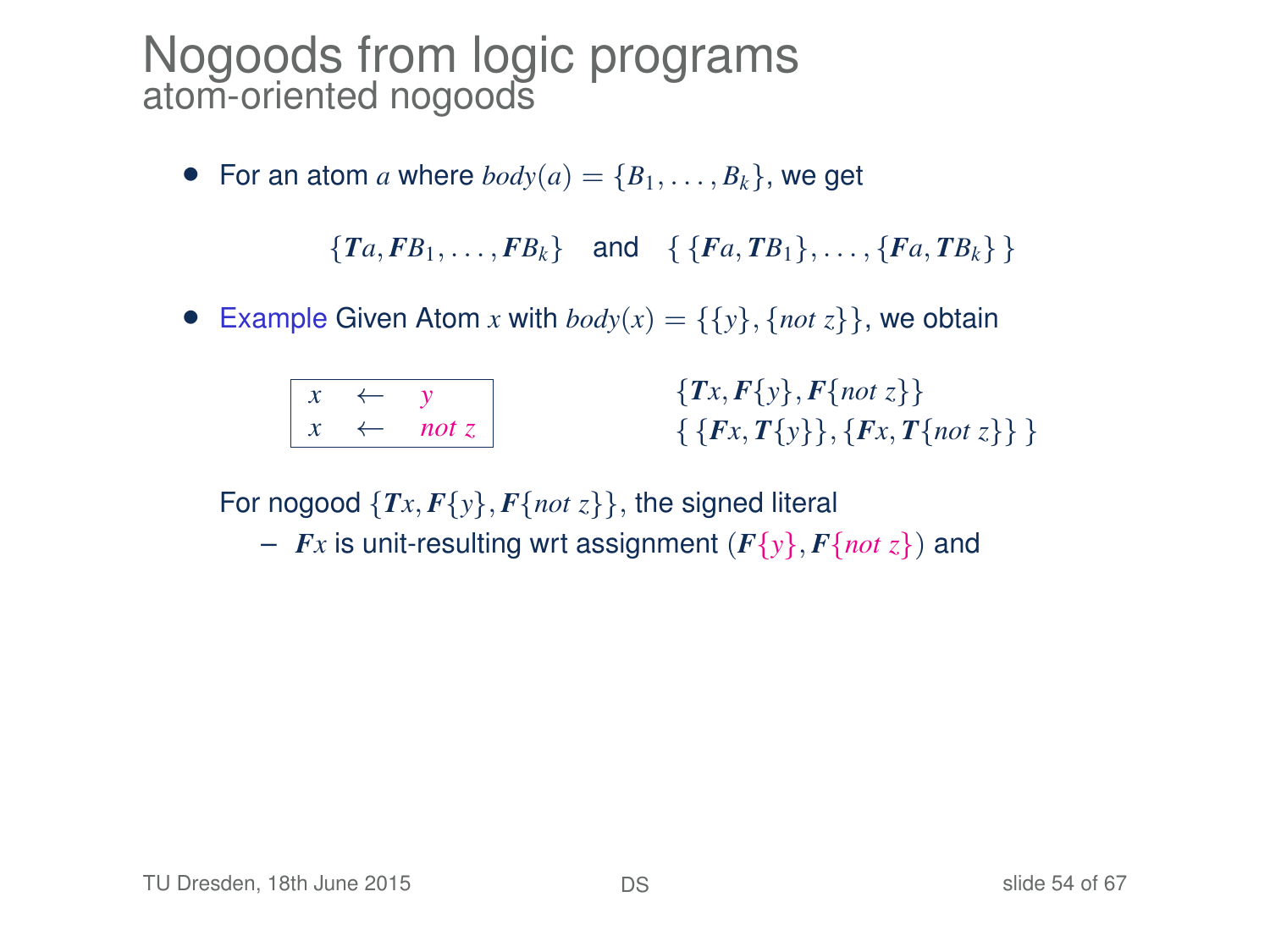• For an atom *a* where  $body(a) = \{B_1, \ldots, B_k\}$ , we get

 ${T_a, FB_1, \ldots, FB_k}$  and  ${F_a, TB_1}, \ldots, {F_a, TB_k}$ 

• Example Given Atom *x* with  $body(x) = \{\{y\}, \{not\} \}$ , we obtain

|  | по |
|--|----|

{*Tx*, *F*{*y*}, *F*{*not z*}} { {*Fx*, *T*{*y*}}, {*Fx*, *T*{*not z*}} }

For nogood  $\{Tx, F\{y\}, F\{not\ z\}\}\$ , the signed literal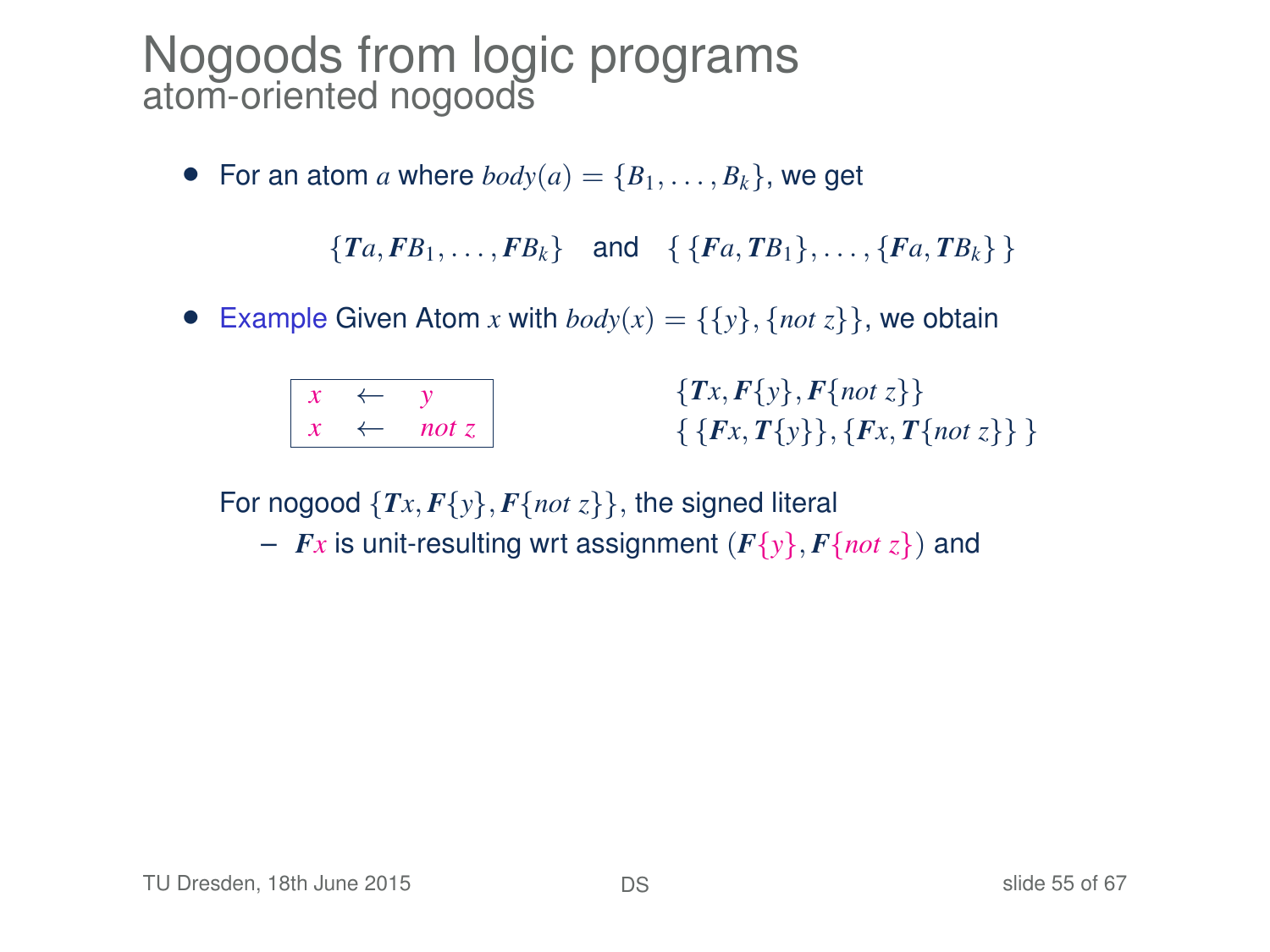• For an atom *a* where  $body(a) = \{B_1, \ldots, B_k\}$ , we get

 ${T_a, FB_1, \ldots, FB_k}$  and  ${F_a, TB_1}, \ldots, {F_a, TB_k}$ 

• Example Given Atom *x* with  $body(x) = \{\{y\}, \{not\} \}$ , we obtain

|  | noi |
|--|-----|

{*Tx*, *F*{*y*}, *F*{*not z*}} { {*Fx*, *T*{*y*}}, {*Fx*, *T*{*not z*}} }

For nogood  $\{Tx, F\{y\}, F\{not\ z\}\}\$ , the signed literal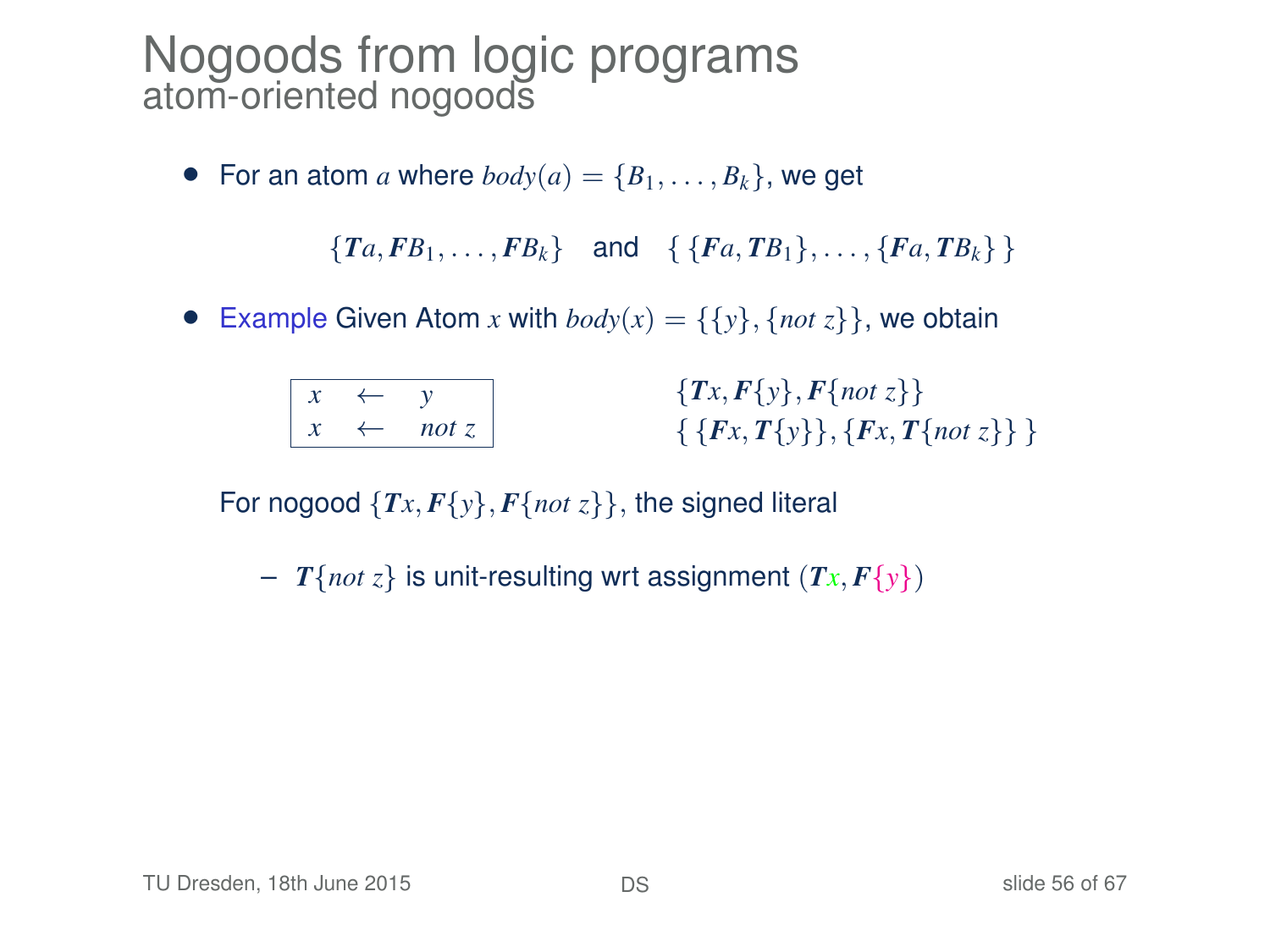• For an atom *a* where  $body(a) = \{B_1, \ldots, B_k\}$ , we get

 ${T_a, FB_1, \ldots, FB_k}$  and  ${F_a, TB_1}, \ldots, {F_a, TB_k}$ 

• Example Given Atom *x* with  $body(x) = \{\{y\}, \{not\} \}$ , we obtain

|  | not |
|--|-----|

{*Tx*, *F*{*y*}, *F*{*not z*}} { {*Fx*, *T*{*y*}}, {*Fx*, *T*{*not z*}} }

For nogood  $\{Tx, F\{y\}, F\{not\ z\}\}\$ , the signed literal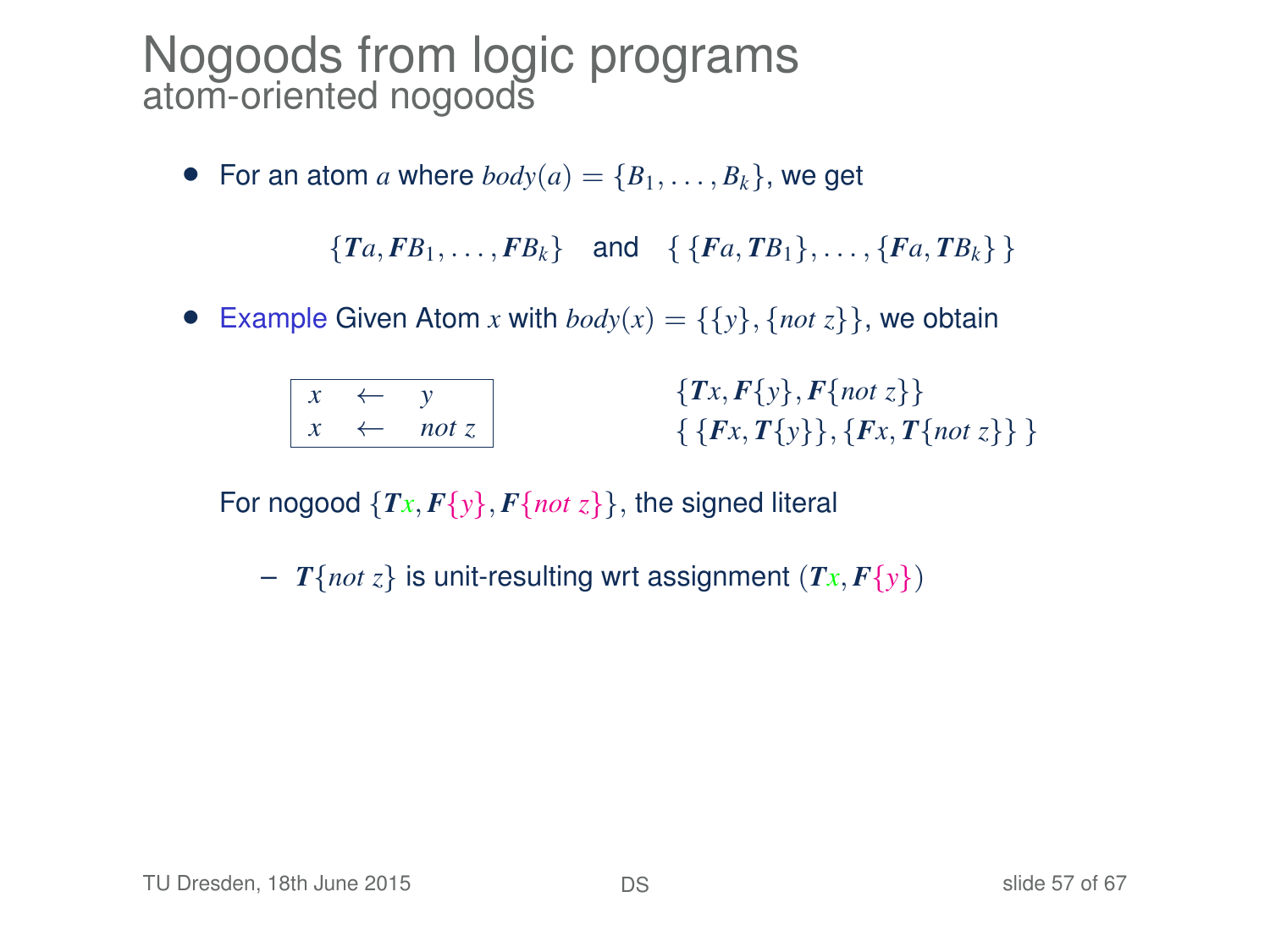• For an atom *a* where  $body(a) = \{B_1, \ldots, B_k\}$ , we get

 ${T_a, FB_1, \ldots, FB_k}$  and  ${F_a, TB_1}, \ldots, {F_a, TB_k}$ 

• Example Given Atom *x* with  $body(x) = \{\{y\}, \{not\} \}$ , we obtain

|  | not |
|--|-----|

{*Tx*, *F*{*y*}, *F*{*not z*}} { {*Fx*, *T*{*y*}}, {*Fx*, *T*{*not z*}} }

For nogood  $\{Tx, F\{y\}, F\{not\ z\}\}\$ , the signed literal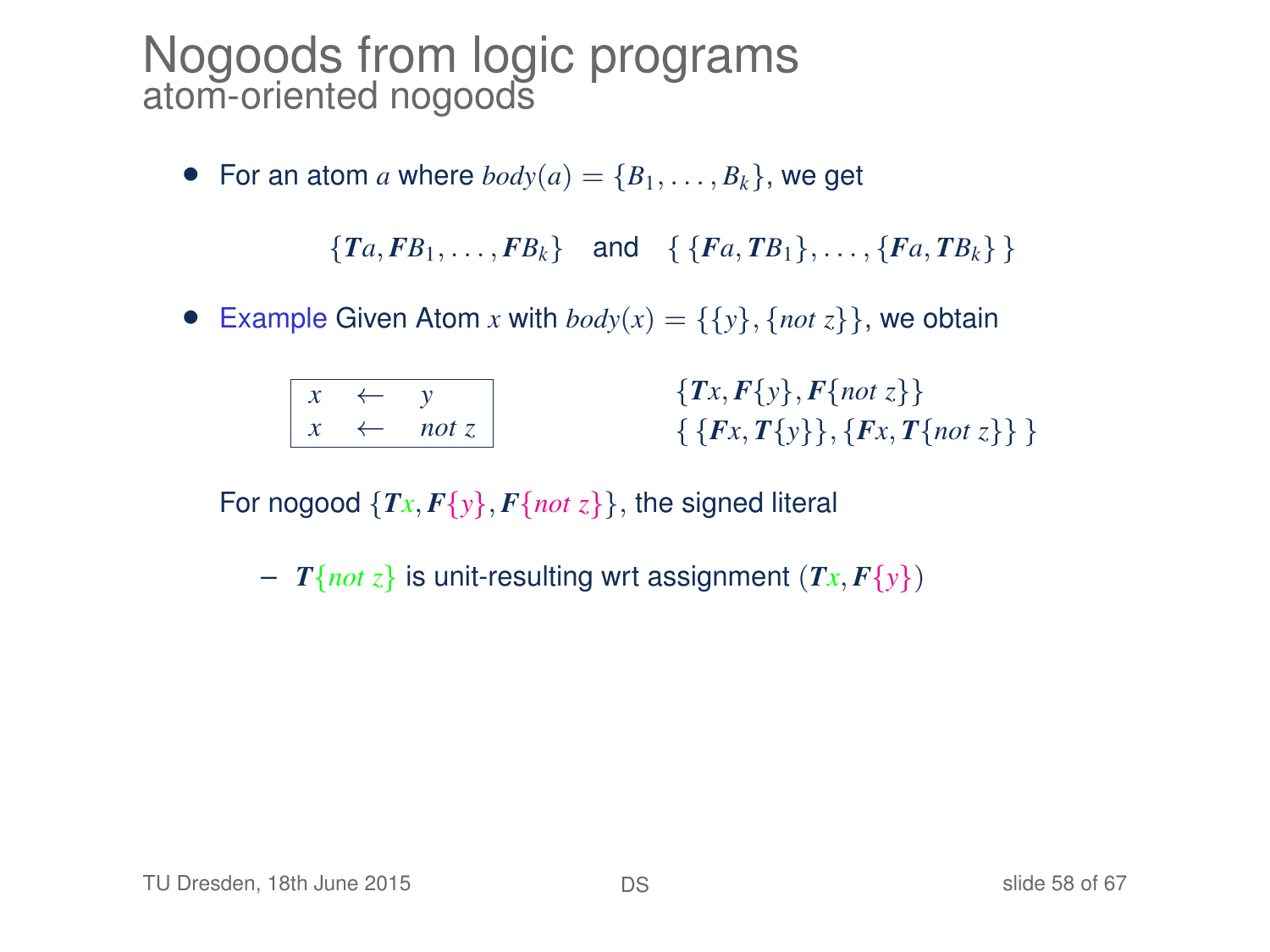• For an atom *a* where  $body(a) = \{B_1, \ldots, B_k\}$ , we get

 ${T_a, FB_1, \ldots, FB_k}$  and  ${F_a, TB_1}, \ldots, {F_a, TB_k}$ 

• Example Given Atom *x* with  $body(x) = \{\{y\}, \{not\} \}$ , we obtain

|  | not |
|--|-----|

{*Tx*, *F*{*y*}, *F*{*not z*}} { {*Fx*, *T*{*y*}}, {*Fx*, *T*{*not z*}} }

For nogood  $\{Tx, F\{y\}, F\{not\ z\}\}\$ , the signed literal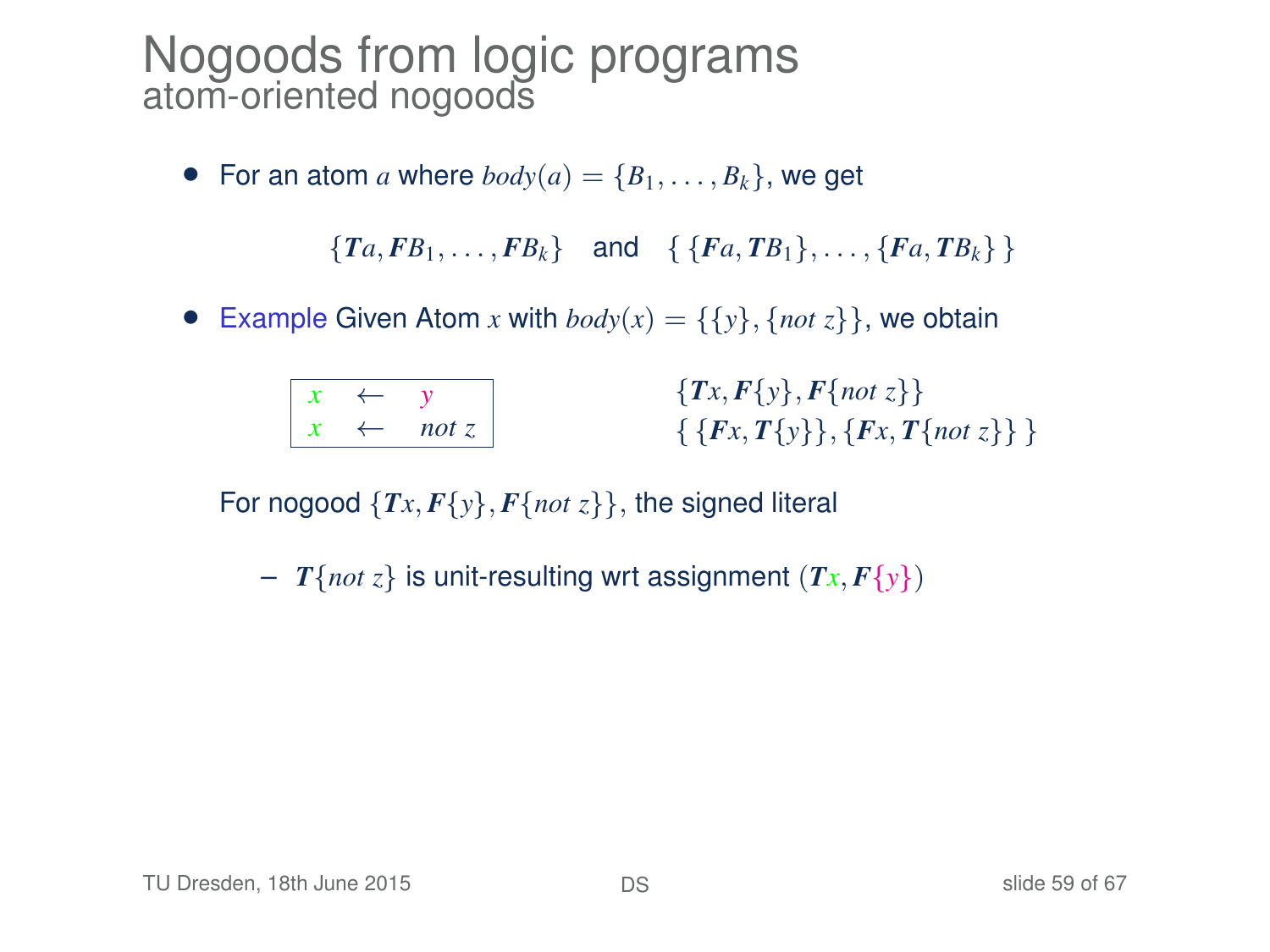• For an atom *a* where  $body(a) = \{B_1, \ldots, B_k\}$ , we get

 ${T_a, FB_1, \ldots, FB_k}$  and  ${F_a, TB_1}, \ldots, {F_a, TB_k}$ 

• Example Given Atom *x* with  $body(x) = \{\{y\}, \{not\} \}$ , we obtain

{*Tx*, *F*{*y*}, *F*{*not z*}} { {*Fx*, *T*{*y*}}, {*Fx*, *T*{*not z*}} }

For nogood  $\{Tx, F\{y\}, F\{not\ z\}\}\$ , the signed literal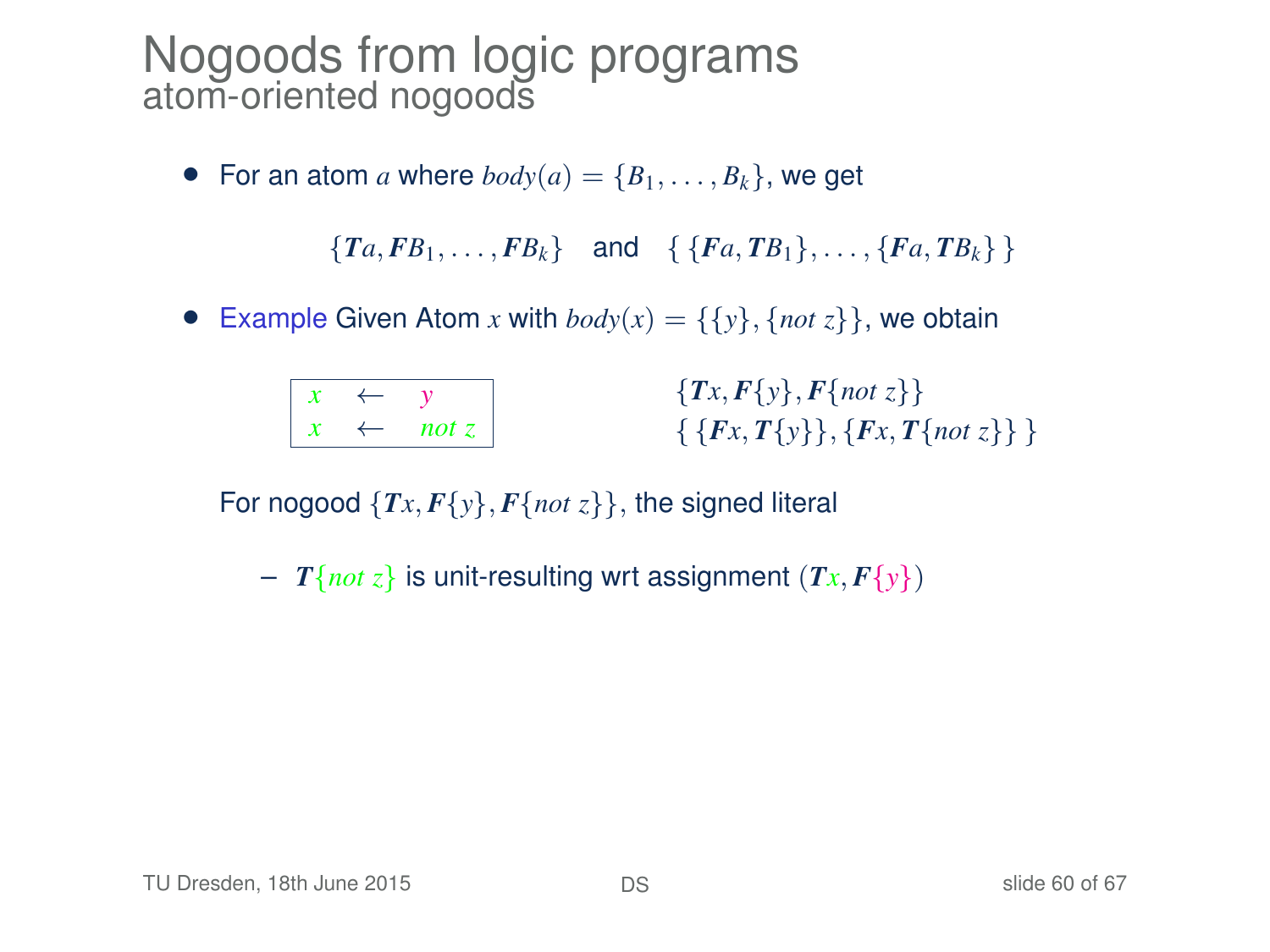• For a body  $B = \{a_1, \ldots, a_m, not \ a_{m+1}, \ldots, not \ a_n\}$ , we get

 ${F}{B, Ta_1, \ldots, Ta_m, Fa_{m+1}, \ldots, Fa_n}$  $\{ \{TB, Fa_1\}, \ldots, \{TB, Fa_m\}, \{TB, Ta_{m+1}\}, \ldots, \{TB, Ta_n\} \}$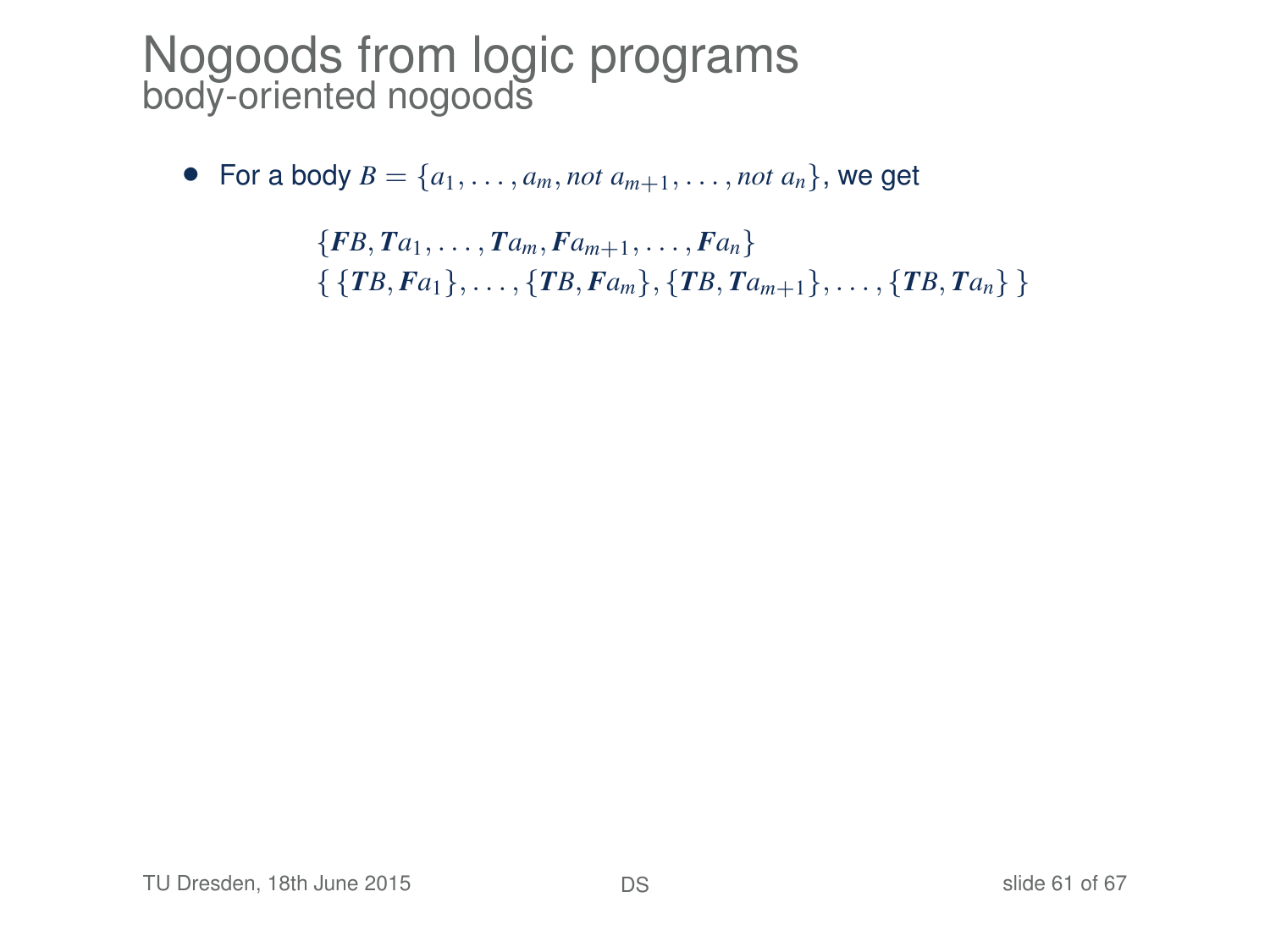• For a body  $B = \{a_1, \ldots, a_m, not \ a_{m+1}, \ldots, not \ a_n\}$ , we get

 ${F}{B, Ta_1, \ldots, Ta_m, Fa_{m+1}, \ldots, Fa_n}$  $\{ \{TB, Fa_1\}, \ldots, \{TB, Fa_m\}, \{TB, Ta_{m+1}\}, \ldots, \{TB, Ta_n\} \}$ 

• Example Given Body {*x*, *not y*}, we obtain

|  | $-x$ , not y     |
|--|------------------|
|  |                  |
|  |                  |
|  |                  |
|  | $- x, not$ $\nu$ |

{*F*{*x*, *not y*}, *Tx*, *Fy*} { {*T*{*x*, *not y*}, *Fx*}, {*T*{*x*, *not y*}, *Ty*} }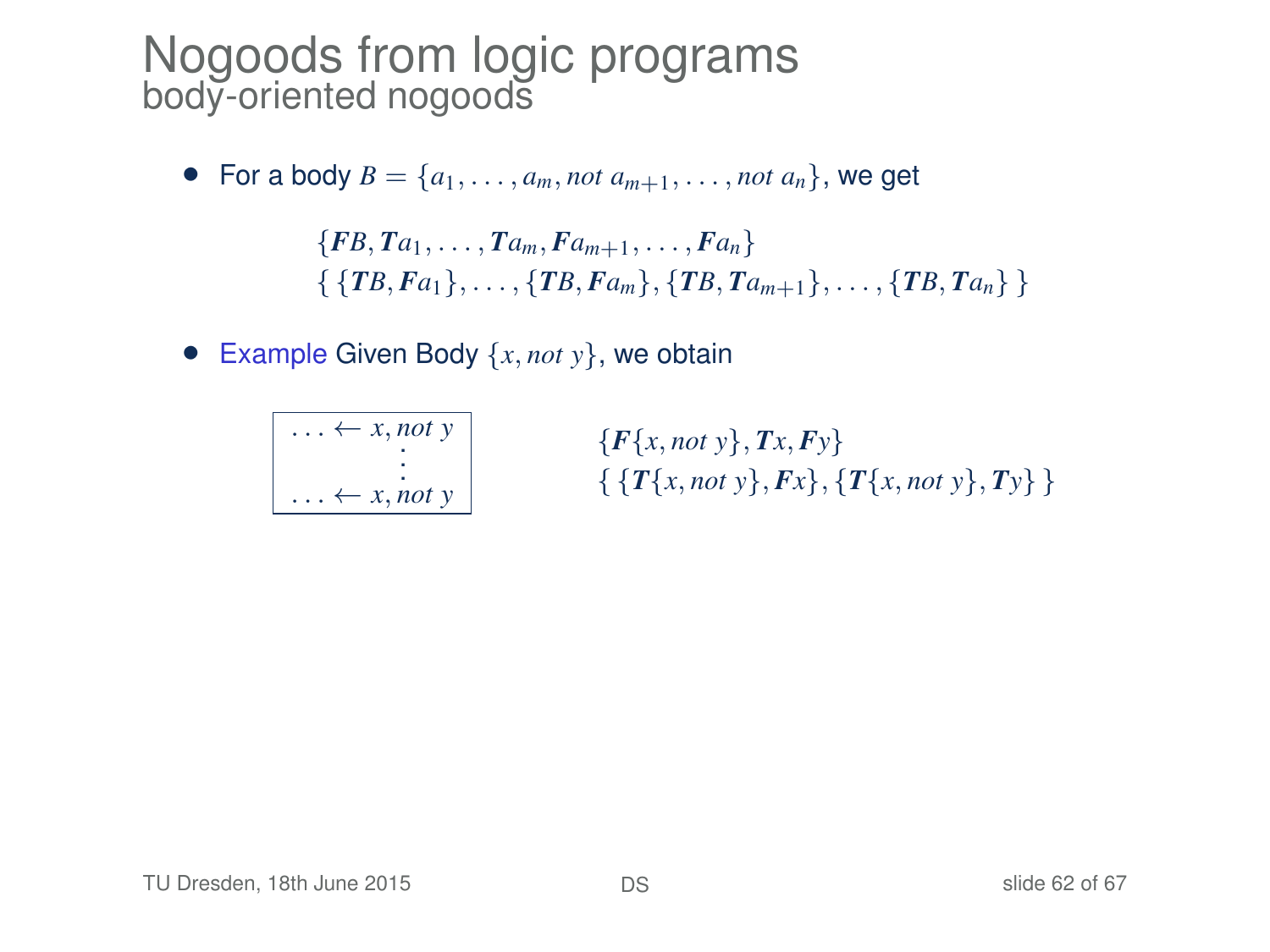• For a body  $B = \{a_1, \ldots, a_m, not a_{m+1}, \ldots, not a_n\}$ , we get

 ${F}{B, Ta_1, \ldots, Ta_m, Fa_{m+1}, \ldots, Fa_n}$  $\{ \{TB, Fa_1\}, \ldots, \{TB, Fa_m\}, \{TB, Ta_{m+1}\}, \ldots, \{TB, Ta_n\} \}$ 

• Example Given Body {*x*, *not y*}, we obtain

$$
\begin{array}{c}\n\begin{array}{c}\n\ldots \leftarrow x, not \ y \\
\vdots \\
\ldots \leftarrow x, not \ y\n\end{array}\n\end{array}\n\qquad \qquad \{\n\begin{array}{c}\nF\{x, not \ y\}, Tx, F\ y\} \\
\{T\{x, not \ y\}, F\ x\}, \{T\{x, not \ y\}, Ty\}\n\end{array}\n\}
$$

For nogood  $\delta({x, not y}) = {F{x, not y}, T{x, Fy}}$ , the signed literal

- $T\{x, not y\}$  is unit-resulting wrt assignment  $(Tx, Fy)$  and
- $-$  *Ty* is unit-resulting wrt assignment  $(F\{x, not\ y\}, Tx)$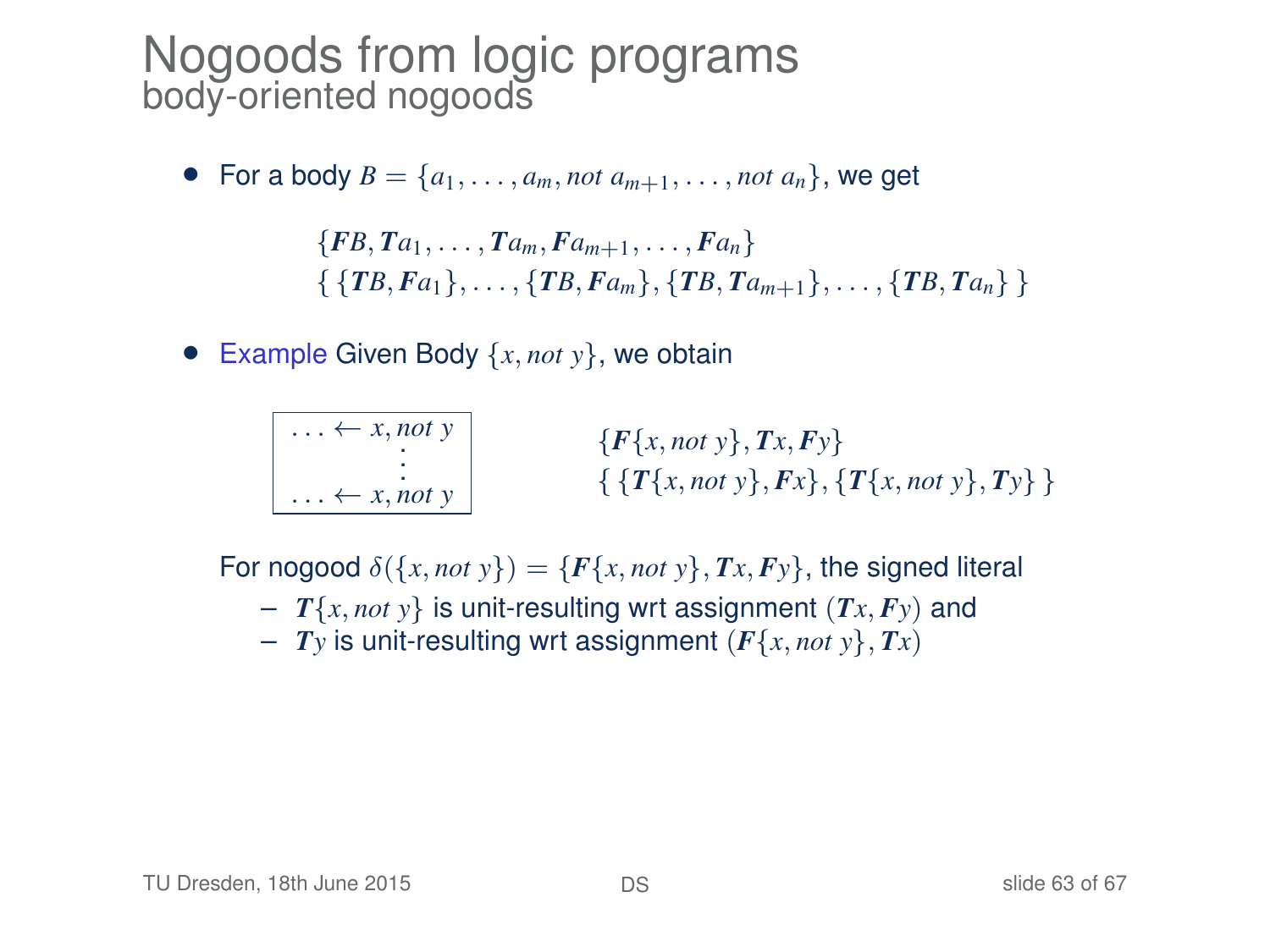Characterization of stable models for tight logic programs, ie. free of positive recursion

Let *P* be a logic program and

$$
\Delta_P = \{ \delta(a) \mid a \in atom(P) \} \cup \{ \delta \in \Delta(a) \mid a \in atom(P) \}
$$
  

$$
\cup \{ \delta(B) \mid B \in body(P) \} \cup \{ \delta \in \Delta(B) \mid B \in body(P) \}
$$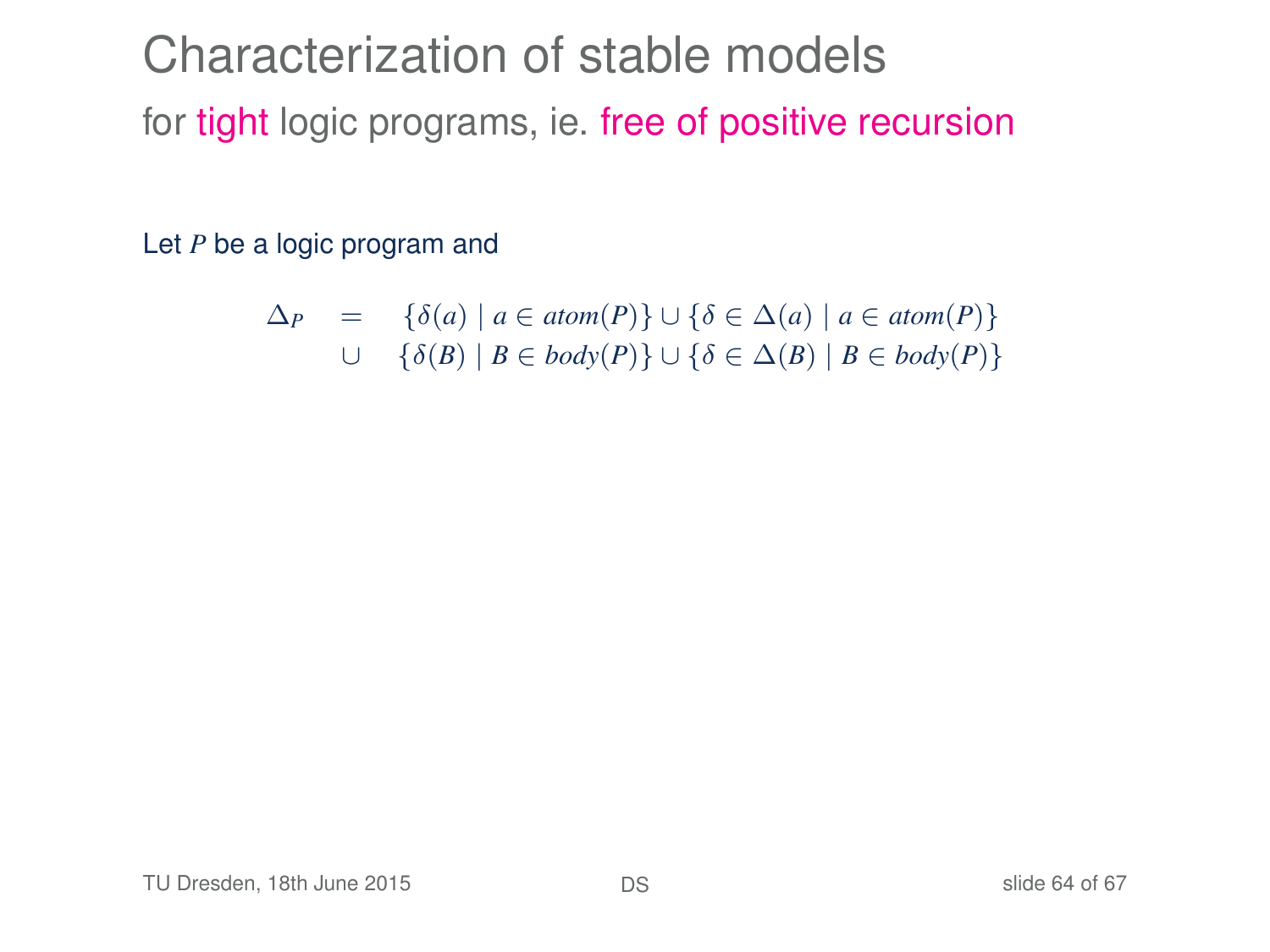Characterization of stable models for tight logic programs, ie. free of positive recursion

Let *P* be a logic program and

$$
\Delta_P = \{ \delta(a) \mid a \in atom(P) \} \cup \{ \delta \in \Delta(a) \mid a \in atom(P) \}
$$
  

$$
\cup \{ \delta(B) \mid B \in body(P) \} \cup \{ \delta \in \Delta(B) \mid B \in body(P) \}
$$

#### Theorem

Let *P* be a tight logic program. Then,  $X \subseteq atom(P)$  is a stable model of *P* iff  $X = A^T \cap atom(P)$  for a (unique) solution  $A$  for  $\Delta_P$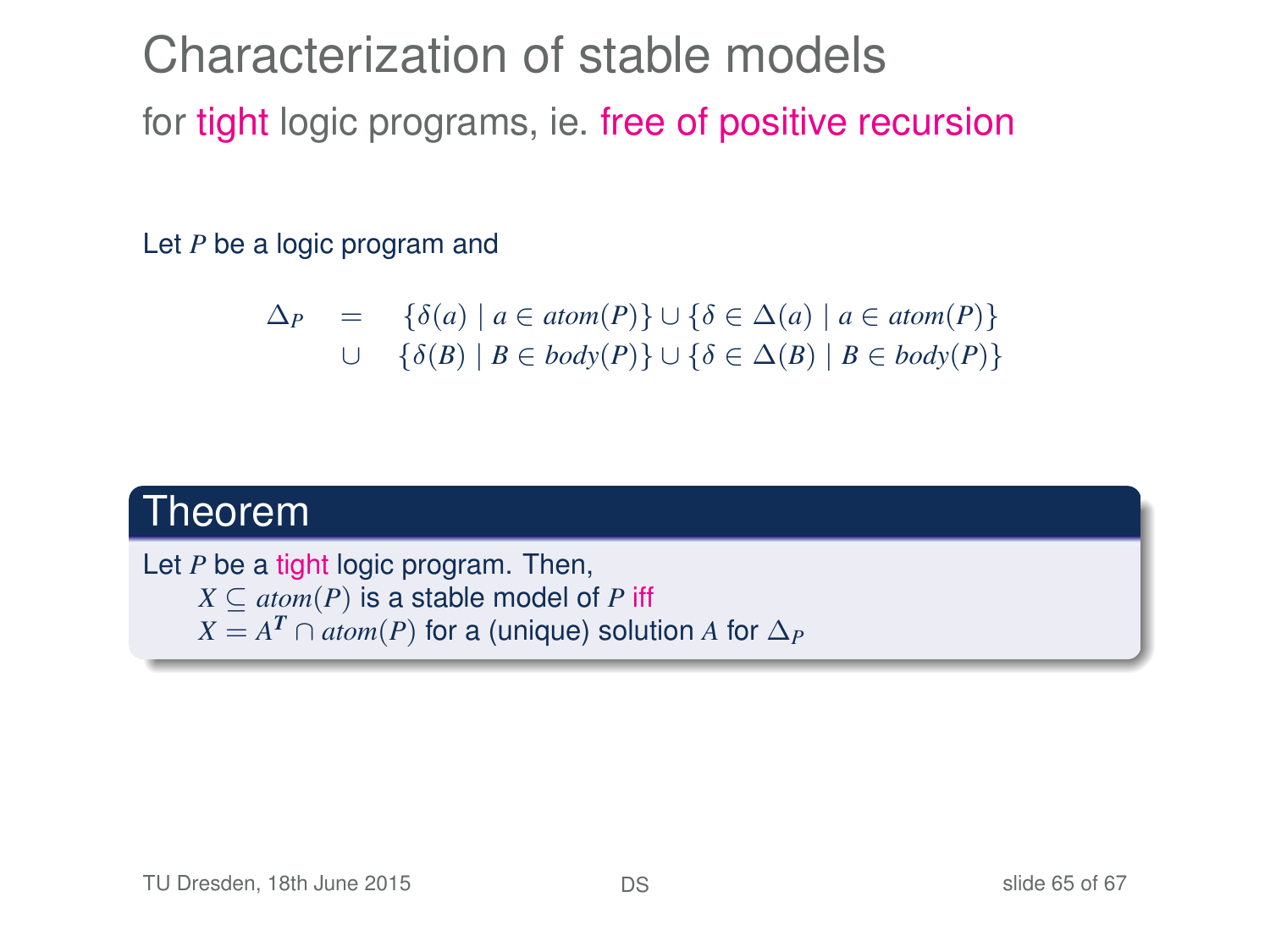## Summary

- Partial assignments
- Unfounded sets
- Unit resulting literals
- Unit propagation
- Nogoods via program completion
- Characterization of stable models of tight programs in terms of nogoods.